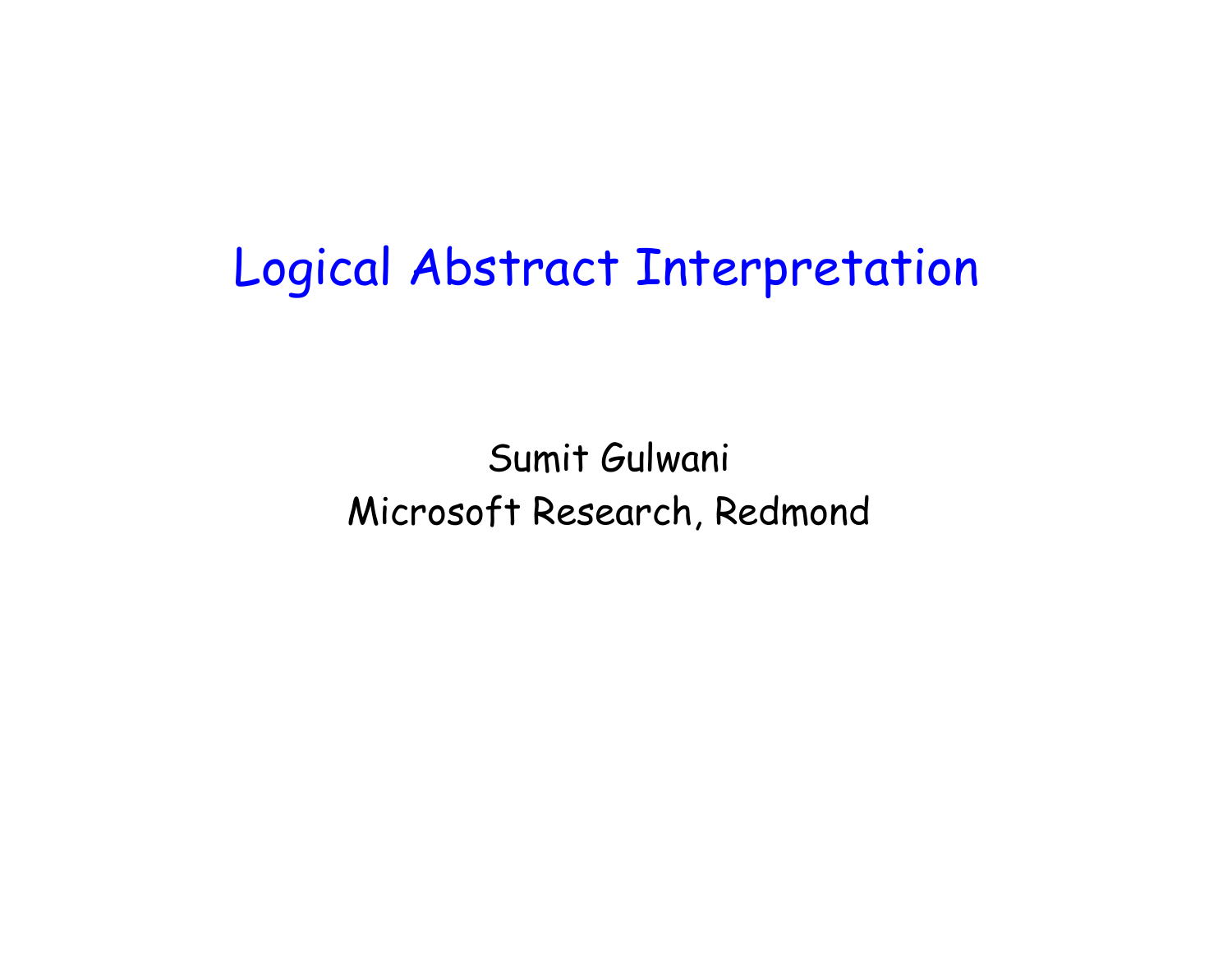Automatically verify partial correctness of programs like the following using abstract interpretation.

```
Void Init(int* A, int
n) {
  for (i := 0; i < n; i++)A[i] := 0;for (j := 0; j \times n; j++)Assert(A[i] = 0);
}
```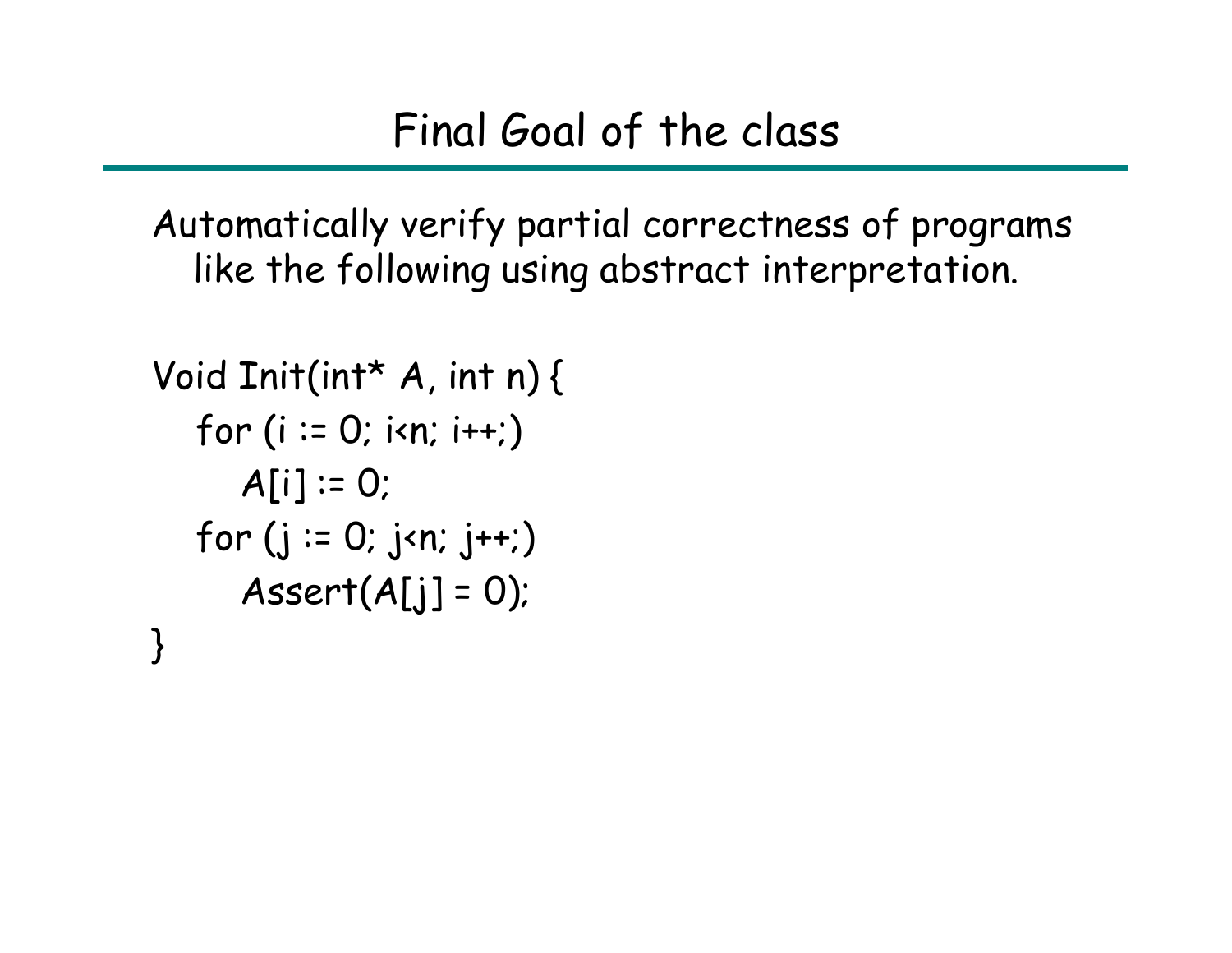#### ¾ Decision Procedures

- Linear Arithmetic
- –Uninterpreted Functions
- –Combination of Linear Arithmetic and Uninterpreted Fns
- Logical Abstract Interpretation
	- Linear Arithmetic
	- –Uninterpreted Functions
	- –Combination of Linear Arithmetic and Uninterpreted Fns
	- –Universally Quantified Formulas
- Hardness of Assertion Checking
	- Linear Arithmetic
	- –Uninterpreted Functions
	- –Combination of Linear Arithmetic and Uninterpreted Fns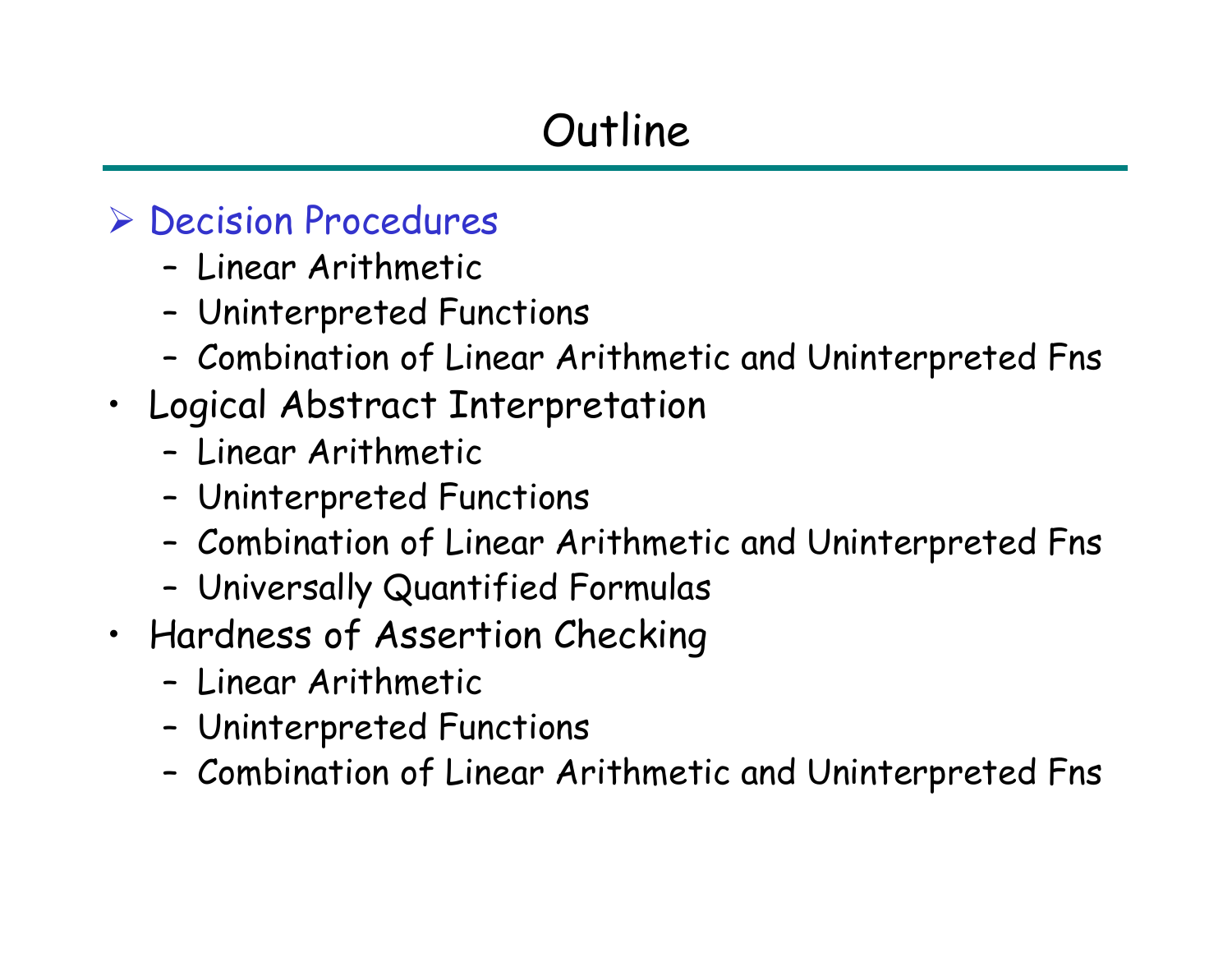Decision Procedures

 $\mathsf{DP}_{\mathsf{T}}(\phi)$  = Yes, if  $\phi$  is satisfiable  $\overline{\phantom{a}}$  = No, if  $\phi$  is unsatisfiable

Without loss of generality, we can assume that  $\phi$  is a conjunction of atomic facts.

- W h y ?
	- DP( $\phi_1 \lor \phi_2$ ) is sat iff DP( $\phi_1$ ) is sat or DP( $\phi_2$ ) is sat
- •What is the trade-o ff?
	- $\,$  Converting  $\upphi$  into DNF may incur exponential blow-up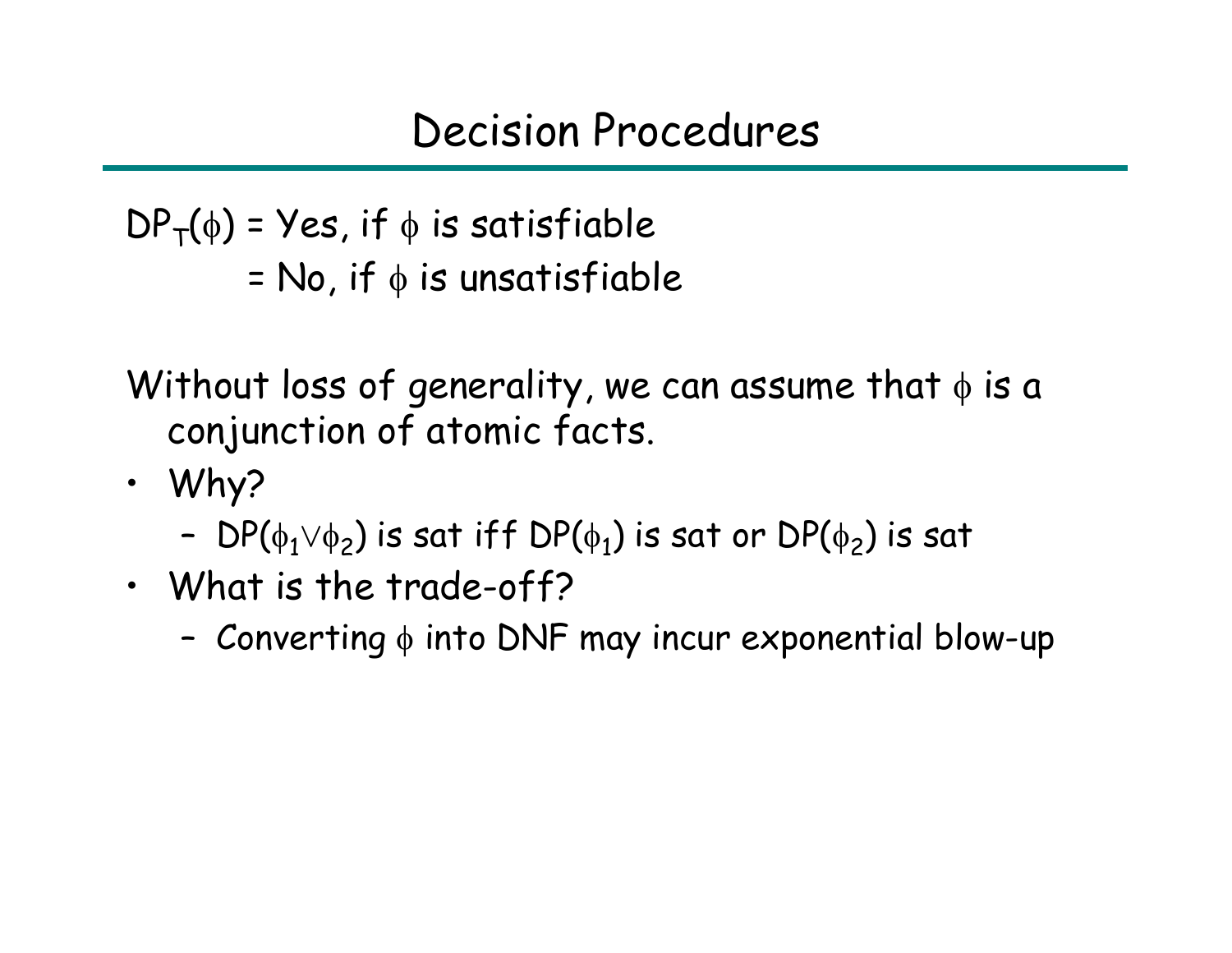- • Decision Procedures ¾ Linear Arithmetic
	- –Uninterpreted Functions
	- –Combination of Linear Arithmetic and Uninterpreted Fns
- Logical Abstract Interpretation
	- Linear Arithmetic
	- –Uninterpreted Functions
	- –Combination of Linear Arithmetic and Uninterpreted Fns
	- –Universally Quantified Formulas
- Hardness of Assertion Checking
	- Linear Arithmetic
	- –Uninterpreted Functions
	- –Combination of Linear Arithmetic and Uninterpreted Fns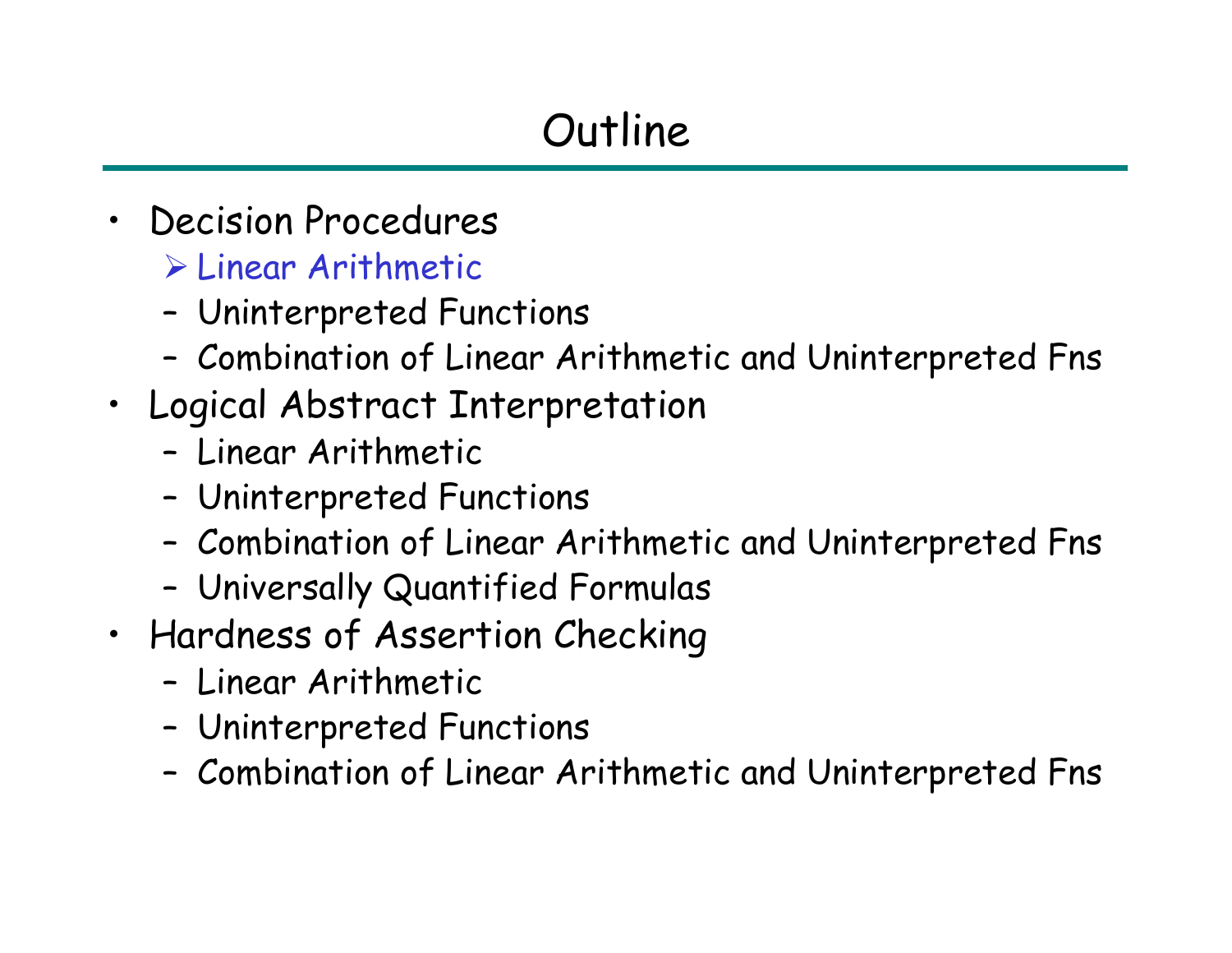#### Linear Arithmetic

Expressions  $\bm{e} \vcentcolon = \bm{\mathsf{y}} \mid \bm{c} \mid \bm{e}_1 \pm \bm{e}_2 \mid \bm{c} \times \bm{e}$ Atomic facts  $\bm{g} \coloneqq \bm{e}{\ge} \bm{0}\mid \bm{e}{\neq}\bm{0}$ 

Note that e=0 can be represented as e $\geq$ 0  $\land$  e $\leq$ 0 e>0 can be represented as e-1 $\geq$ 0  $\,$ (over integer LA)

- The decision problem for integer LA is NP-hard.
- The decision p roblem for rational LA is PTime.
	- PTime algorithms are complicated to implement. Popular choice is an exponential algorithm called "Simplex"
	- We will study a PTime algorithm for a special case.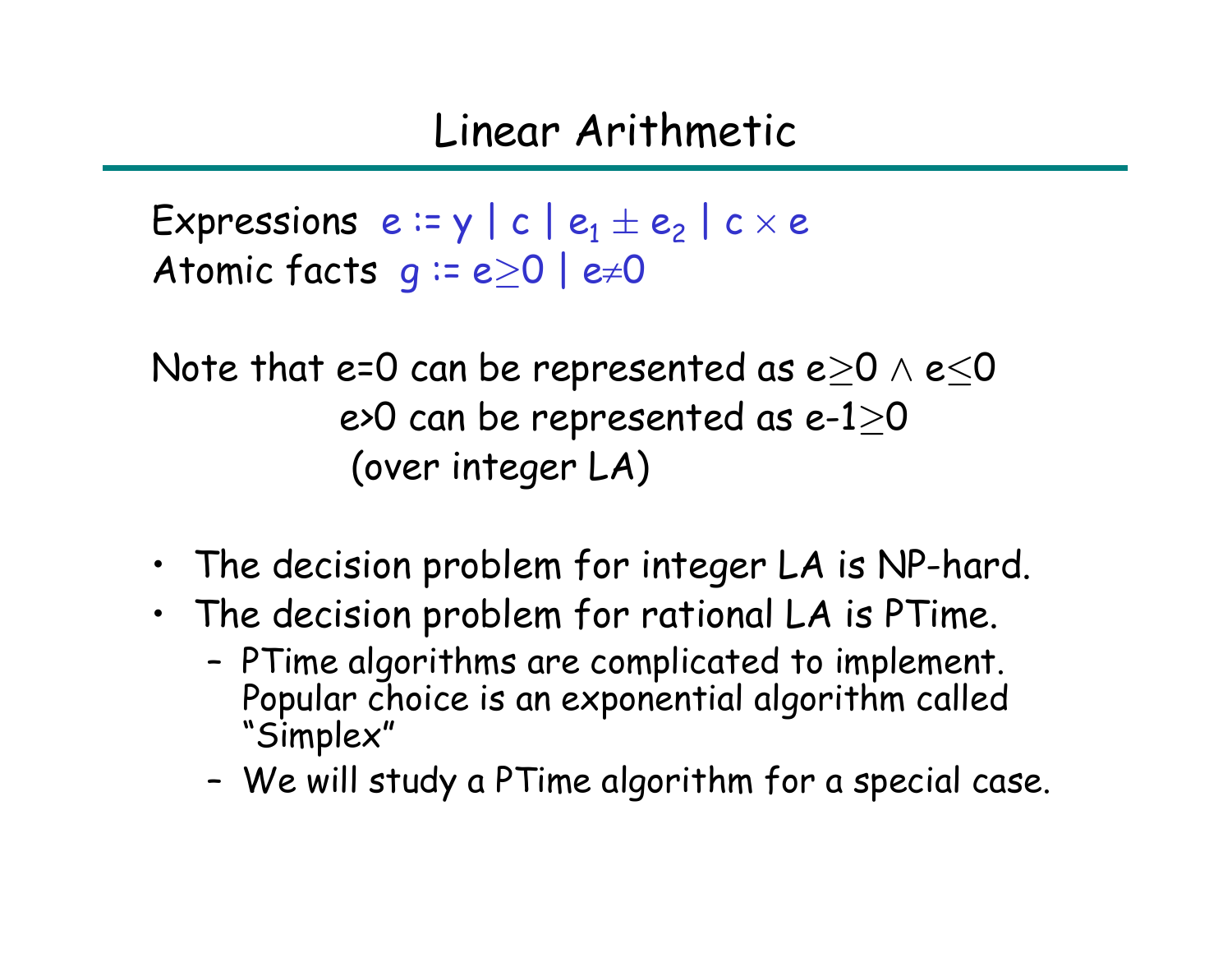- A special case of Linear Arithmetic
- Constraints of the form  ${\color{black} \mathsf{x}\leq \mathsf{c}}$  and  ${\color{black} \mathsf{x}\text{-}\mathsf{y}\text{-}\mathsf{c}}$ 
	- We can represent  ${\mathsf x}\mathop{\leq}{\mathsf c}$  by  ${\mathsf x}{\text{-}}{\mathsf u}\mathop{\leq}{\mathsf c}$ , where  ${\mathsf u}$  is a special zero variable. Wlog, we will assume henceforth that we only have constraints x-y $\leq$ c
- Reasoning required: x-y $\leq$ c $_1$  ^ y-z $\leq$ c $_2$   $\Rightarrow$  x-z $\leq$ c $_1$ +c $_2$
- $\cdot$   $\,$   $O(n^3)$  (saturation-based) decision procedure
	- Represent contraints by a matrix  $\boldsymbol{\mathsf{M}}_{\mathsf{n}\times\mathsf{n}}$ 
		- where M[i][j] = c represents  $\mathsf{x}_{\mathsf{i}}\text{-}\mathsf{x}_{\mathsf{j}}\text{\leq c}$
	- –Perform transitive closure of M
		- M[i][j] = min { M[i][j], M[i][k]+M[k][j] }
	- φ is unsat iff ∃i: M[i][i] < 0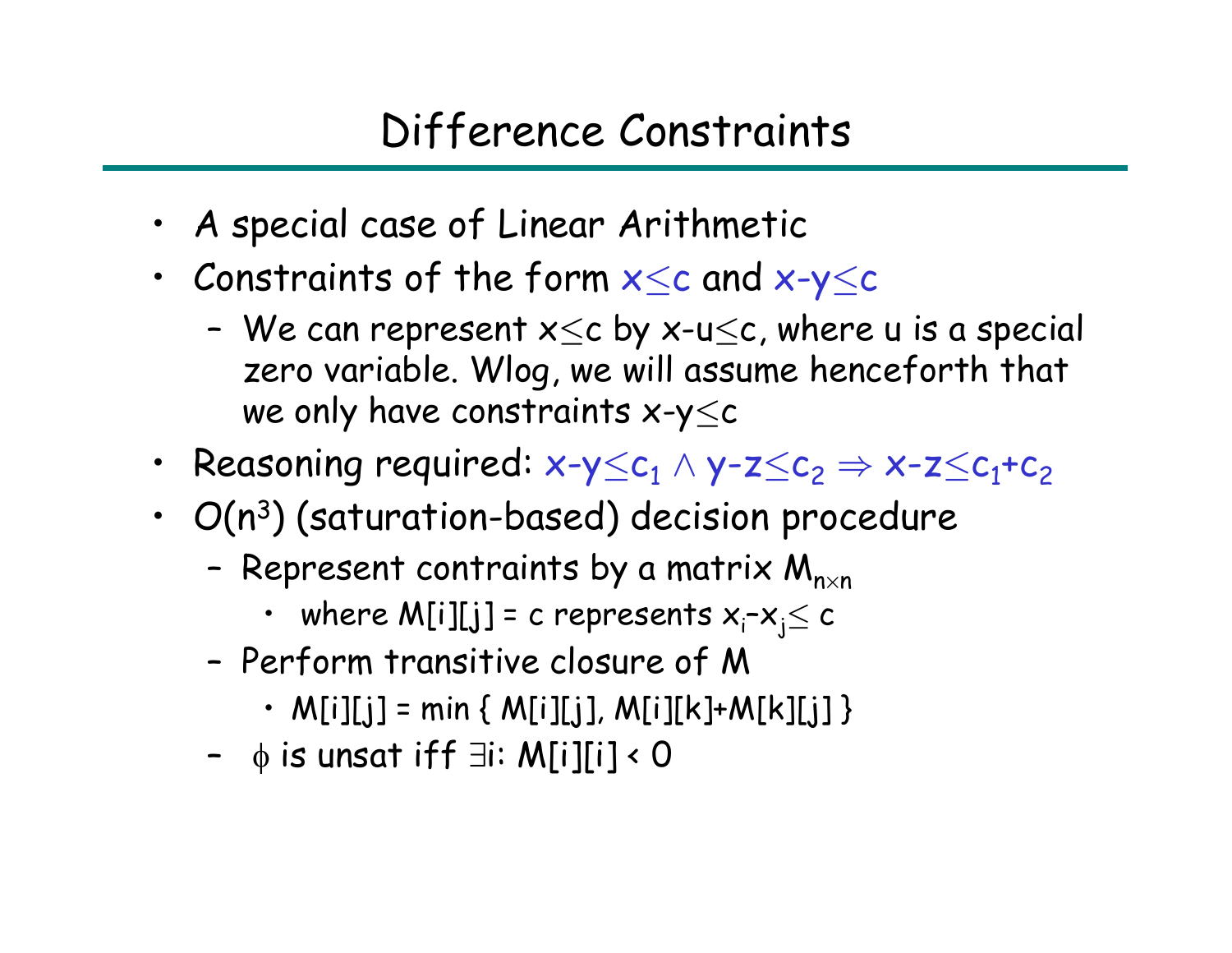- $\bullet$  Decision Procedures
	- Linear Arithmetic
	- ¾ Uninterpreted Functions
	- –Combination of Linear Arithmetic and Uninterpreted Fns
- Logical Abstract Interpretation
	- Linear Arithmetic
	- –Uninterpreted Functions
	- –Combination of Linear Arithmetic and Uninterpreted Fns
	- –Universally Quantified Formulas
- Hardness of Assertion Checking
	- Linear Arithmetic
	- –Uninterpreted Functions
	- –Combination of Linear Arithmetic and Uninterpreted Fns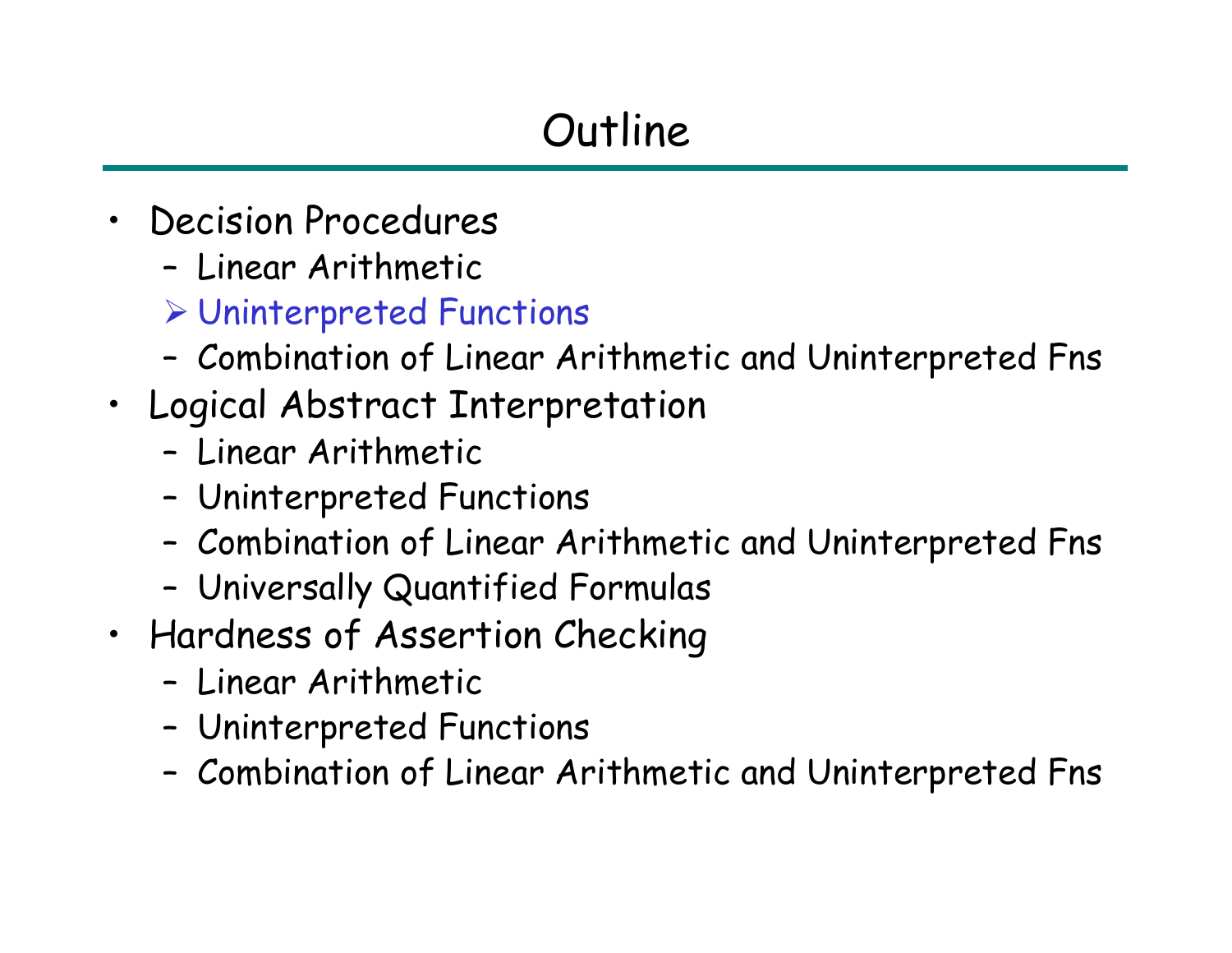#### Uninterpreted Functions

Expressions  $e := x \mid F(e_1, e_2)$ Atomic fact  $\bm{g}$  := e<sub>1</sub>=e<sub>2</sub> | e<sub>1</sub>≠e<sub>2</sub> Axiom  $\forall e_1,e_2,e_1',e_2': e_1= e_1' \wedge e_2= e_2' \Rightarrow F(e_1,e_2)=F(e_1',e_2')$ (called congruence axiom)

(saturation-based) Decision Procedure

- Represent equalities  $\boldsymbol{e}_1$ = $\boldsymbol{e}_2\in\boldsymbol{G}$  in Equivalence DAG (EDAG)
	- – Nodes of an EDAG represent congruence classes of expressions that are known to be equal.
- Saturate equalities in the EDAG by following rule:
	- –If  ${\cal C}(e^{}_1)$ = ${\cal C}(e^{}_1')\wedge {\cal C}(e^{}_2)$ = ${\cal C}(e^{}_2')$ , Merge  ${\cal C}({\sf F}(e^{}_1,e^{}_2))$ ,  ${\cal C}({\sf F}(e^+_1,e^{}_2'))$ where C(e) denotes congruence class of expression e
- •Declare unsatisfiability iff  $\exists e_1 \neq e_2$  in G s.t.  $C(e_1) = C(e_2)$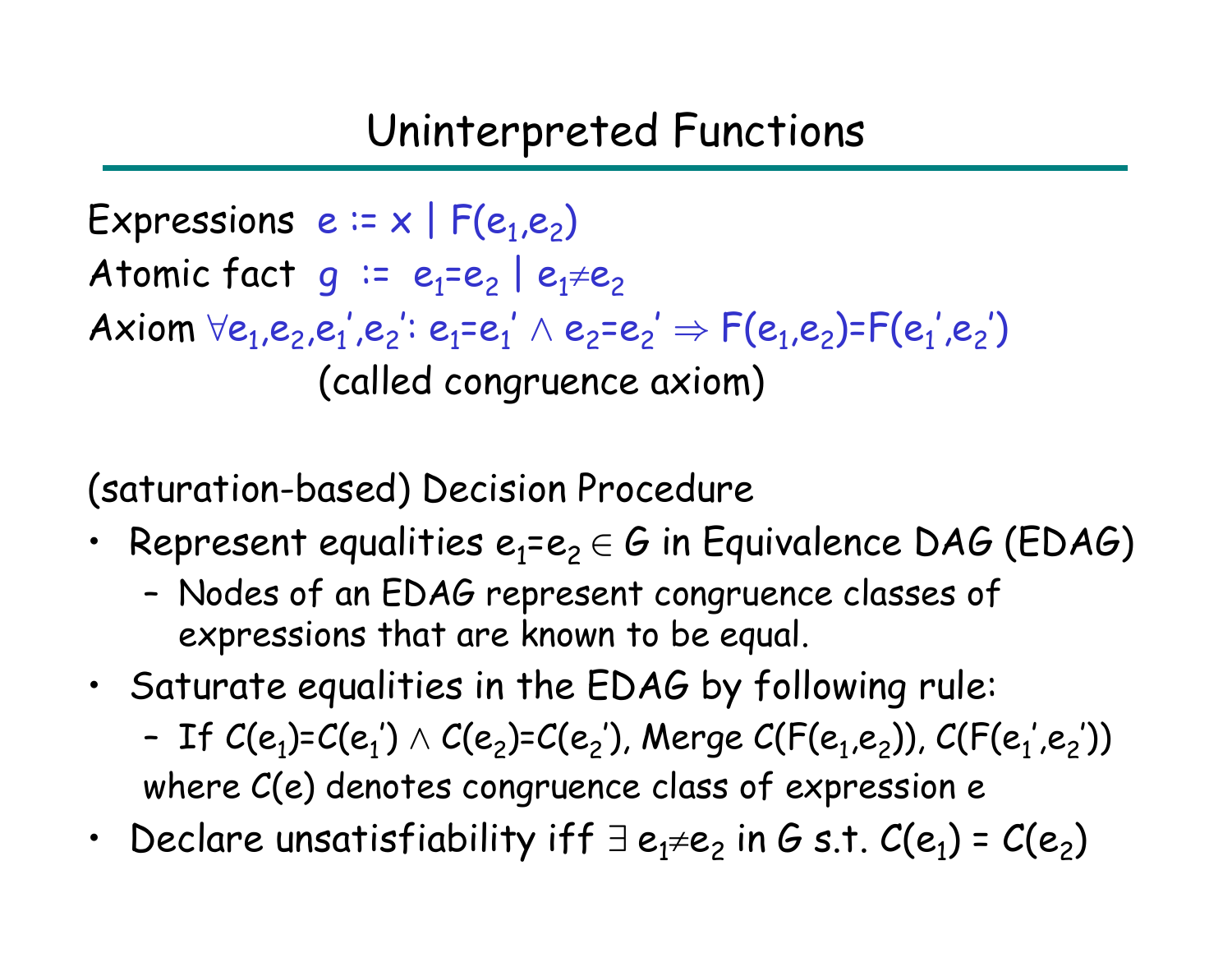#### Uninterpreted Functions: Example

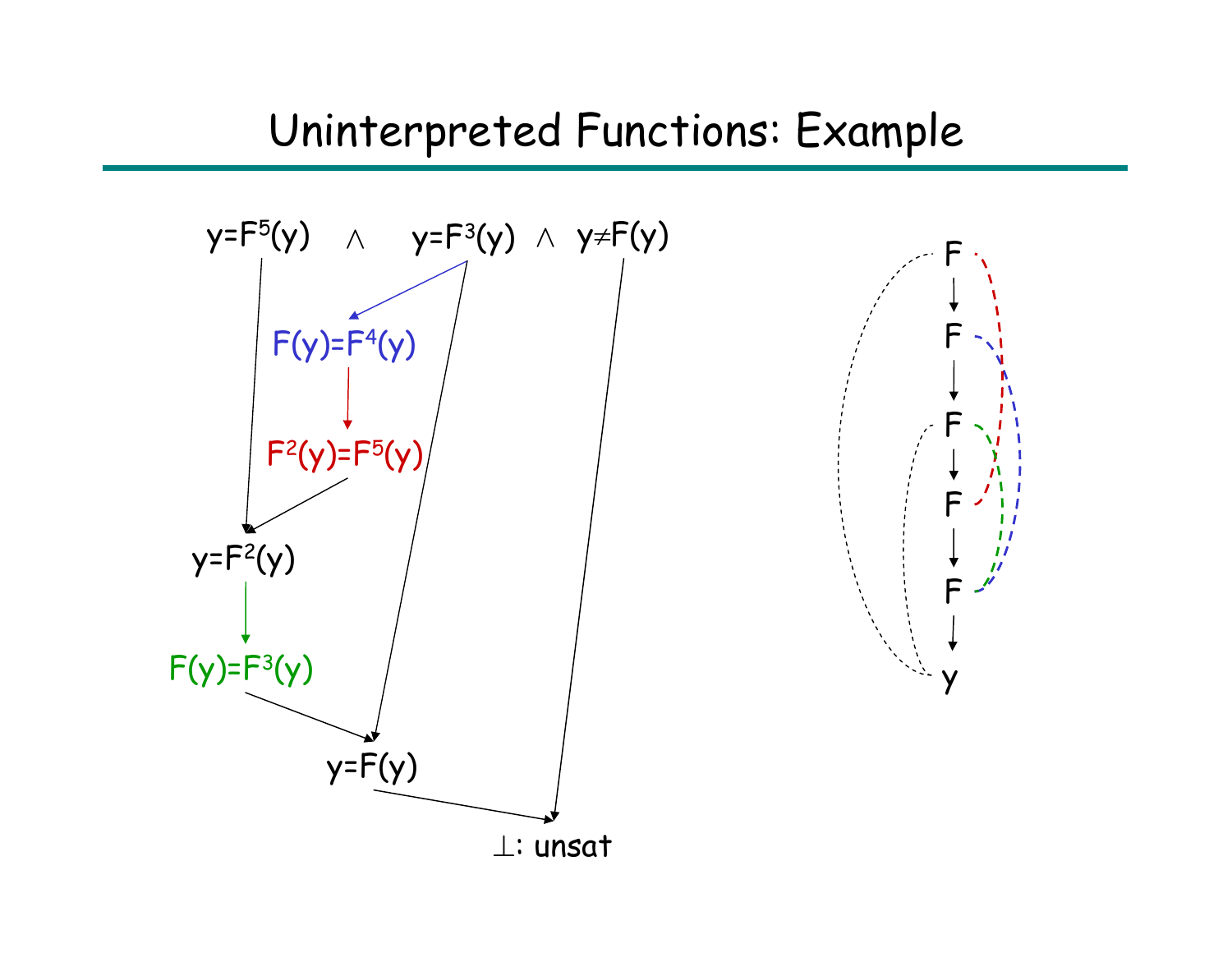### Uninterpreted Functions: Complexity

- Complexity of congruence closure : O(n log n), where n is the size of the input formula
	- – In each step, we merge 2 congruence classes. The total number of steps required is thus n, where n is a bound on the original number of congruence classes.
	- –- The complexity of each step can be  $O(\log n)$  by using union-find data structure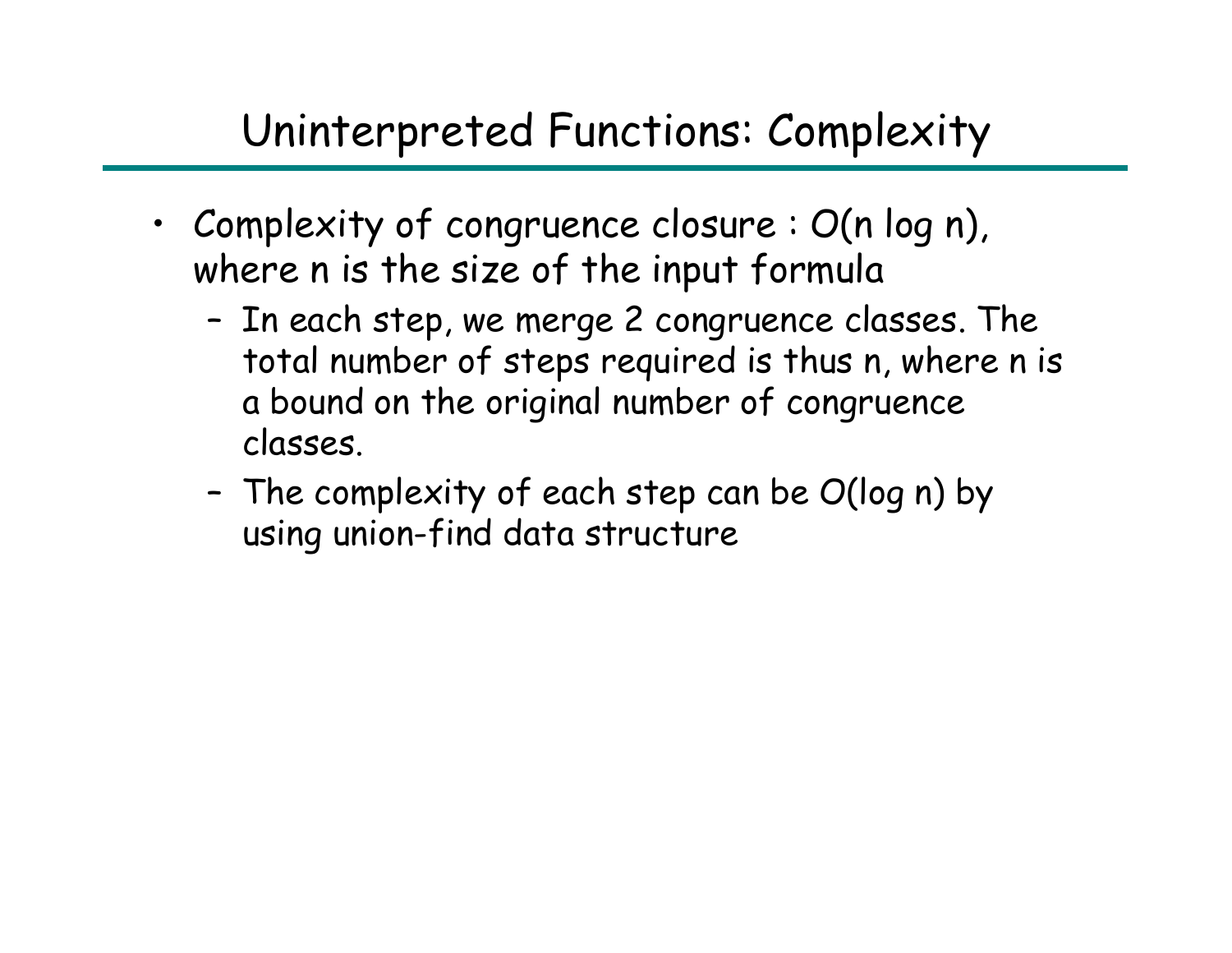- • Decision Procedures
	- Linear Arithmetic
	- –Uninterpreted Functions
	- ¾ Combination of Linear Arithmetic and Uninterpreted Fns
- Logical Abstract Interpretation
	- Linear Arithmetic
	- –Uninterpreted Functions
	- –Combination of Linear Arithmetic and Uninterpreted Fns
	- –Universally Quantified Formulas
- Hardness of Assertion Checking
	- Linear Arithmetic
	- –Uninterpreted Functions
	- –Combination of Linear Arithmetic and Uninterpreted Fns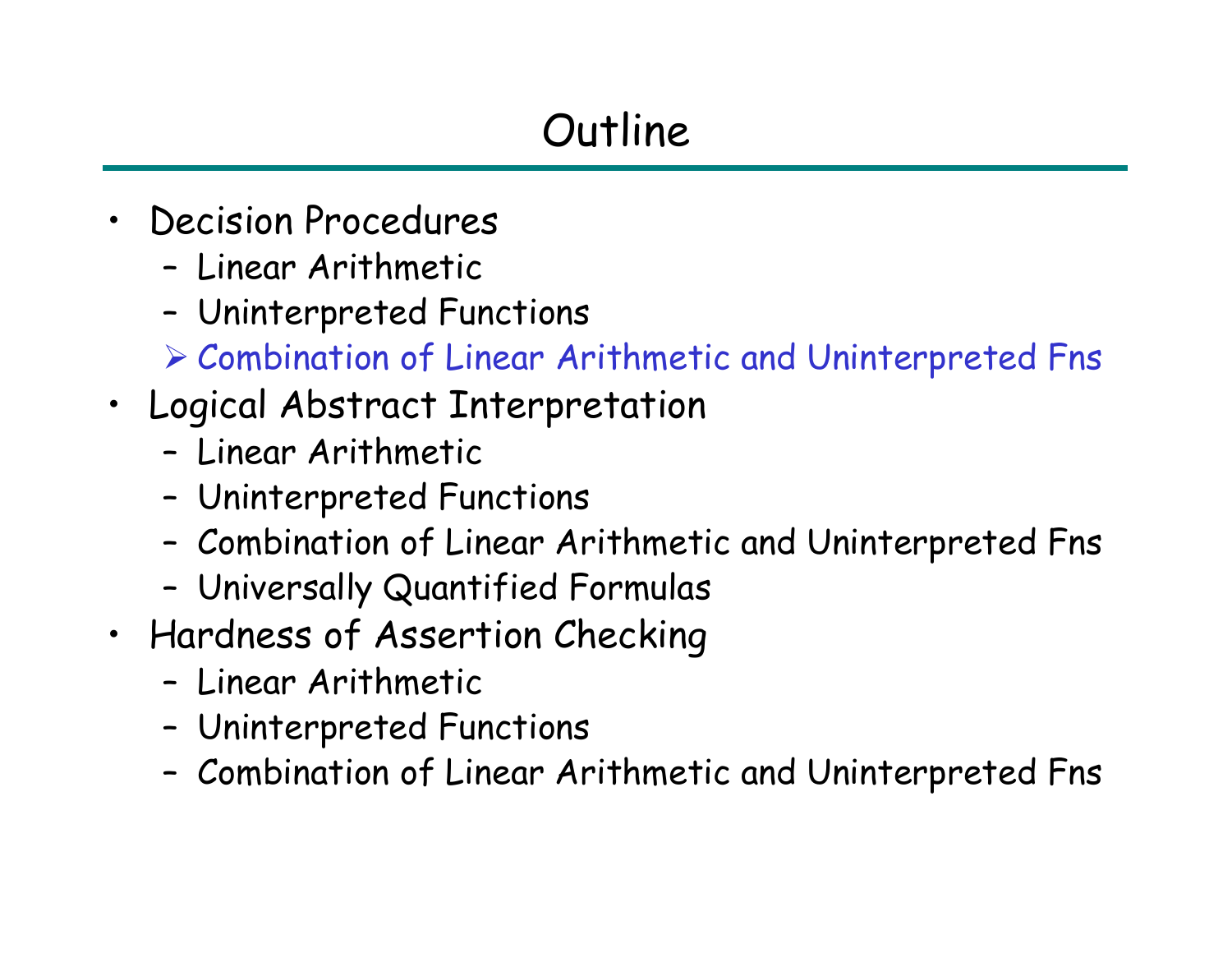Combination of Linear Arithmetic and Uninterpreted Functions

 $\mathsf{Expressions }$  e := y | c |  $\mathsf{e}_1 \pm \mathsf{e}_2$  | c  $\times$  e |  $\mathsf{F}(\mathsf{e}_1,\mathsf{e}_2)$ 

Atomic Facts  $\,$  g := e $\geq$ 0 | e $\neq$ 0

Axioms: Combined axioms of linear arithmetic + uninterpreted fns.

Decision Procedure: Nelson-Oppen methodology for combining decision procedures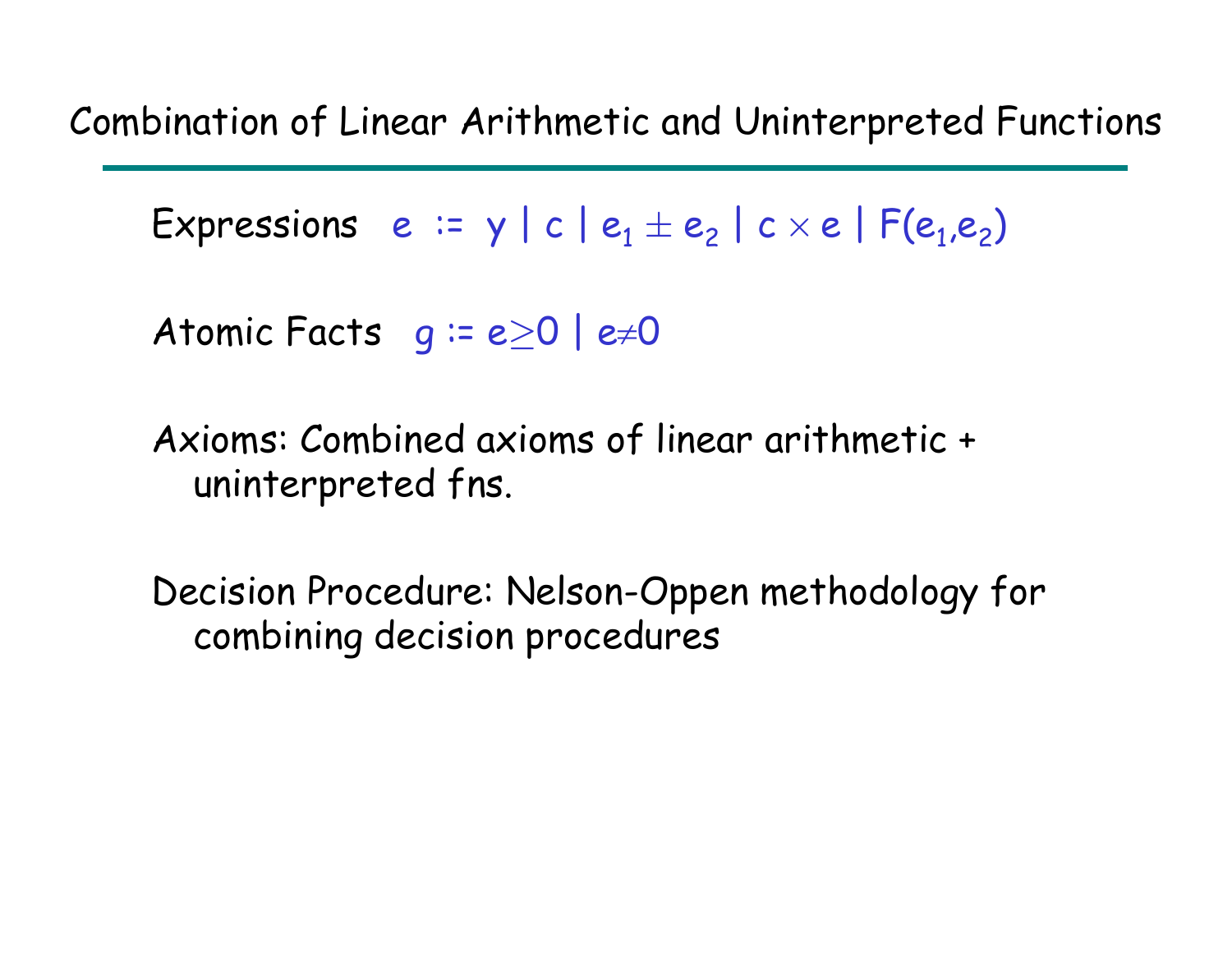### Combining Decision Procedures

- Nelson-Oppen gave an algorithm in 1979 to combi ne decision procedures for theories  ${\sf T}_1$  and  ${\sf T}_2$ , where:
	- $\, {\mathsf T}_1$  and  ${\mathsf T}_2$  have disjoint signatures
		- except equality
	- $\, {\mathsf T}_1^{}$ ,  ${\mathsf T}_2^{}$  are stably infinite
- Complexity is  $O(2^{n^2} \times (W_1(n)+W_2(n))$ .
- $\,$  If  $\, {\mathsf T}_1, \, {\mathsf T}_2$  are convex, complexity is  $O(n^3)$  $\times$ (W $_1$ (n)+W $_2$ (n)).

The theories of linear arithmetic and uninterpreted functions satisfy all of the above criterions.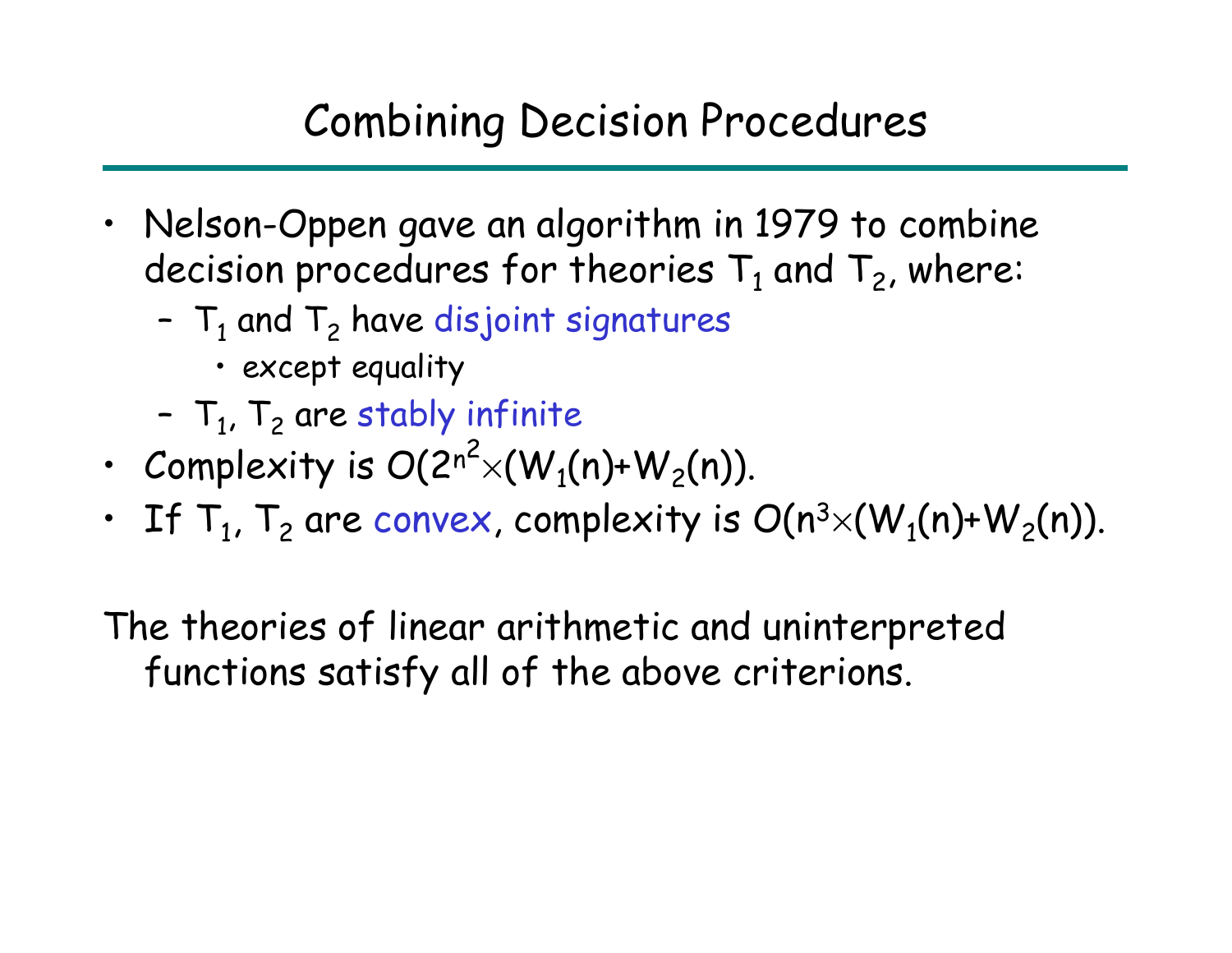A theory is convex if the following holds.

Let 
$$
G = g_1 \wedge ... \wedge g_n
$$
  
If  $G \Rightarrow e_1 = e_2 \vee e_3 = e_4$ , then  $G \Rightarrow e_1 = e_2$  or  $G \Rightarrow e_3 = e_4$ 

Examples of convex theory:

- Rational Linear Arithmetic
- -Uninterpreted Functions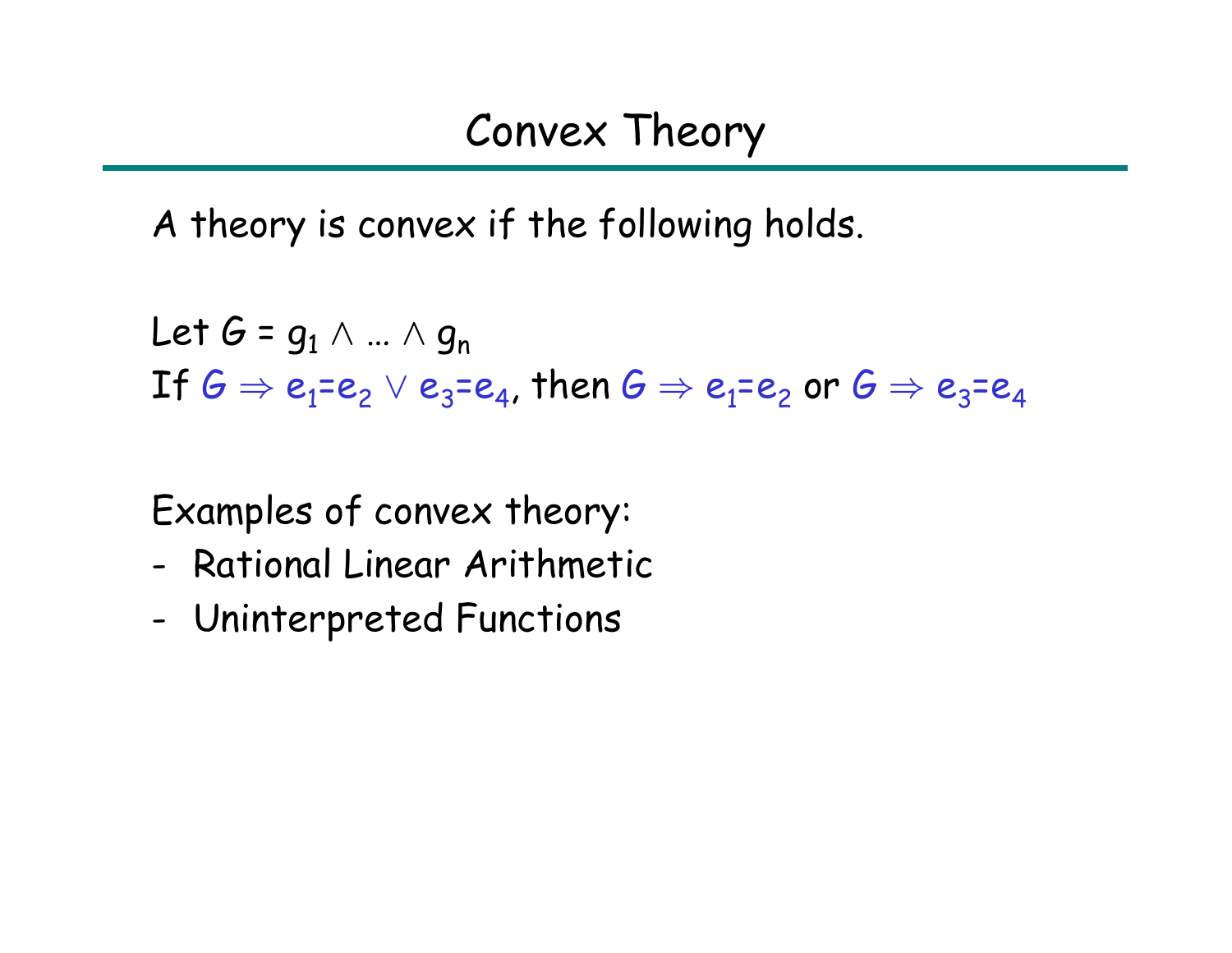### Examples of Non-convex Theory

• Theory of Integer Linear Arithmetic

$$
2\leq y \leq 3 \Rightarrow y=2 \lor y=3
$$
  
But  $2\leq y \leq 3 \not\Rightarrow y=2$  and  $2\leq y \leq 3 \not\Rightarrow y=3$ 

• Theory of Arrays

y=sel(upd(M,a,0),b)  $\Rightarrow$  y=0  $\lor$  y=sel(M,b) But y=sel(upd(M,a,0),b)  $\Rightarrow$  y≠0 and y=sel(upd(M,a,0),b)  $\Rightarrow$  y≠sel(M,b)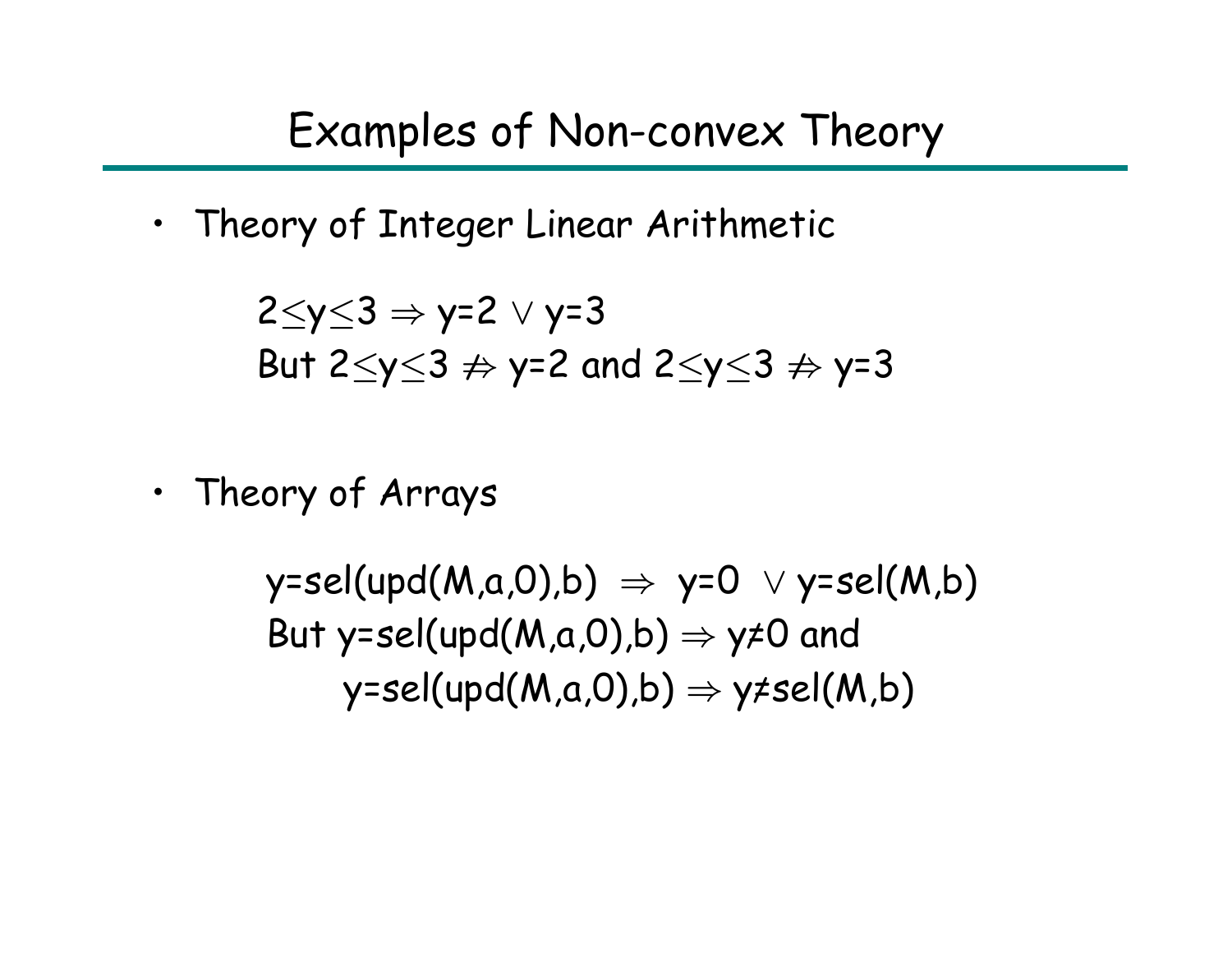## Stably Infinite Theory

- A theory T is stably infinite if for all quantifier-free formulas φ over T, the following holds: If  $\phi$  is satisfiable, then  $\phi$  is satisfiable over an infinite model.
- Examples of stably infinite theories
	- Linear arithmetic, Uninterpreted Functions
- Examples of non-stably infinite theories
	- A theory that enforces finite # of distinct elements. Eg., a theory with the axiom:  $\forall x.$ y,z (x=y  $\lor$  x=z  $\lor$  y=z). Consider the quantifier free formula  $\phi$ : y<sub>1</sub>=y<sub>2</sub>. φ is satisfiable but doesn't have an infinite model.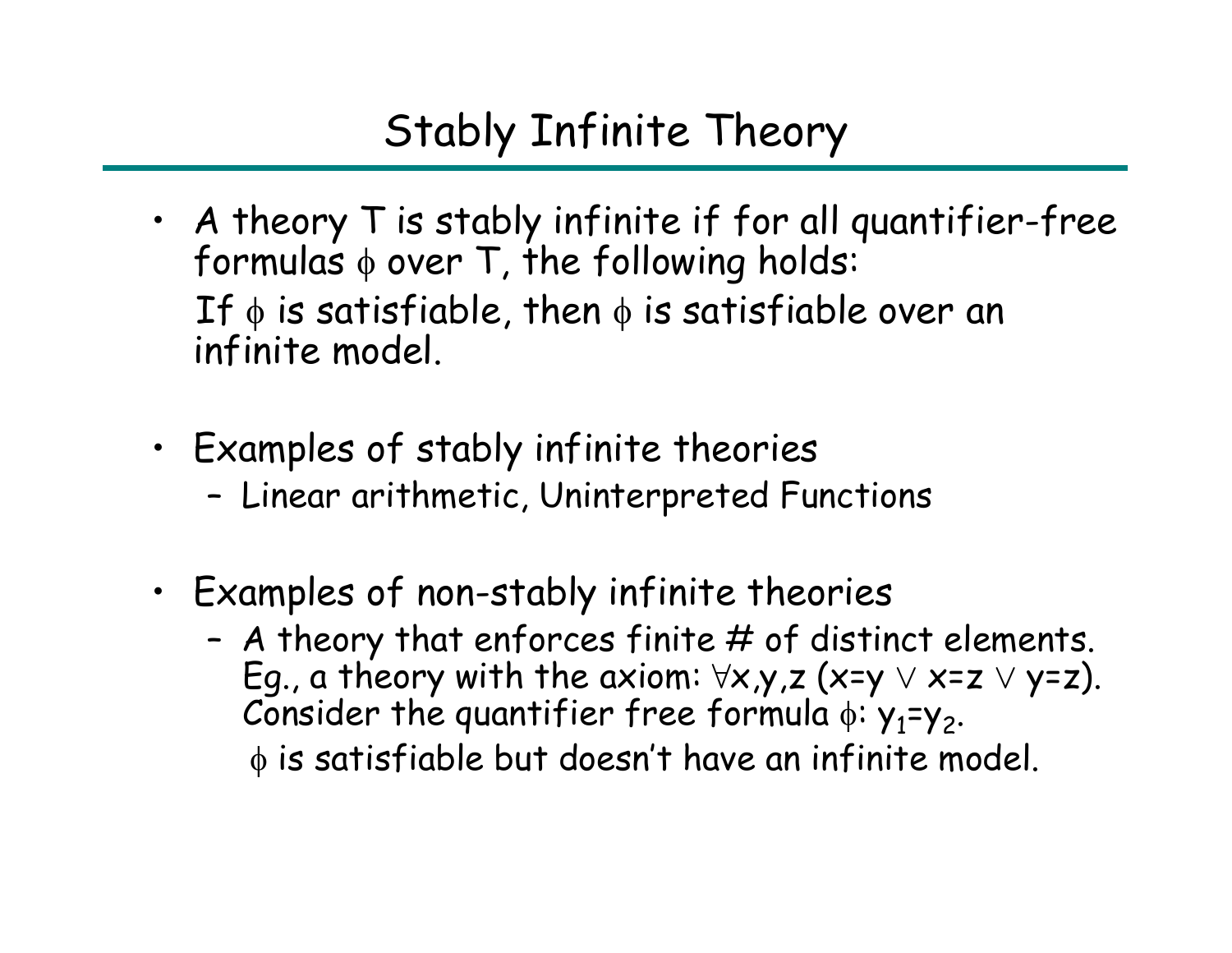## Nelson-Oppen Methodology

- Purification: Decompose  $\phi$  into  $\phi_1 \wedge \phi_2$  such that  $\phi_i$ contains symbols from theory  $T_i$ .
	- –This can be done by introducing dummy variables.
- Exchange variable equalities between  $\phi_1$  and  $\phi_2$ until no more equalities can be deduced.
	- –- Sharing of disequalities is not required because of stably-infiniteness.
	- –- Sharing of disjunctions of equalities is not required because of convexity.
- • $\cdot$   $\;$   $\upphi$  is unsat iff  $\upphi_1$  is unsat or  $\upphi_2$  is unsat.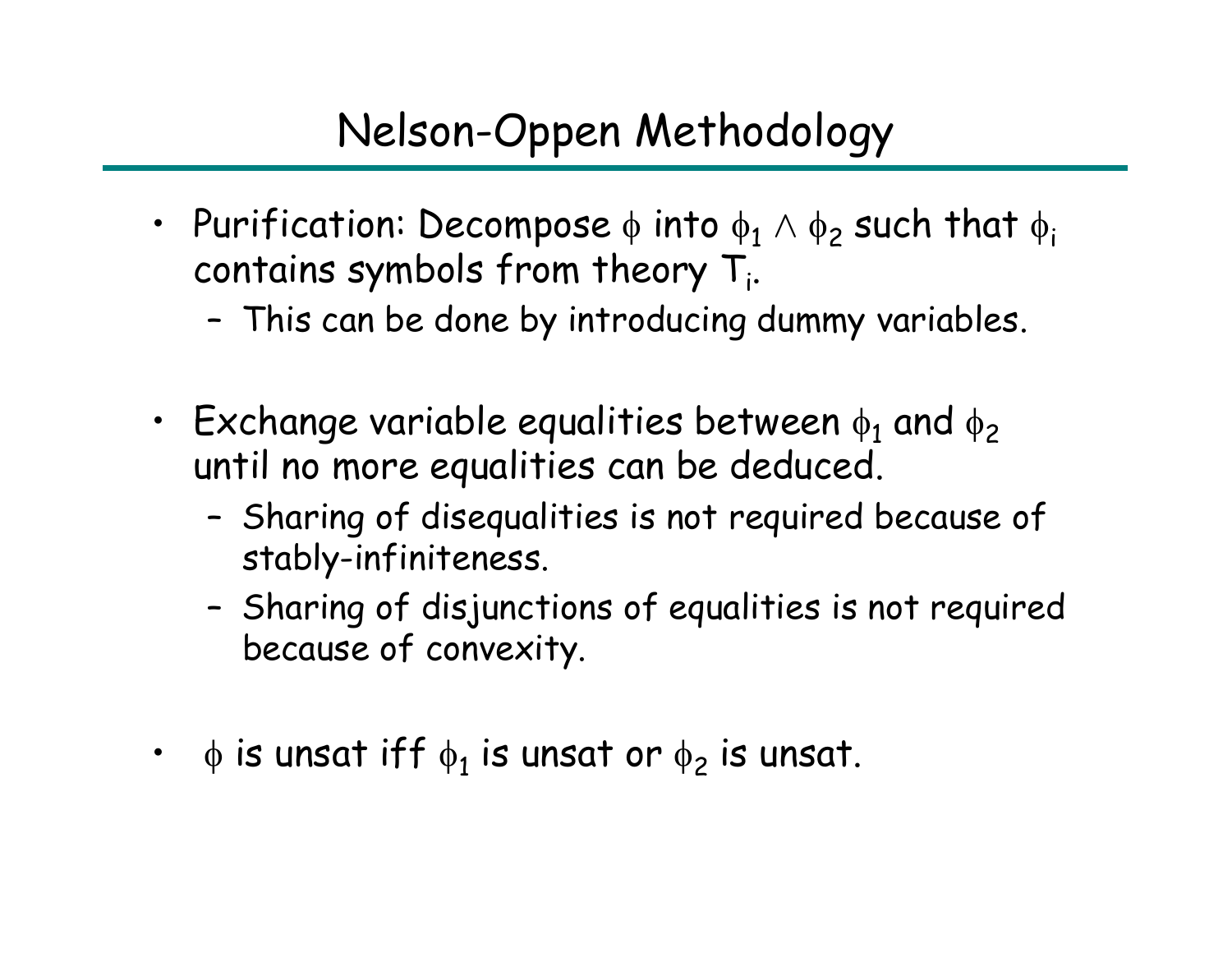#### Combining Decision Procedures: Example

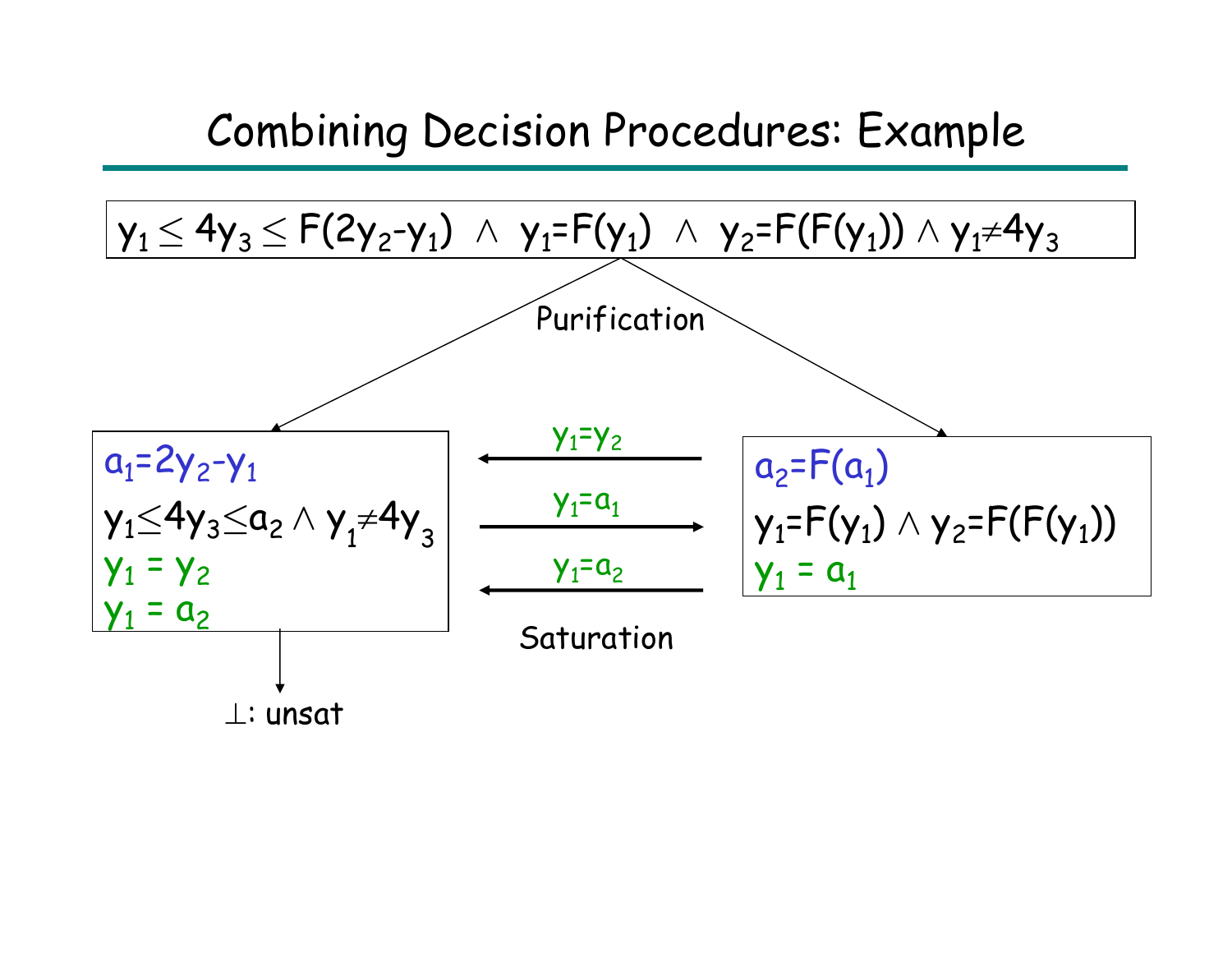- • Decision Procedures
	- Linear Arithmetic
	- –Uninterpreted Functions
	- –Combination of Linear Arithmetic and Uninterpreted Fns
- ¾ Logical Abstract Interpretation
	- Linear Arithmetic
	- –Uninterpreted Functions
	- –Combination of Linear Arithmetic and Uninterpreted Fns
	- –Universally Quantified Formulas
- Hardness of Assertion Checking
	- Linear Arithmetic
	- –Uninterpreted Functions
	- –Combination of Linear Arithmetic and Uninterpreted Fns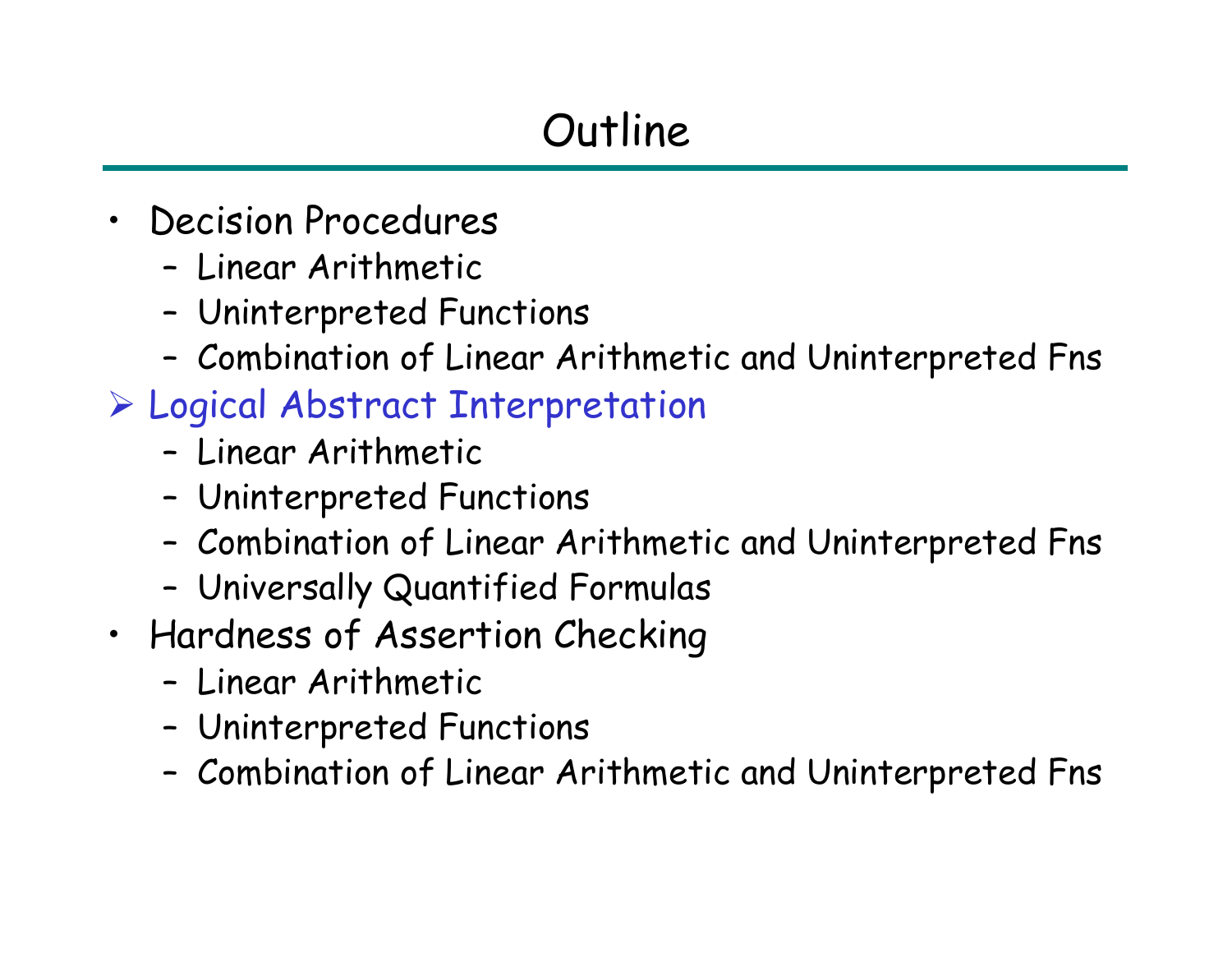## Logical Abstract Interpretation

- $\bullet$  Abstract Interpretation of a program involves interpreting the program over abstract values from some abstract domain D equipped with a partial order  $\preceq$
- • Logical Abstract Interpretation refers to the case when
	- D = logical formulas over theory T
	- $\preceq$  = logical implication relationship, i.e.,  $\mathsf{E} \preceq \mathsf{E}'$  iff  $\mathsf{E} \Rightarrow_\tau \mathsf{E}'$
- • We will study following examples of logical interpretation
	- D consists of finite conjunctions of atomic facts over T.
		- Linear Arithmetic
		- Uninterpreted Functions
		- Combination of Linear Arithmetic and Uninterpreted Functions
	- D consists of universally quantified formulas over T.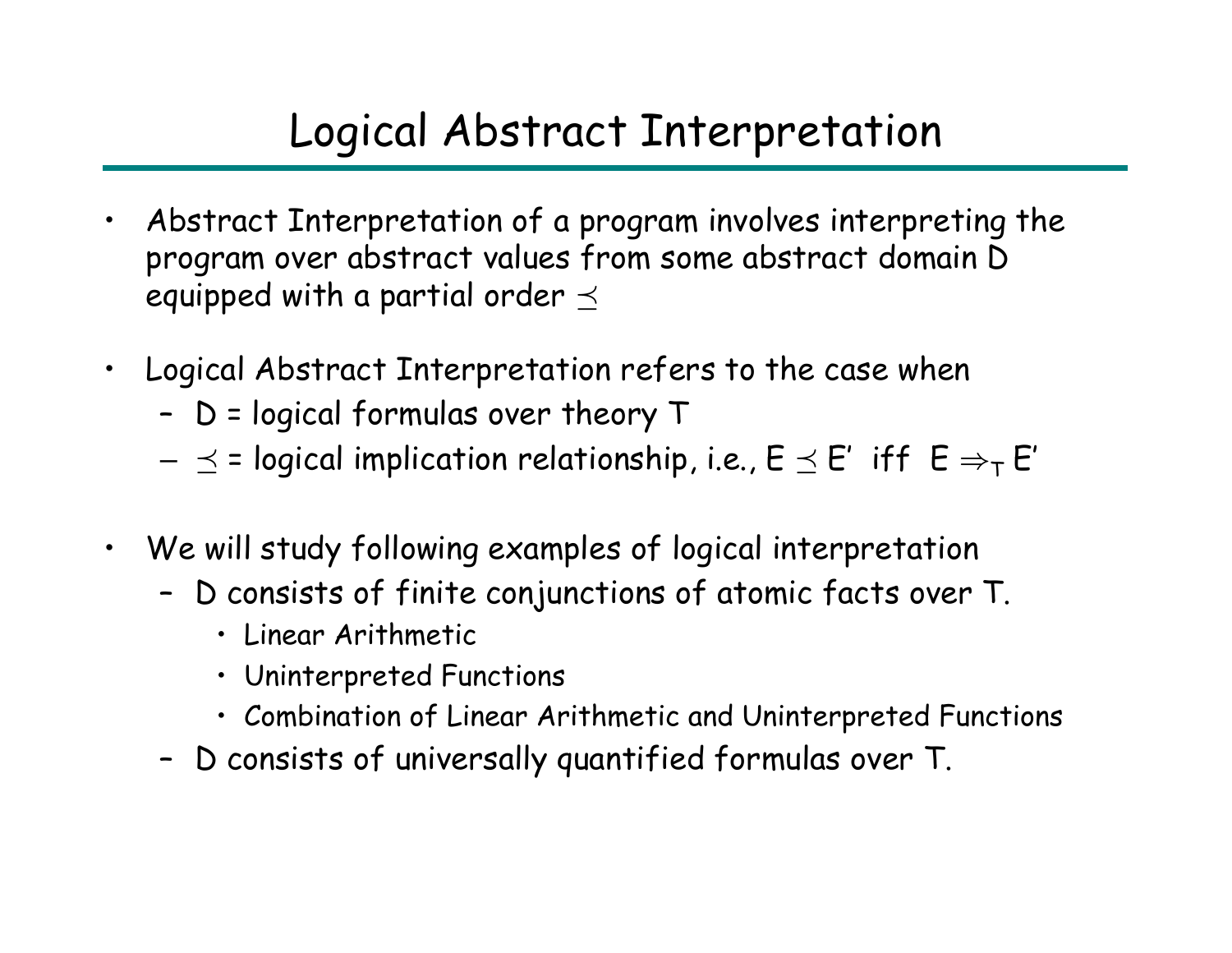#### Transfer Functions for Logical Abstract Interpreter

•An abstract interpreter computes abstract values or facts at each program point from facts at preceding program points using appropriate transfer fns.



• Transfer functions for a logical abstract interpreter thus involve providing operators for over-approximating disjunction<br>and existential quantifier elimination.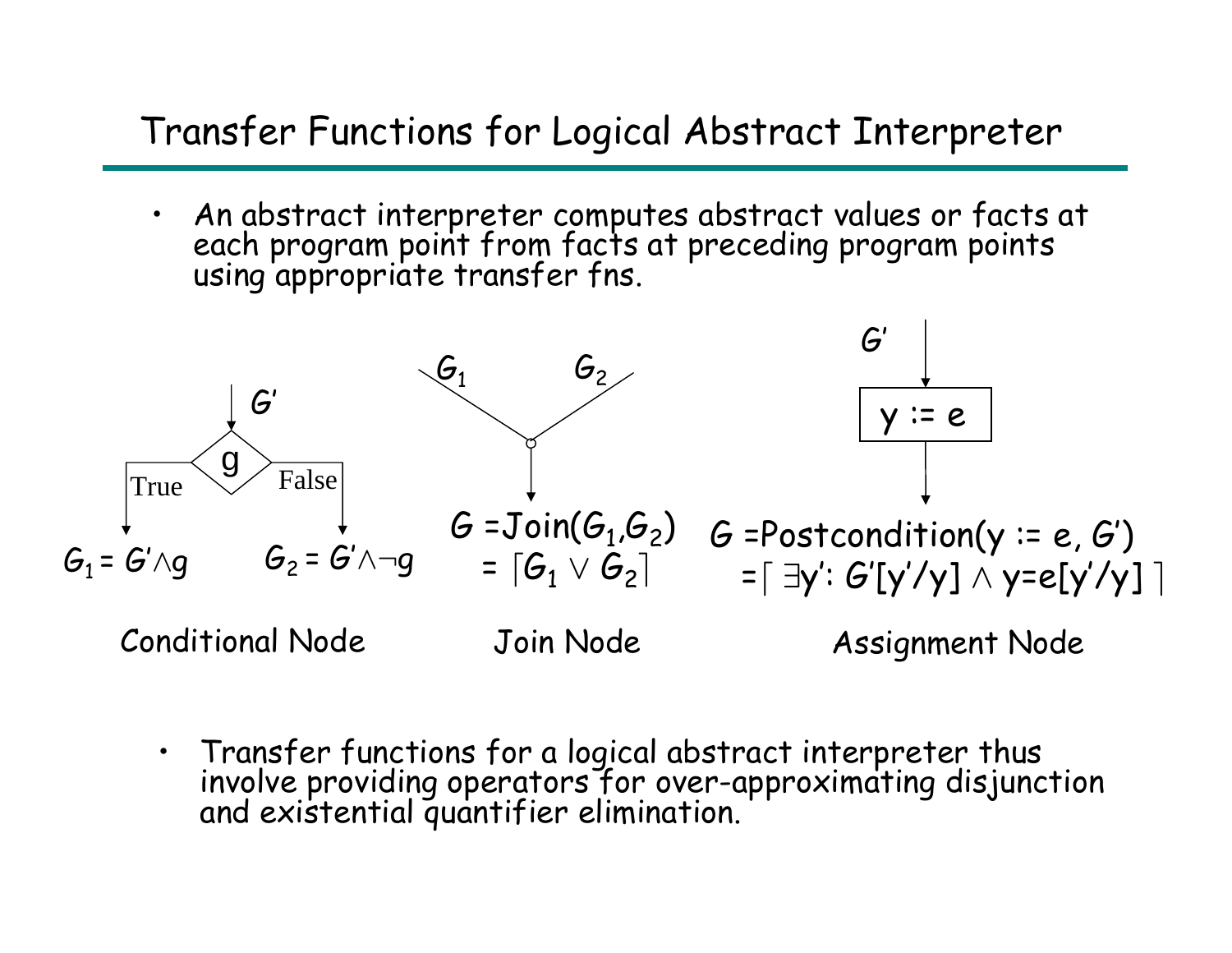### Fixed-point Computation

- In presence of loops, fixed-point computation is required. The process is accelerated by using a widening operator, which takes the facts in the current and previous iteration (at some point inside a loop) and generates something weaker than the current fact.
	- A widening operator should guarantee convergence in a bounded number of steps.
	- Widening is typically applied at loop header points.
- Facts generated after fixed-point are invariants and can be used to validate assertions using decision procedures.

$$
\begin{array}{c}\nG' \\
\hline\n\text{assert}(g) \\
\downarrow\n\end{array}
$$
\nValidate iff  $G' \wedge \neg g$  is unsat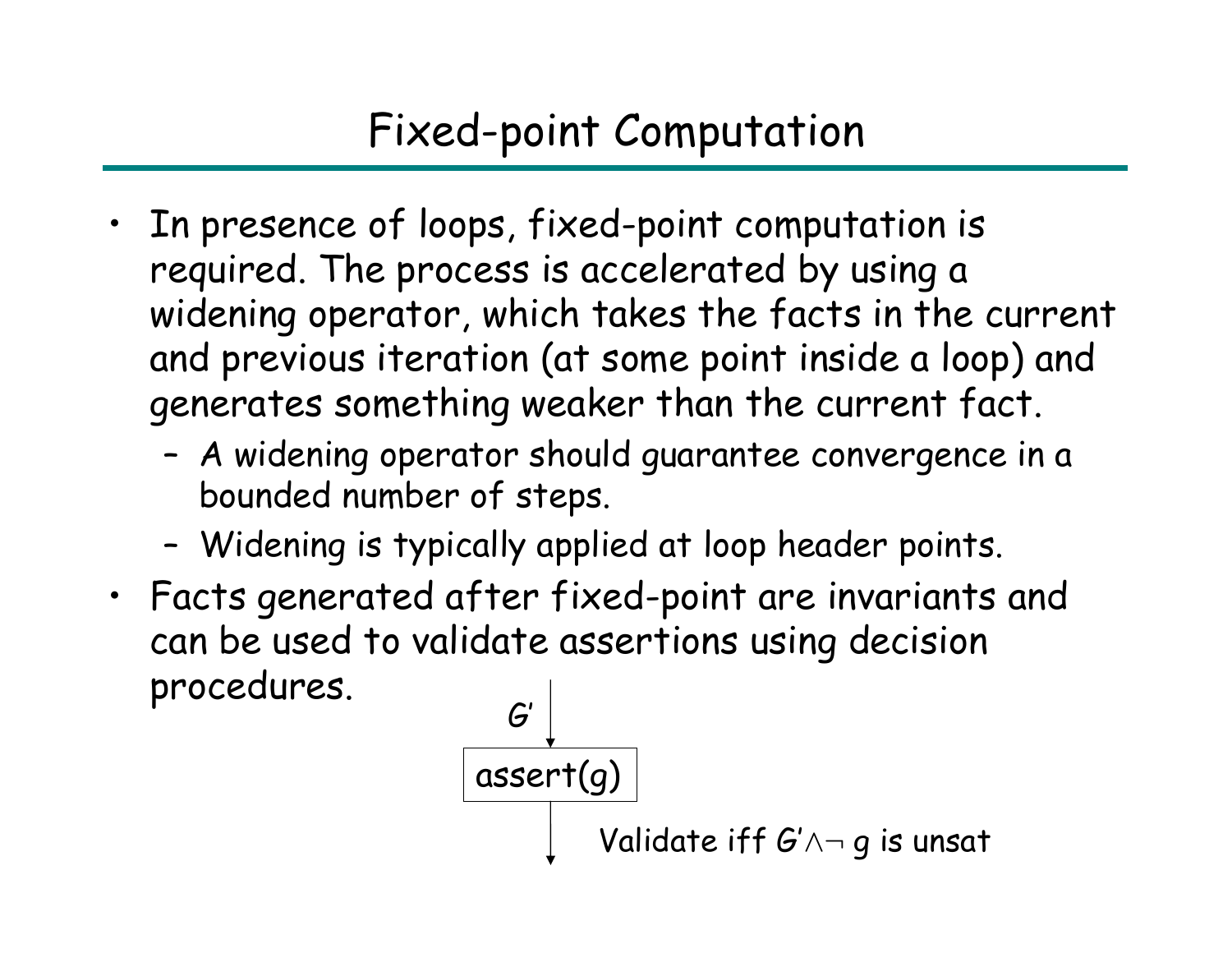# Initialization

- The fact at program entry is initialized to  $\top$ , which in our setting is the logical formula "true".
	- – This denotes that we make no assumptions about inputs, and whatever we prove will be valid for all inputs.
- The facts at all other program points are initialized to  $\perp$ , which in our setting is the logical formula "false".
	- – This denotes our optimistic assumption of unreachability of program locations (unless we can prove them reachable in the process of fixed-point computation).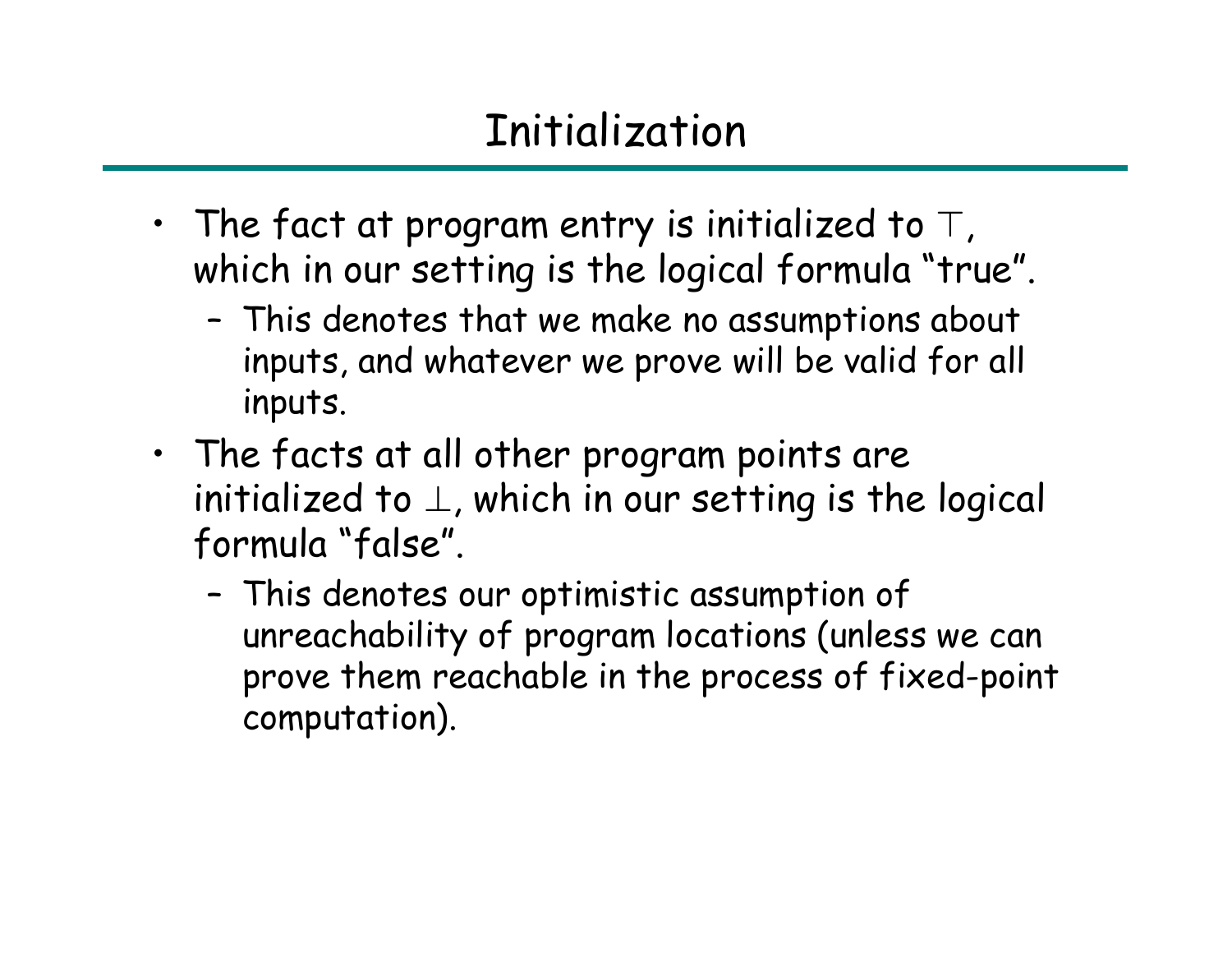- $\bullet$  Decision Procedures
	- Linear Arithmetic
	- –Uninterpreted Functions
	- –Combination of Linear Arithmetic and Uninterpreted Fns
- Logical Abstract Interpretation
	- ¾ Linear Arithmetic
	- –Uninterpreted Functions
	- –Combination of Linear Arithmetic and Uninterpreted Fns
	- –Universally Quantified Formulas
- Hardness of Assertion Checking
	- Linear Arithmetic
	- –Uninterpreted Functions
	- –Combination of Linear Arithmetic and Uninterpreted Fns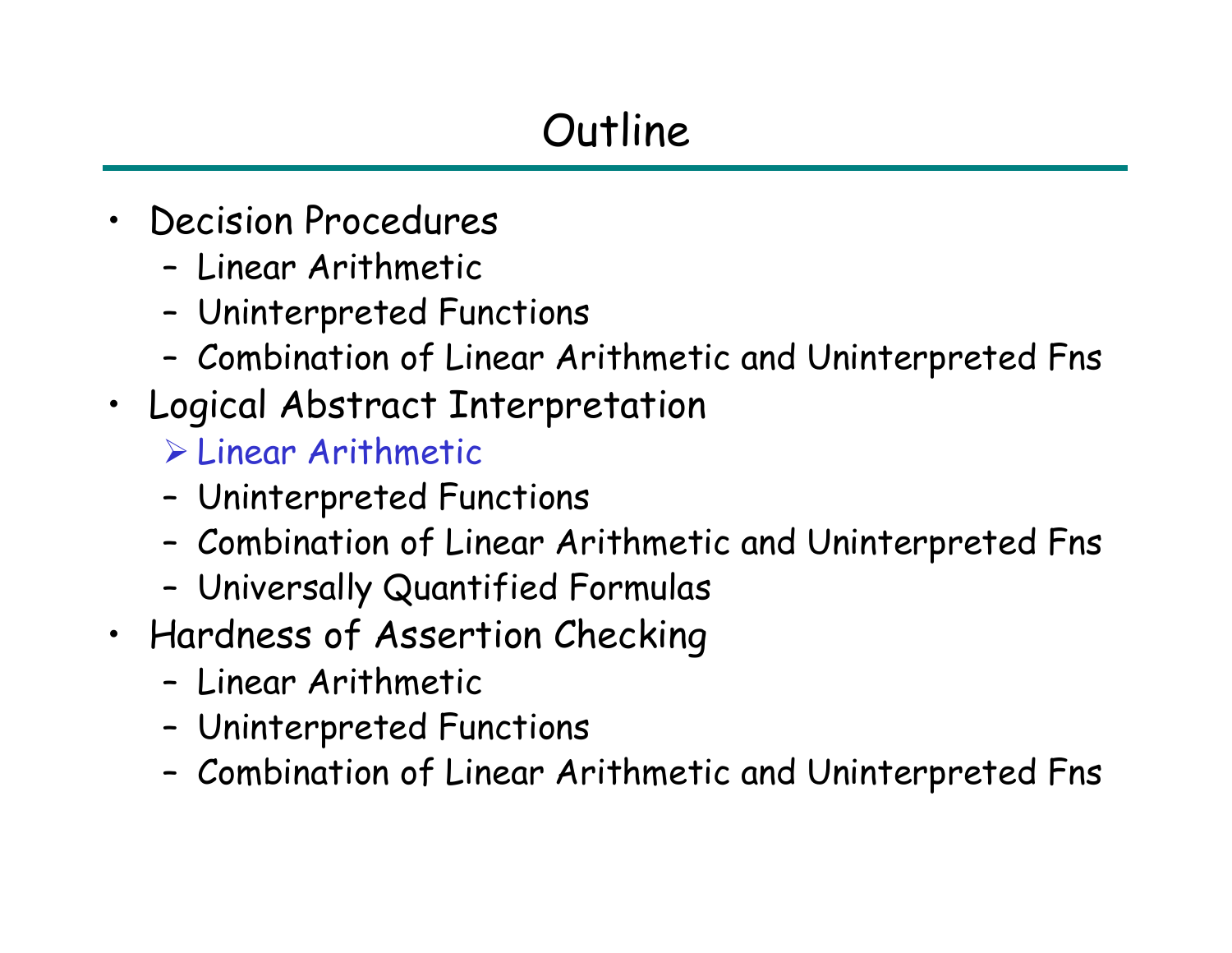### Difference Constraints

- Abstract element:
	- $\,$  conjunction of  ${\sf x}_{\mathsf{i}}\text{-}{\sf x}_{\mathsf{j}}\leq{\sf c}_{\mathsf{i}\mathsf{j}}$
	- can be represented using matrix M, where M[i][j]=c<sub>ij</sub>
- Decide(M):
	- 1.  $M' \coloneq$  Saturate(M)
	- 2. Declare unsat iff ∃i: M'[i][i] < 0
- • $\mathsf{Join}(\mathsf{M}_1,\,\mathsf{M}_2)$ :
	- 1.  ${\sf M'}_1$  := Saturate(M $_1$ ); M' $_2$  := Saturate(M $_2$ );
	- 2.Let M<sub>3</sub> be s.t. M<sub>3</sub>[i][j] = Max { M'<sub>1</sub>[i][j], M'<sub>2</sub>[i][j] }
	- 3.  $\,$ return $\,$  M $_{3}$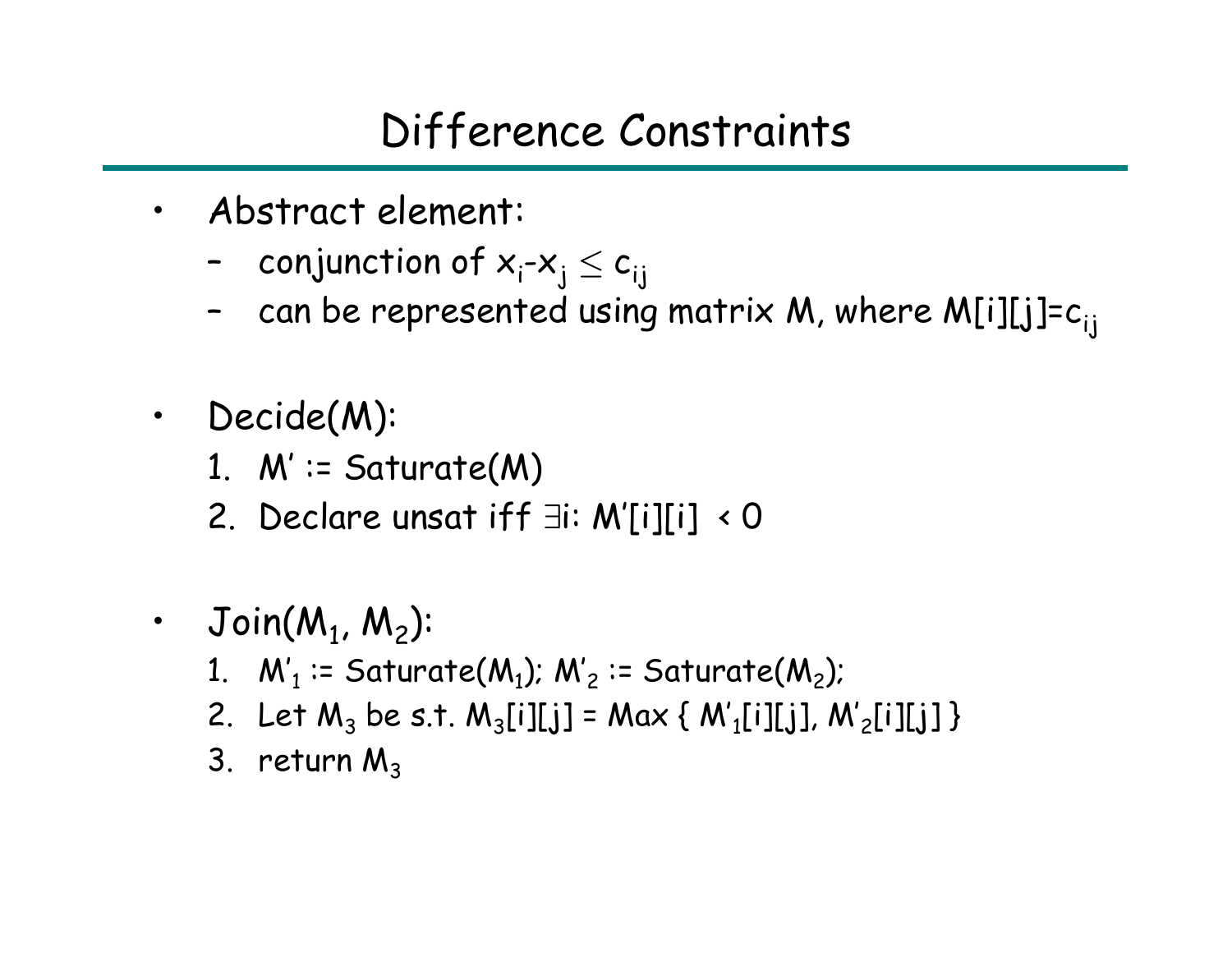#### Difference Constraints

- Eliminate(M,  $x_i$ ):
	- 1.  $M' \coloneqq Sature(M);$
	- 2. Let  $\mathsf{M}_1$  be s.t.  $\mathsf{M}_1\text{{\small{[j]}}}[k]=\infty$  (if j=i or k=i)  $\overline{\phantom{a}}$ 
		- = M'[j][k] otherwise

- 3. return  $M_1$
- $\cdot$  Widen(M $_1$ , M $_2$ ):
	- 1.  ${\sf M'}_1$  := Saturate(M $_1$ ); M' $_2$  := Saturate(M $_2$ );
	- 2. Let  $\mathsf{M}_3$  be s.t.  $\mathsf{M}_3$ [i][j] =  $\mathsf{M}_1$ [i][j] (if  $\mathsf{M}_1$ [i][j]] =  $\mathsf{M}_2$ [i][j])) =  $\infty$  (otherwise)
	- 3.  $\,$ return $\,$  M  $_{_3}$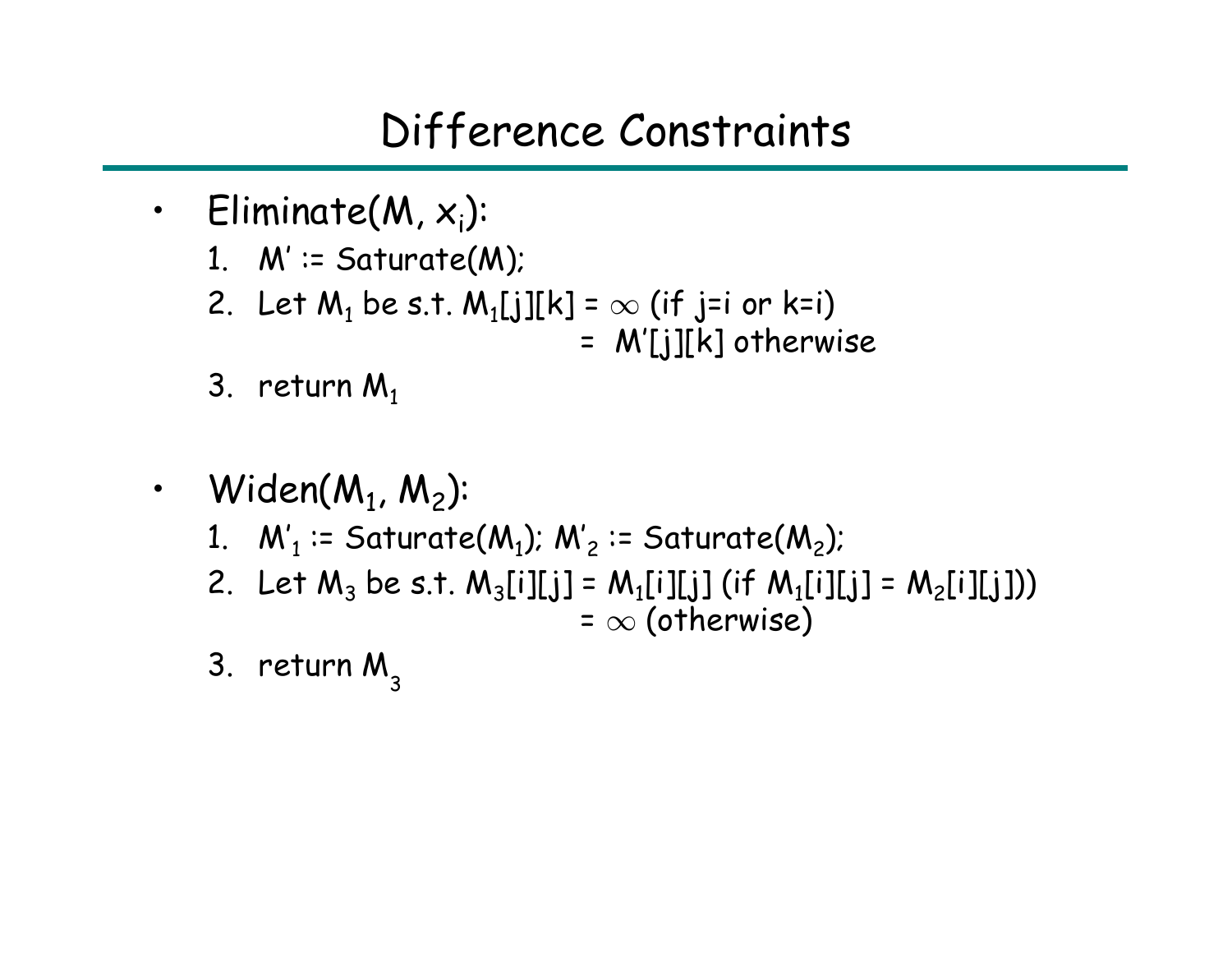# Difference Constraints: Example

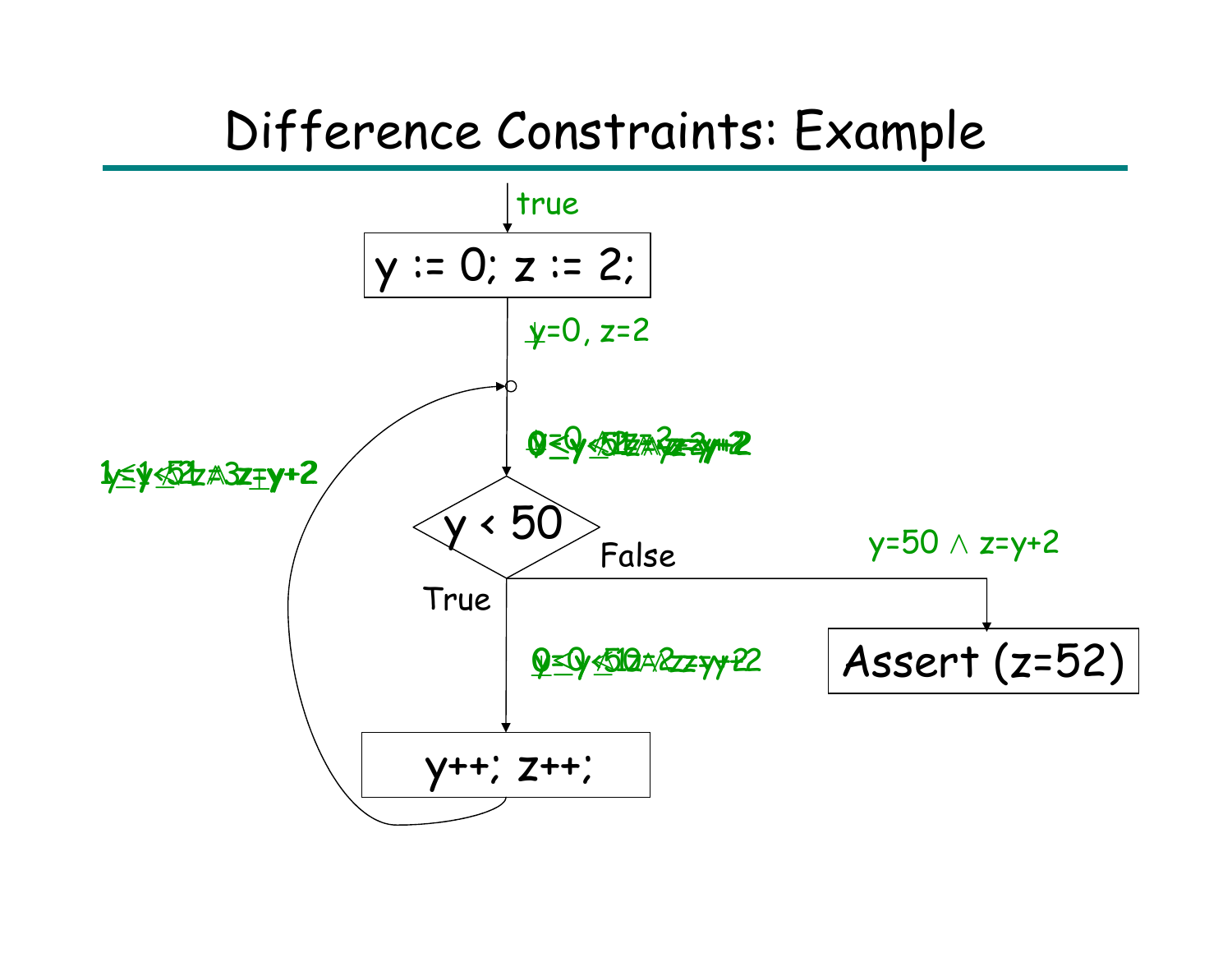- • Decision Procedures
	- Linear Arithmetic
	- –Uninterpreted Functions
	- –Combination of Linear Arithmetic and Uninterpreted Fns
- Logical Abstract Interpretation
	- Linear Arithmetic
	- ¾ Uninterpreted Functions
	- –Combination of Linear Arithmetic and Uninterpreted Fns
	- –Universally Quantified Formulas
- Hardness of Assertion Checking
	- Linear Arithmetic
	- –Uninterpreted Functions
	- –Combination of Linear Arithmetic and Uninterpreted Fns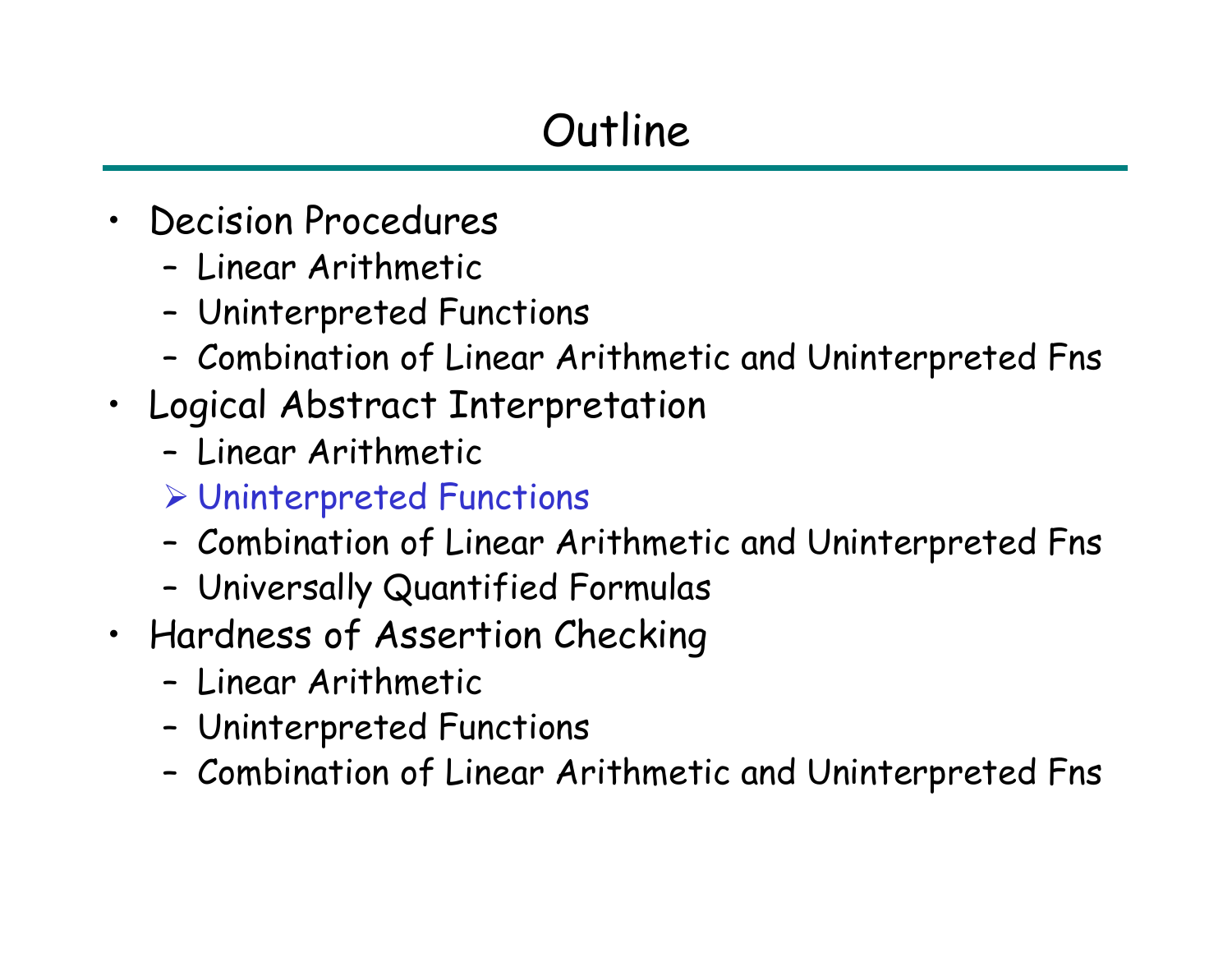### Uninterpreted Functions

- Abstract element:
	- –- conjunction of  $e_1$ = $e_2$ , where e := y | F( $e_1$ , $e_2$ )
	- –can be represented using EDAGs
- Decide(G):
	- 1.  $G' \coloneqq$  Saturate(G);
	- 2. Declare unsat iff G contains  $\bm{e}_1\neq\bm{e}_2$  and G' has  $\bm{e}_1$ ,  $\bm{e}_2$ in the same congruence class.
- Eliminate(G, y):
	- 1.  $G' \coloneqq$  Saturate(G);
	- 2. Erase y; (might need to delete some dangling expressions)
	- 3. return G'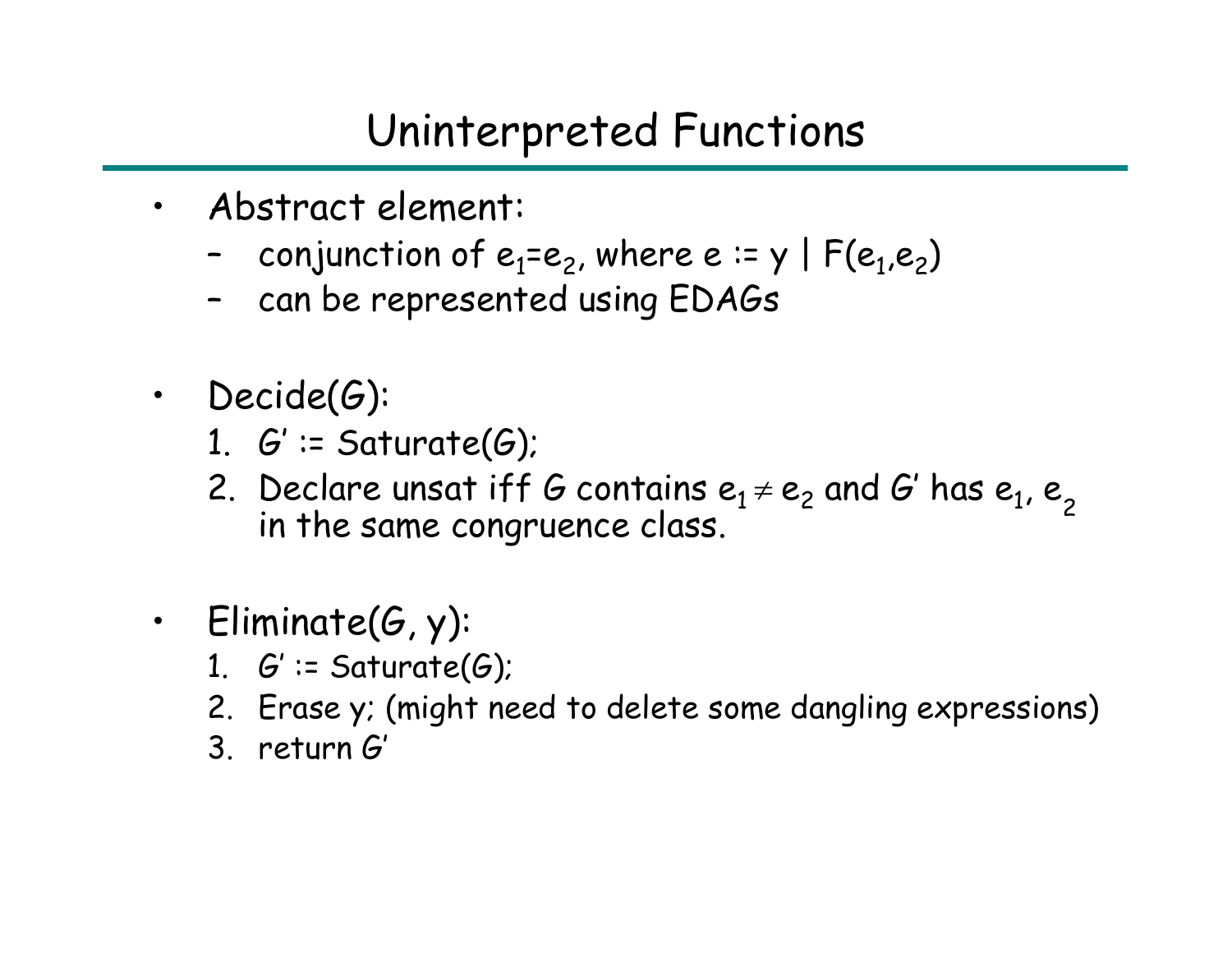#### Uninterpreted Functions

 $\boldsymbol{\cdot}$  Join( $\boldsymbol{\mathcal{G}}_1$ ,  $\boldsymbol{\mathcal{G}}_2$ ): 1.  $\,G_{\,1}^{\prime}$  := Saturate( $\varphi_{1}$ );  $G_{\,2}^{\prime}$  := Saturate( $\varphi_{2}$ ); 2.  $G$  := Intersect( $G'_1$ ,  $G'_2$ ); 3. return G; For each node  $n = \langle U, \{n_i, n'\}\rangle$  in G'<sub>1</sub> and node m = <V,  $\{m_i, m'_i\}$ > in  $G_2'$ , G contains a node  $[n,m] = \langle U \cap V, \{[n_i, m_j], [n', m'_j]\}\rangle$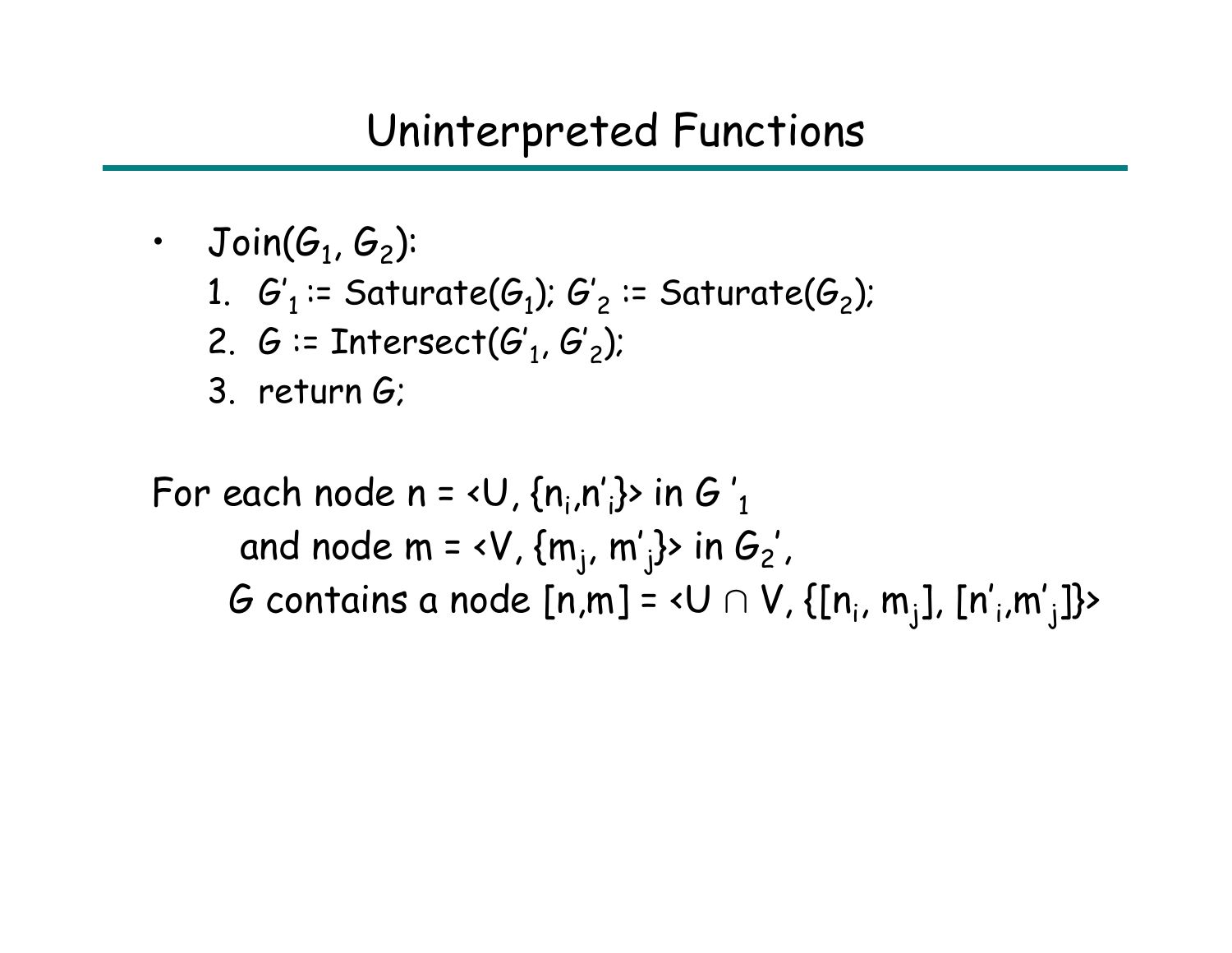### Uninterpreted Functions: Example of Join



 $G_2$   $G = \text{Join}(G_1, G_2)$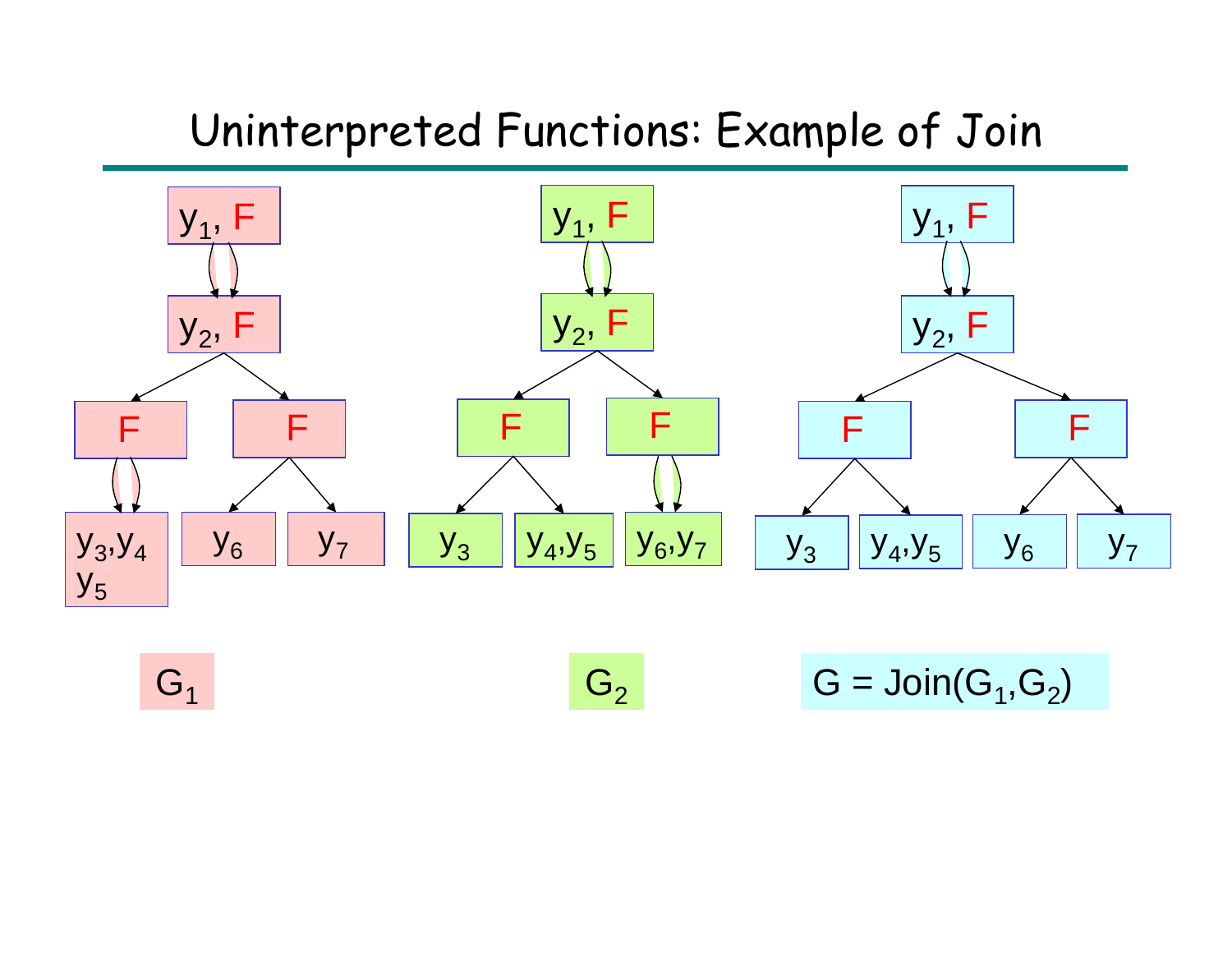- • Decision Procedures
	- Linear Arithmetic
	- –Uninterpreted Functions
	- –Combination of Linear Arithmetic and Uninterpreted Fns
- Logical Abstract Interpretation
	- Linear Arithmetic
	- –Uninterpreted Functions
	- ¾ Combination of Linear Arithmetic and Uninterpreted Fns
	- –Universally Quantified Formulas
- Hardness of Assertion Checking
	- Linear Arithmetic
	- –Uninterpreted Functions
	- –Combination of Linear Arithmetic and Uninterpreted Fns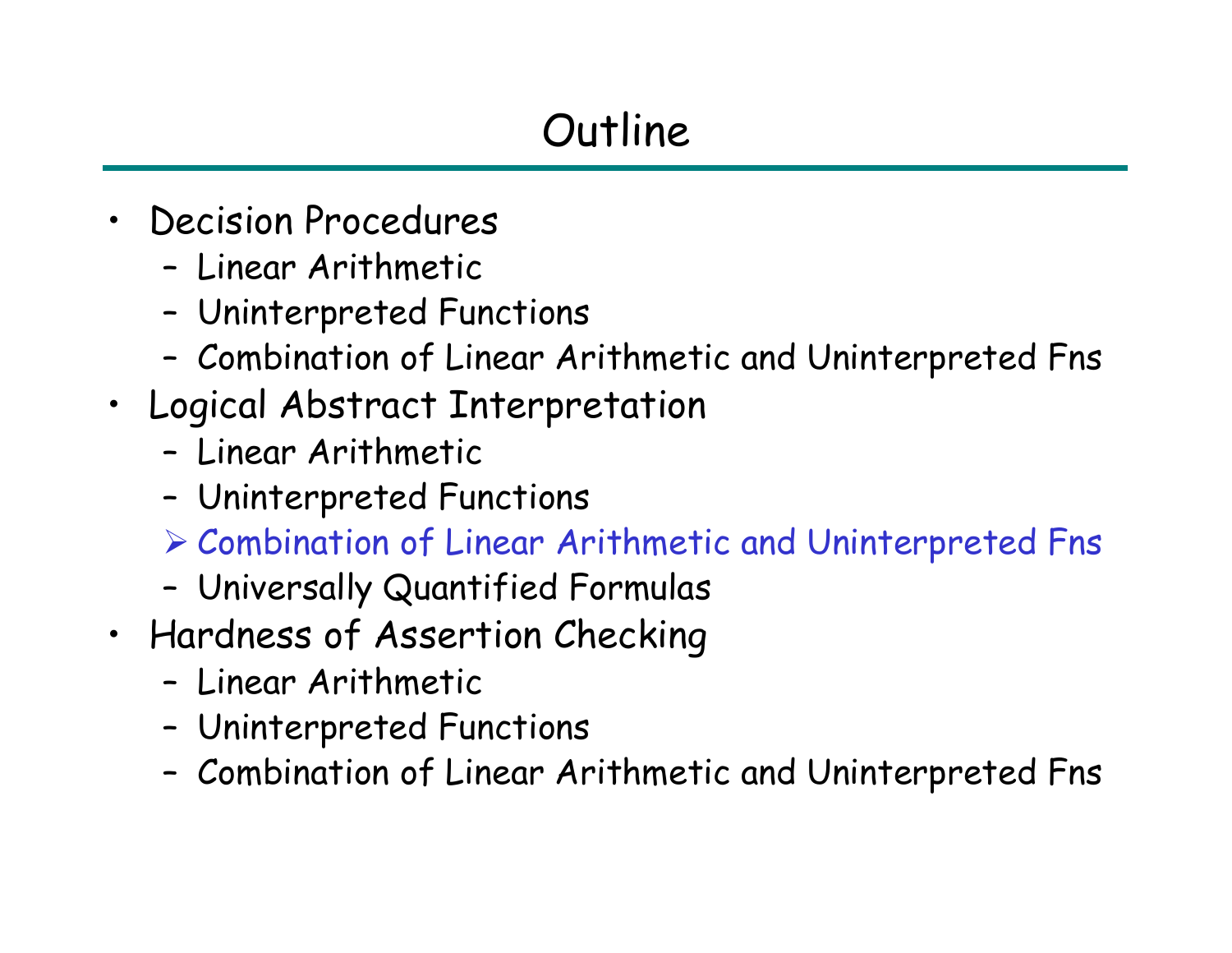#### Combination: Decision Procedure

- DP $(\mathsf{E}_{12})$ :
	- 1. <E<sub>1</sub>, E<sub>2</sub>> := Purify&Saturate(E<sub>12</sub>);
	- 2. Return D ${\sf P}_{\sf T_1}({\sf E}_1)\wedge{\sf D}{\sf P}_{\sf T_2}({\sf E}_2)$ ;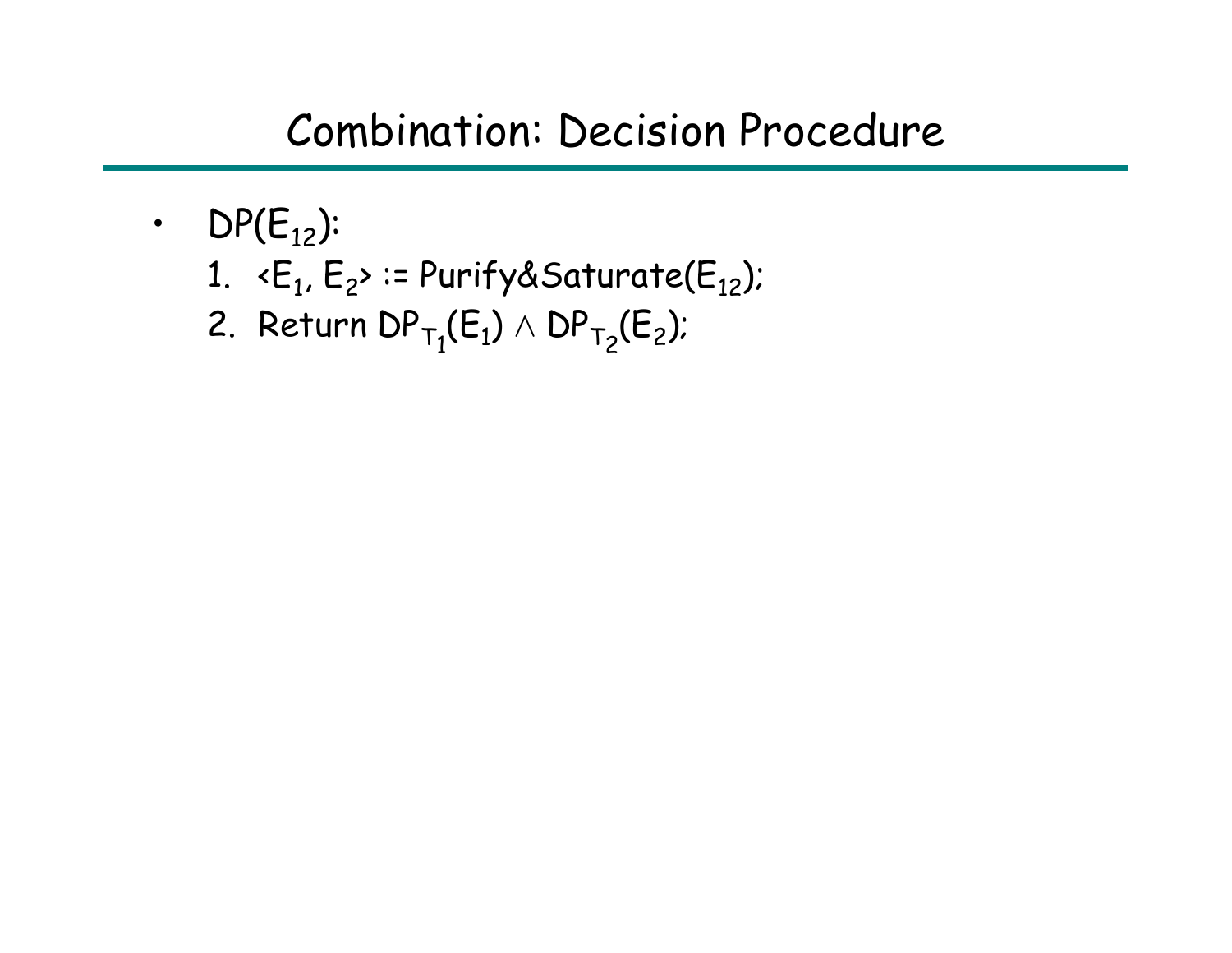# Combination: Join Algorithm

\n- \n
$$
Join_{T_{12}}(L_{12}, R_{12})
$$
:\n
	\n- 1.  $\langle L_1, L_2 \rangle$  := Purify&Saturate(L\_{12})
	\n- 2.  $D_L := \bigwedge \{v_i = v_i, v_j \} \mid v_i \in Vars(L_1 \land L_2), v_j \in Vars(R_1 \land R_2) \}$ :\n  $D_R := \bigwedge \{v_j = v_i, v_j \} \mid v_i \in Vars(L_1 \land L_2), v_j \in Vars(R_1 \land R_2) \}$ :\n  $D_R := \bigwedge \{v_j = v_i, v_j \} \mid v_i \in Vars(L_1 \land L_2), v_j \in Vars(R_1 \land R_2) \}$ :\n  $L_1' := L_1 \land D_L; R_1' := R_1 \land D_R;$ \n  $L_2' := L_2 \land D_L; R_2' := R_2 \land D_R;$ \n
	\n- 4.  $A_1 := \text{Join}_{T_1}(L_1', R_1');$ \n $A_2 := \text{Join}_{T_2}(L_2', R_2');$ \n
	\n- 5.  $V := \text{Vars}(A_1 \land A_2) - \text{Program Variables};$ \n $A_{12} := \text{Eliminate}_{T_{12}}(A_1 \land A_2, V);$ \n
	\n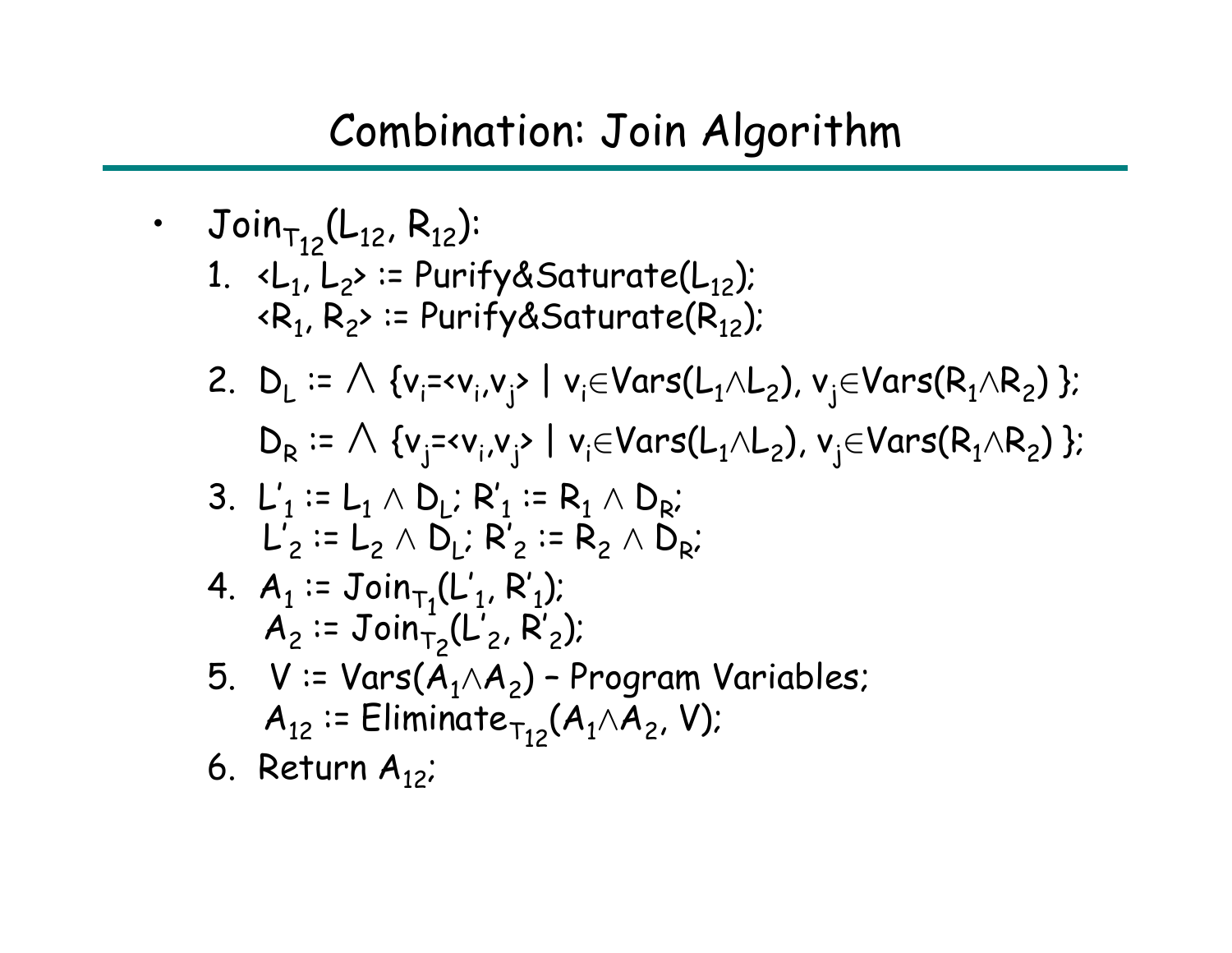#### Combination: Example of Join Algorithm

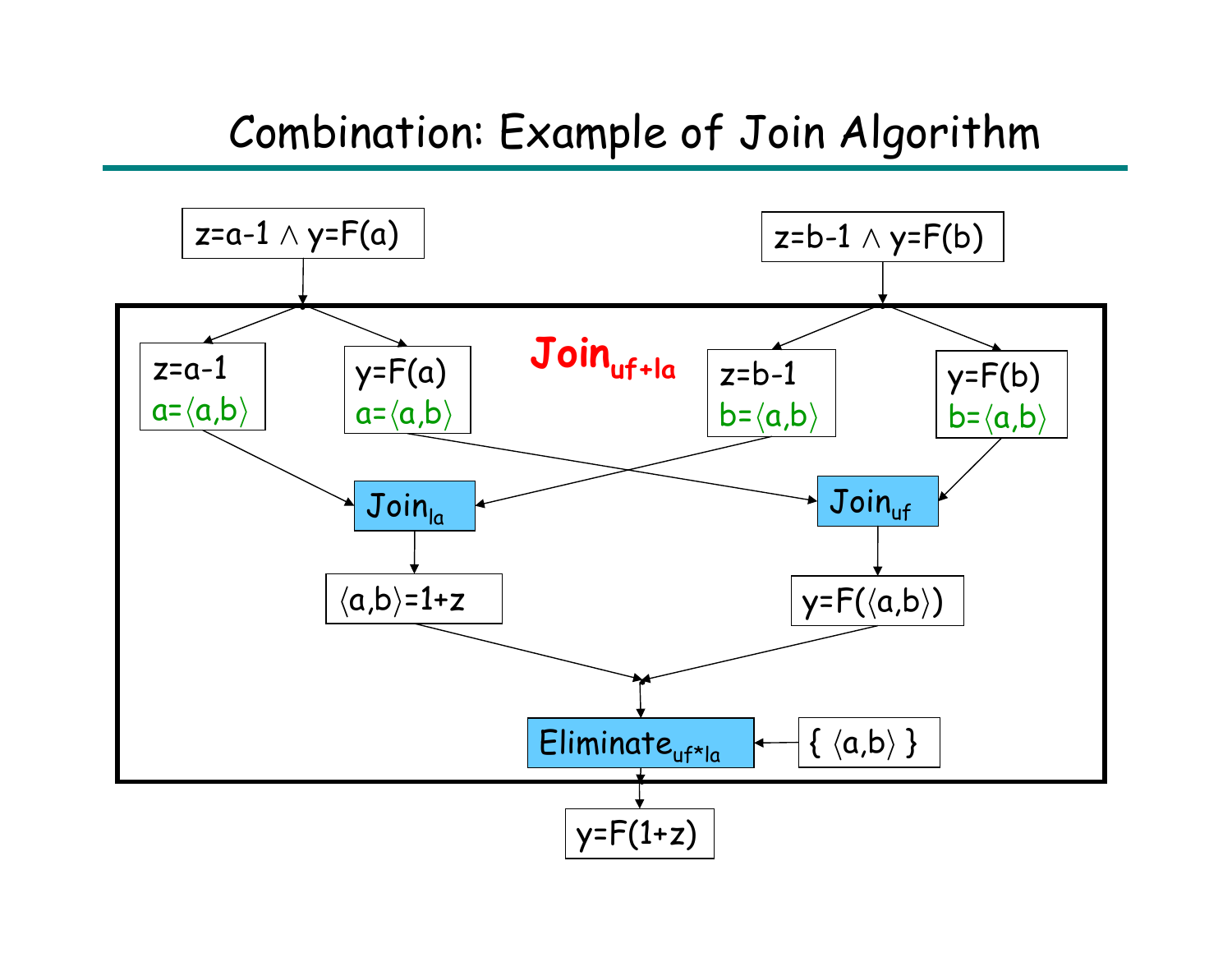#### Combination: Existential Quantifier Elimination

- Elimintate  $_{\mathsf{T}_{12}}(\mathsf{E}_{12},\,\mathsf{V})$ :
	- 1. <E<sub>1</sub>, E<sub>2</sub>> := Purify&Saturate(E<sub>12</sub>);
	- 2. <D, Defs> := DefSaturate( $\mathsf{E}_1$ ,  $\mathsf{E}_2$ , V  $\cup$  Temp Variables);
	- 3. V' := V ∪ Temp Variables D;  $E'_1$  :=  $\textsf{Eliminate}_{\mathsf{T}_1}(\mathsf{E}_1, \mathsf{V}');$  $\mathsf{E'}_2 \coloneqq \mathsf{Eliminate}_{\mathsf{T}_2}(\mathsf{E}_2, \mathsf{V}').$
	- 4.  $\, \mathsf{E} \coloneqq ( \mathsf{E'}_1 \wedge \mathsf{E'}_2 ) \,$  [Defs(y)/y];
	- 5. Return E;

DefSaturate( $\mathsf{E}_1$ ,  $\mathsf{E}_2$ , U) returns the set of all variables D that have definitions Defs in terms of variables not in U as implied by  $\mathsf{E}_1 \wedge \mathsf{E}_2.$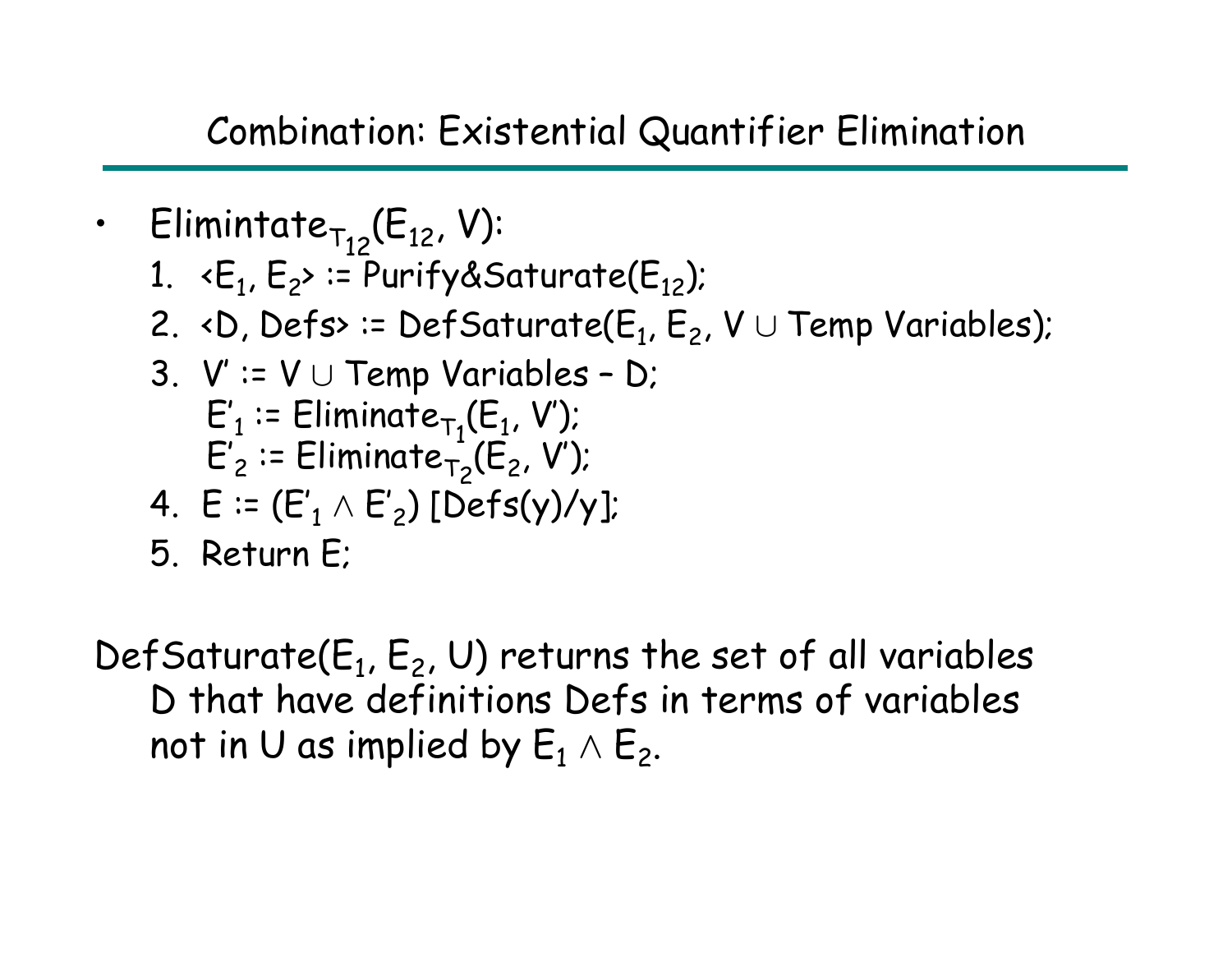### Combination: Example of Existential Elimination

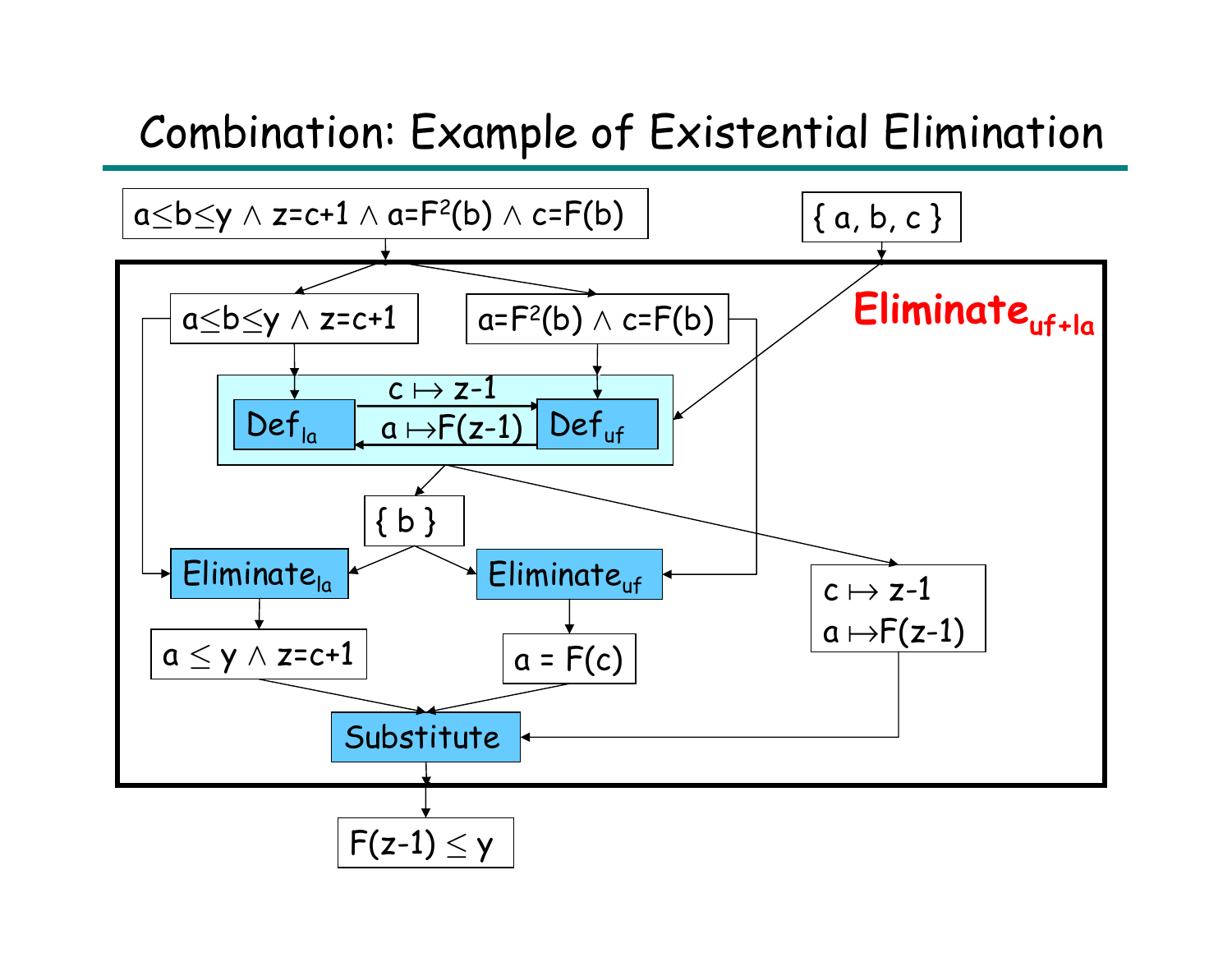Abstract Interpretation over Combined Domain: Example

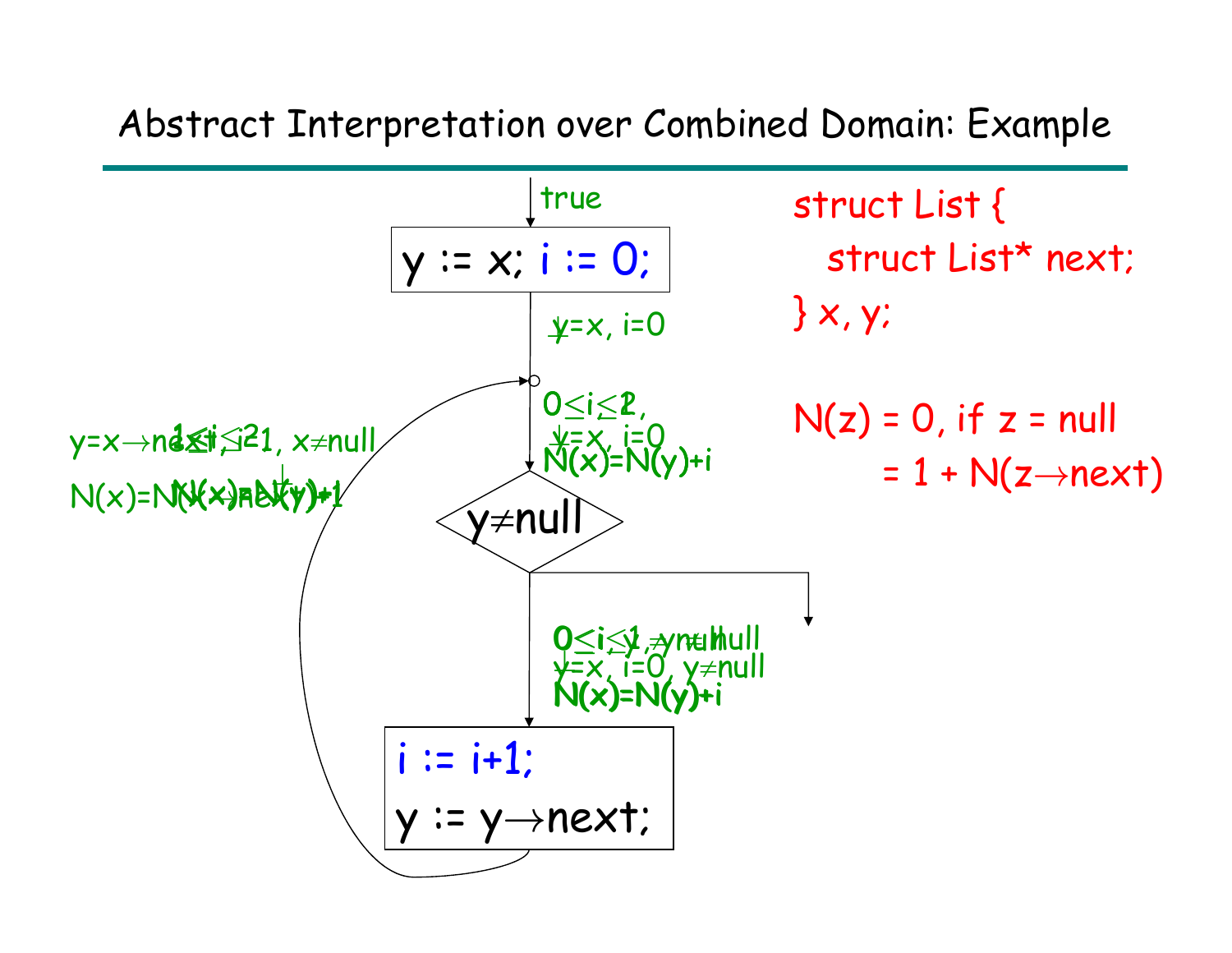- • Decision Procedures
	- Linear Arithmetic
	- –Uninterpreted Functions
	- –Combination of Linear Arithmetic and Uninterpreted Fns
- Logical Abstract Interpretation
	- Linear Arithmetic
	- –Uninterpreted Functions
	- –Combination of Linear Arithmetic and Uninterpreted Fns

¾ Universally Quantified Formulas

- Hardness of Assertion Checking
	- Linear Arithmetic
	- –Uninterpreted Functions
	- –Combination of Linear Arithmetic and Uninterpreted Fns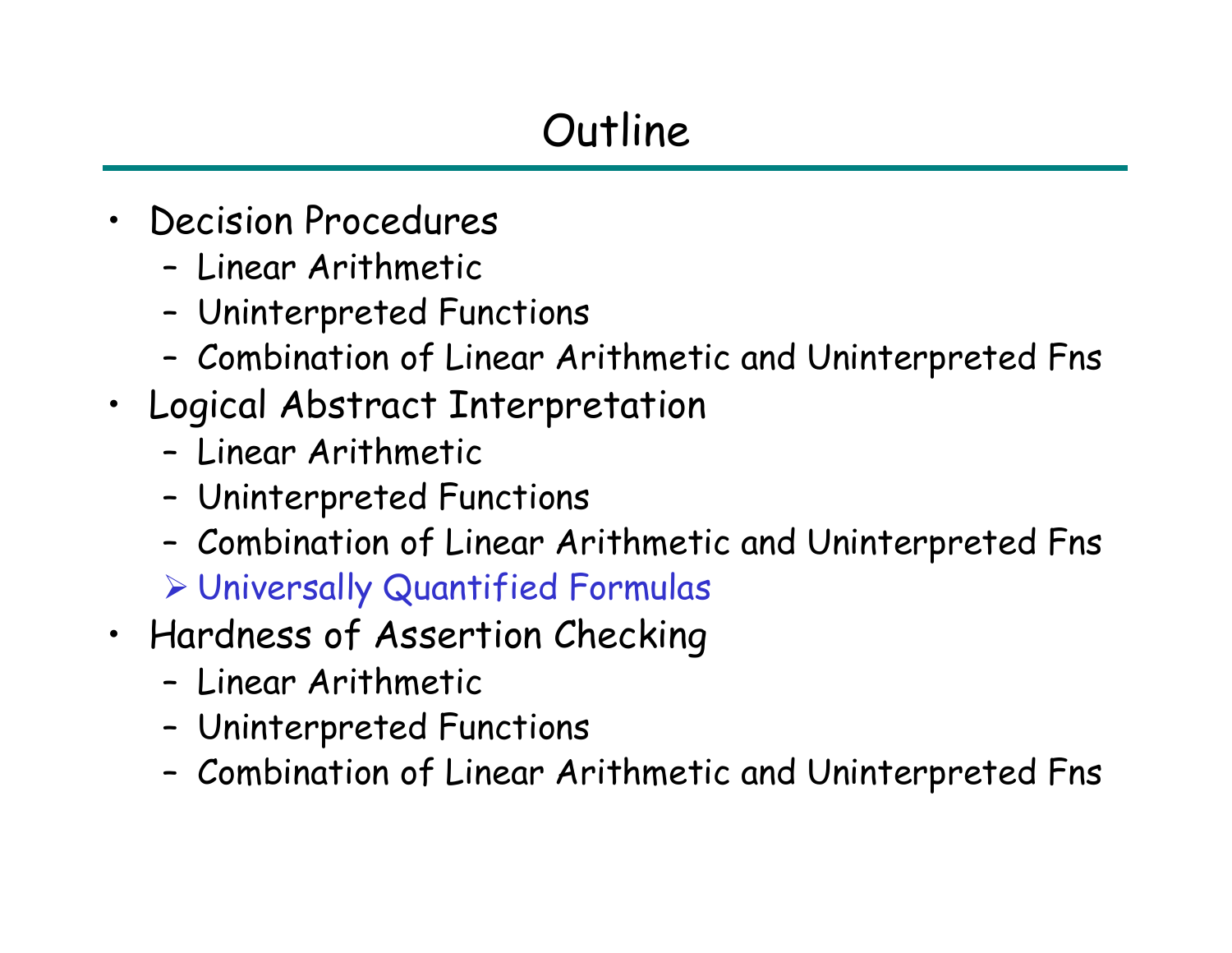### Universally Quantified Abstract Domain

- Abstract element is of the form  $\mathsf{E} \wedge \bigwedge_{\mathsf{i}} (\forall \mathsf{X} \colon \mathsf{A}_\mathsf{i} {\Rightarrow} \mathsf{B}_\mathsf{i})$ 
	- where E, A<sub>i</sub>, B<sub>i</sub> are from some underlying base domain(s) D.
- The partial order  $\preceq$  is a refinement of the more natural implication relationship.
	- $\mathsf{E} \, \land \, \bigwedge_\mathsf{i} (\forall \mathsf{X}\colon \mathsf{A}_\mathsf{i} {\Rightarrow} \mathsf{B}_\mathsf{i}) \ \preceq \ \ \mathsf{E}' \, \land \, \bigwedge_\mathsf{j} (\forall \mathsf{X}\colon \mathsf{A}', \mathsf{A} \land \mathsf{A}, \mathsf{A} \land \mathsf{A} \land \mathsf{A} \land \mathsf{A} \land \mathsf{A} \land \mathsf{A} \land \mathsf{A} \land \mathsf{A} \land \mathsf{A} \land \mathsf{A} \land \mathsf{A} \land \mathsf{A} \land \mathsf{A} \land \mathsf{$ j <sup>⇒</sup>B' j ) iff

$$
\text{- } E \Rightarrow E'
$$

- ∀j ∃i s.t. E ∧A'  $_{\rm j}$  $\Rightarrow$  A $_{\rm i}$  and E $\wedge$ B $_{\rm i}$  $\Rightarrow$ B' j
- Another way to state the above thing would be to say that the partial order is still the implication relationship but transfer functions are incomplete.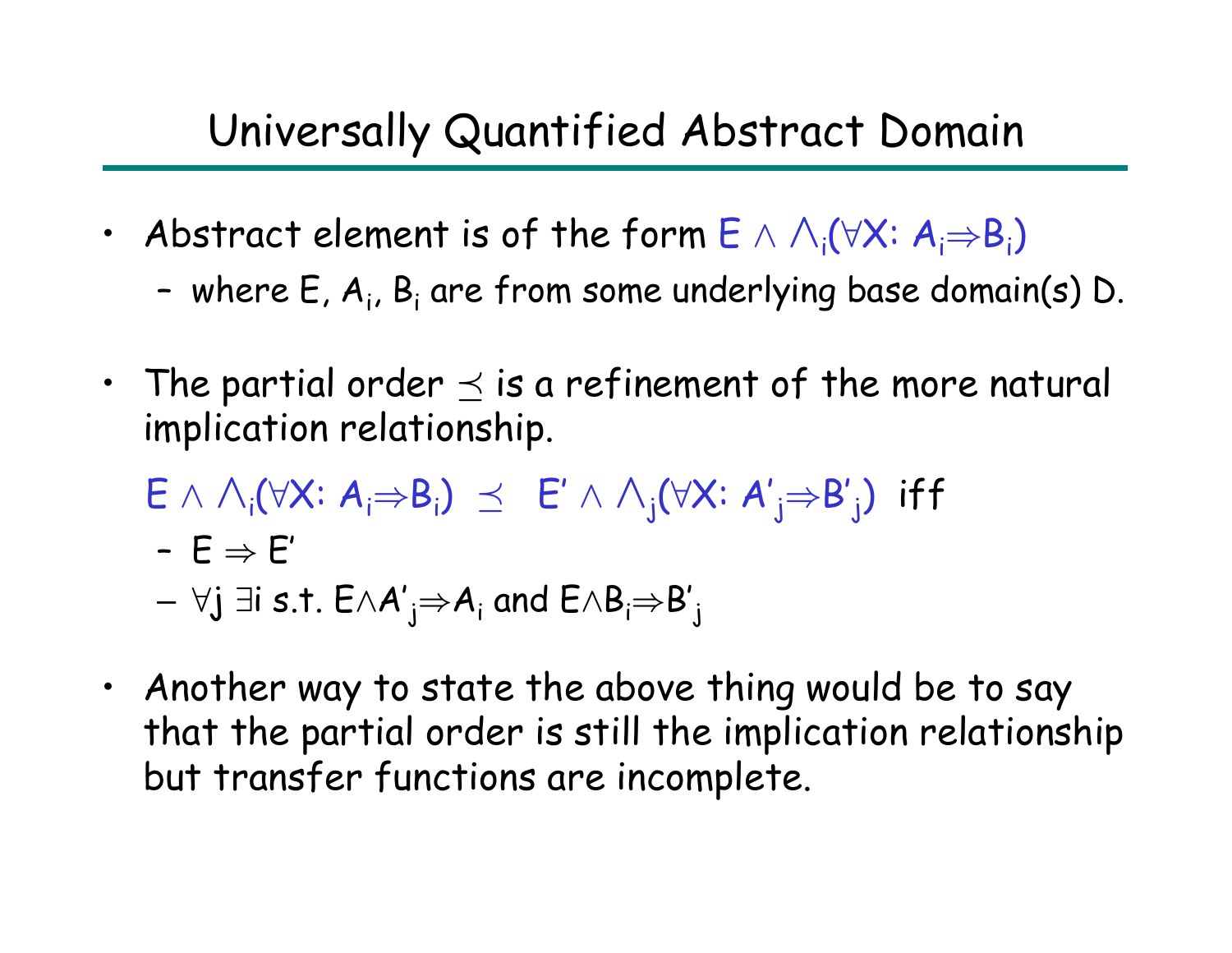### Quantified Abstract Domain: Join Algorithm

- • Consider a simpler case first. Let (E  $\land$   $\forall$ X:A $\Rightarrow$ B) = Join(E $^1 \land$   $\forall$ X:A $^1 \Rightarrow$ B $^1$ , E $^2$   $\land$   $\forall$ X:A $^2 \Rightarrow$ B $^2$ ). Then,
	- – $(\mathsf{E}^{\mathsf{1}}\wedge \forall \mathsf{X}{:}\mathsf{A}^{\mathsf{1}}{\Rightarrow}\mathsf{B}^{\mathsf{1}}) \; \preceq \; \; (\mathsf{E} \wedge \forall \mathsf{X}{:}\mathsf{A}{\Rightarrow}\mathsf{B})$
	- –(E<sup>2</sup> ∧ ∀X:A<sup>2</sup>⇒B<sup>2</sup> )⊴ (E ∧ ∀X:A⇒B)
	- Or, equivalently,
	- −  $E^1\Rightarrow E$  and  $E^2$  $\Rightarrow$ E. Thus, E = Join(E1, E2).
	- −  $E^1 \wedge A \Rightarrow A^1$  and  $E^2 \wedge A \Rightarrow A^2$ , i.e.,  $A \Rightarrow (E^1 \Rightarrow A^1 \wedge E^2 \Rightarrow A^2)$ . Thus,  $\boldsymbol{A}$  =  $\lfloor \boldsymbol{\mathsf{E}}^1 \!\!\Rightarrow \! \boldsymbol{A}^1 \wedge \boldsymbol{\mathsf{E}}^2 \!\!\Rightarrow \! \boldsymbol{A}^2$  $\rfloor.$
	- −  $\;$   $\;$   $\;$   $\rm E^1 \wedge B^1 \Rightarrow B$  and  $\;$   $\rm E^2 \wedge B^2 \Rightarrow B.$  Thus,  $\rm B$  =  $\;$  Join( $\rm E^1 \wedge B^1$ ,  $\rm E^2 \wedge B^2).$
- • $\mathsf{Join}(\mathsf{E}^1 \wedge \wedge_{\mathsf{i}} (\forall \mathsf{X}\mathsf{:}~\mathsf{A}^1_{\mathsf{i}} {\Rightarrow} \mathsf{B}^1_{\mathsf{i}}), \, \mathsf{E}^2 \wedge \wedge_{\mathsf{i}} (\forall \mathsf{X}\mathsf{:}~\mathsf{A}^2_{\mathsf{i}} {\Rightarrow} \mathsf{B}^2)$ iii)):
	- 1. result := Join<sub>D</sub>(E<sup>1</sup>, E<sup>2</sup>);
	- 2. Forall i,j:
	- $3.$  $\lfloor \in \right] \Rightarrow$ A $^1$ ,  $\wedge$   $\in$   $^2 \Rightarrow$ A $^2$ i $_{\mathrm{j}}$ ];  $\;$  B :=  $\mathsf{Join}_{\mathsf{D}}(\mathsf{E}^{\mathsf{1}}\wedge\mathsf{B}_{\mathsf{1}}^{\mathsf{1}},\,\mathsf{E}^{\mathsf{2}}\wedge\mathsf{B}^{\mathsf{2}}$ j);
	- 4. result := result ∧ ∀X:A ⇒B
	- 5. return result;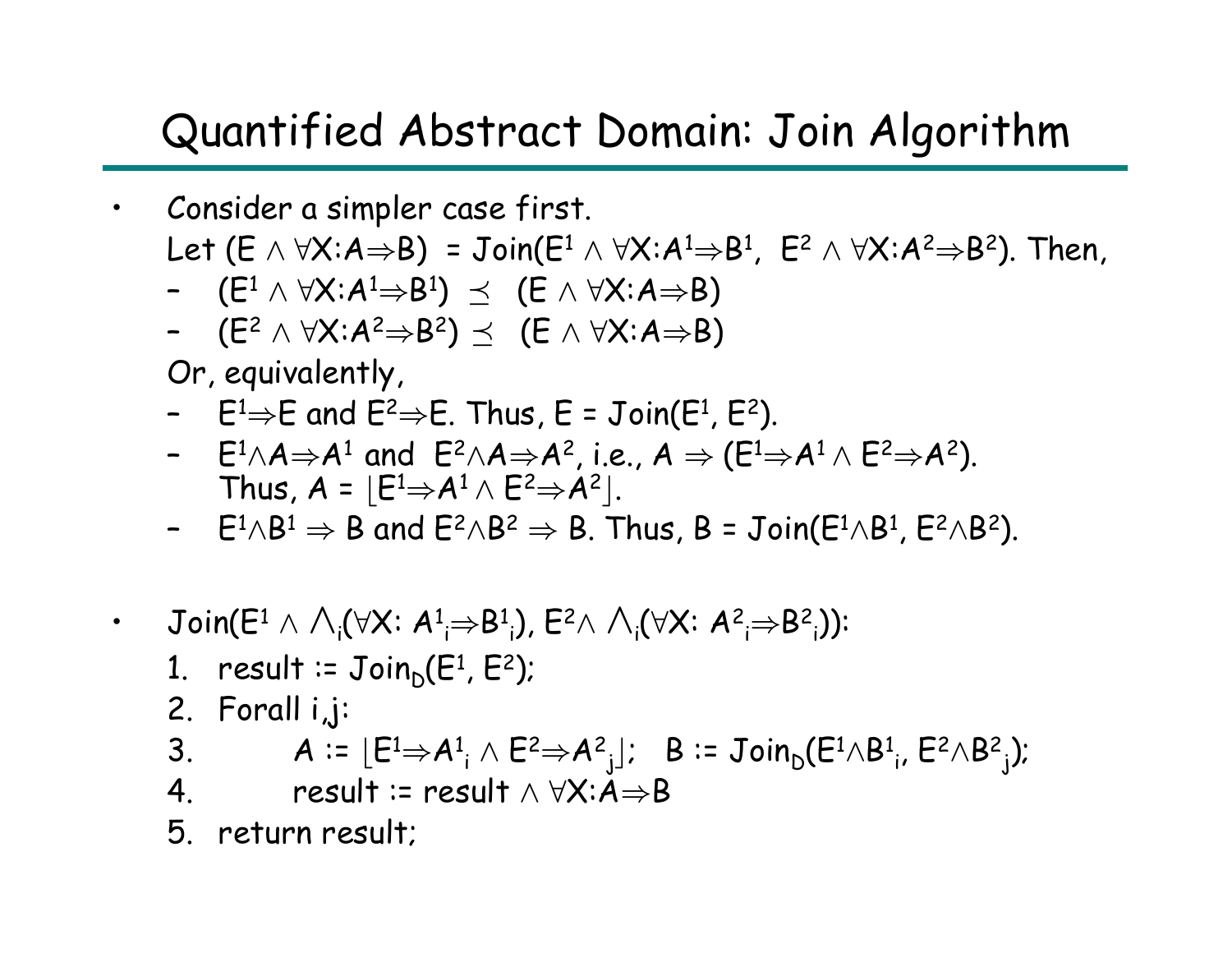### Quantified Abstract Domain: Example of Join

Let 
$$
G_1 = (i=0 \land \forall k: k=0 \Rightarrow F[k]=i)
$$
  
\n $G_2 = (i=1 \land \forall k: 0 \le k \le 1 \Rightarrow F[k]=0)$   
\nThen  $Join(G_1, G_2) = 0 \le i \le 1 \land \forall k: A \Rightarrow B$ , where  
\n $A = [(i=0 \Rightarrow k=0) \land (i=1 \Rightarrow 0 \le k \le 1)] = 0 \le k \le i$   
\n $B = Join_D(i=0 \land F[k]=i, i=1 \land F[k]=0) = F[k]=0$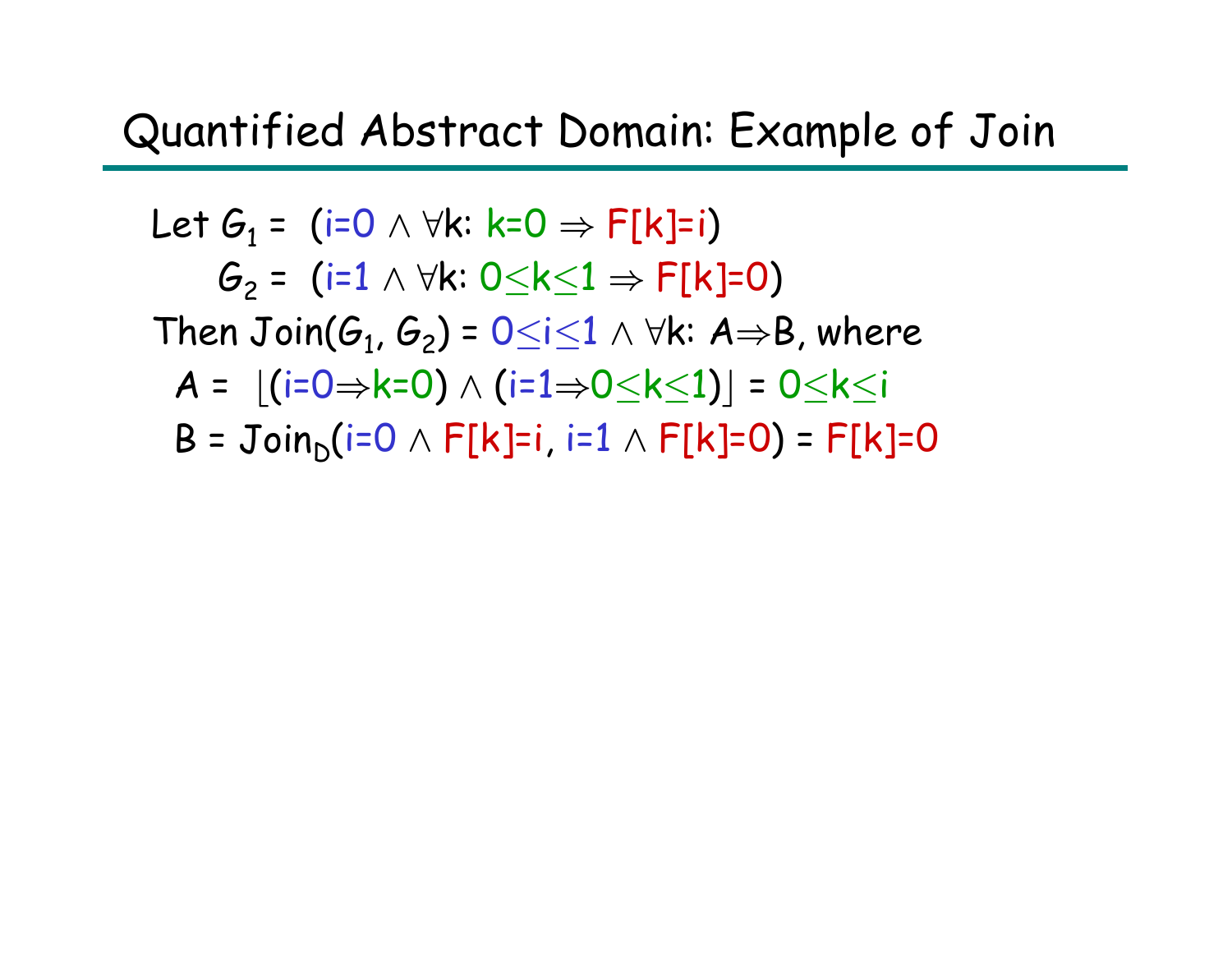#### Quantified Abstract Domain: Eliminate

Let (E'  $\land$   $\forall$ X:A' $\Rightarrow$ B') = Eliminate(E  $\land$   $\forall$ X:A $\Rightarrow$ B, s). Then,  $(\mathsf{E} \wedge \forall \mathsf{X} \mathord{:} \mathsf{A} \mathop{\Rightarrow} \mathsf{B}) \; \preceq \; \; (\mathsf{E}' \wedge \forall \mathsf{X} \mathord{:} \mathsf{A}' \mathop{\Rightarrow} \mathsf{B}') \; \text{among other things}.$ 

For simplicity, assume that s doesn't affect terms in A,B involving X. Then,

- E <sup>⇒</sup>E' and E' doesn't contain any term affected by change to s.
	- $\,\cdot\quad$  Thus, E' = Eliminat $e^{}_{\rm D}$ (E,s).
- E ∧A' <sup>⇒</sup>A and A doesn't contain any term affected by change to s.
	- $\bullet$  Thus, A' =  $\lfloor \forall s\mathpunct{:}\mathsf{E}{\Rightarrow}\mathsf{A} \rfloor.$
- E ∧ B <sup>⇒</sup>B' and B' doesn't contain any term affected by change to s.
	- $\cdot$  Thus, B' = Eliminate $_{\mathsf{D}}(\mathsf{E} \wedge \mathsf{B},\, \mathsf{s}).$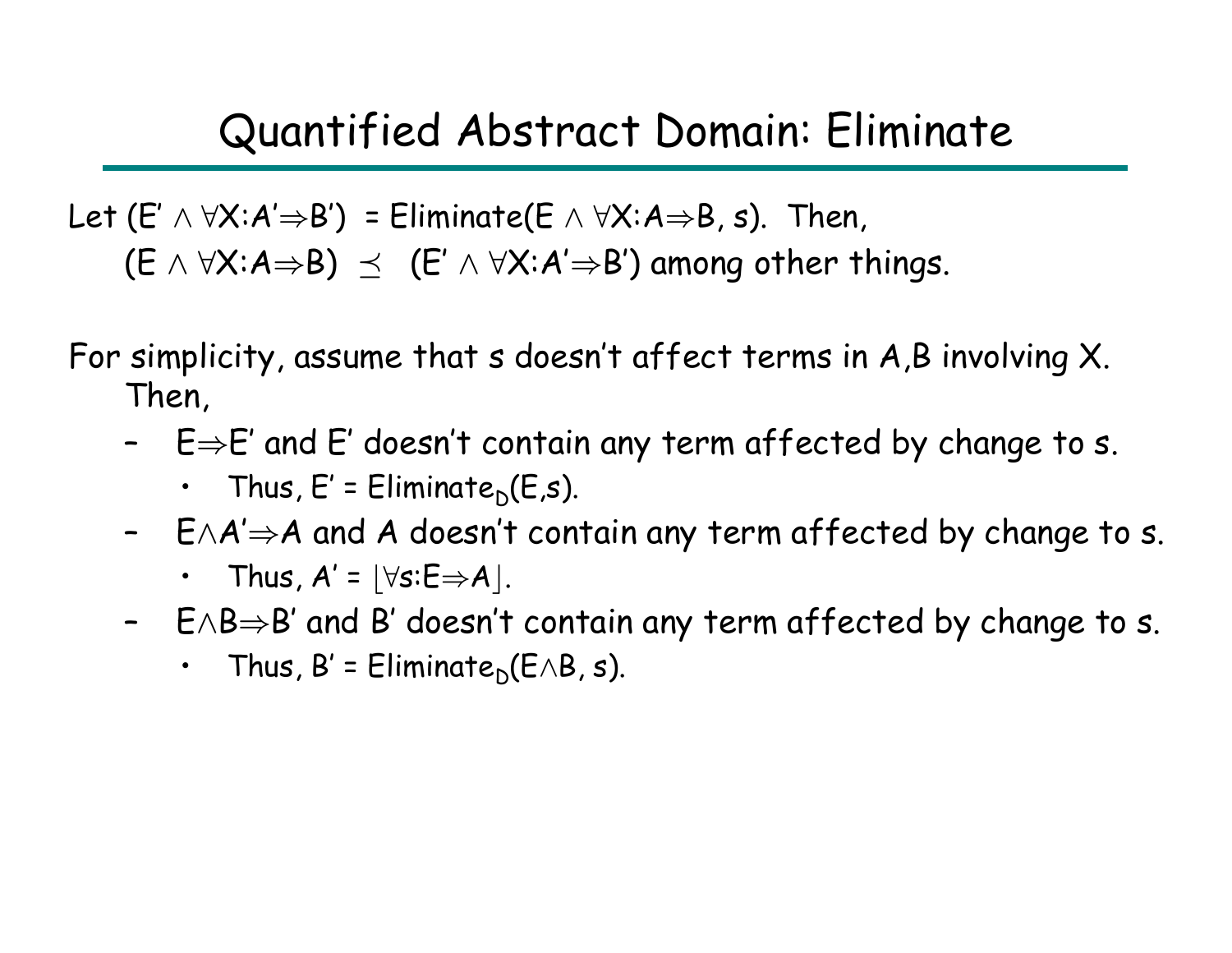### Quantified Abstract Domain: Eliminate

- Eliminate(G, s):
	- 1. Let G be  $\mathsf E \wedge \forall \mathsf{X} \mathpunct{:} \mathsf{A}{\Rightarrow} \mathsf{B}$ 
		- –Psuedo-code can be easily extended for multiple ∀
	- 2. T := {  $e \mid e$  occurs in A or B; Vars(e)  $\cap$  X  $\neq \emptyset$  }
	- 3.  $A \coloneqq A \land \bigwedge_{e \in \mathsf{T}} \mathsf{NotEffect}(\lessdot \mathsf{s}_,\!mathsf{G}\!\!>,e);$
	- 4. E' := Eliminate<sub>D</sub>(E,s);
	- 5.B' := Eliminate<sub>D</sub>(B∧E,s);
	- $6.$   $A' \coloneqq \lfloor \forall s \mathpunct{:} \mathsf{E} \Rightarrow A \rfloor$  ;
	- 7. return (E' <sup>∧</sup> ∀X: A' <sup>⇒</sup>B')
- NotEffect(<s,G>, e) denotes a constraint g s.t. G $\wedge$ g implies that s does not affect e.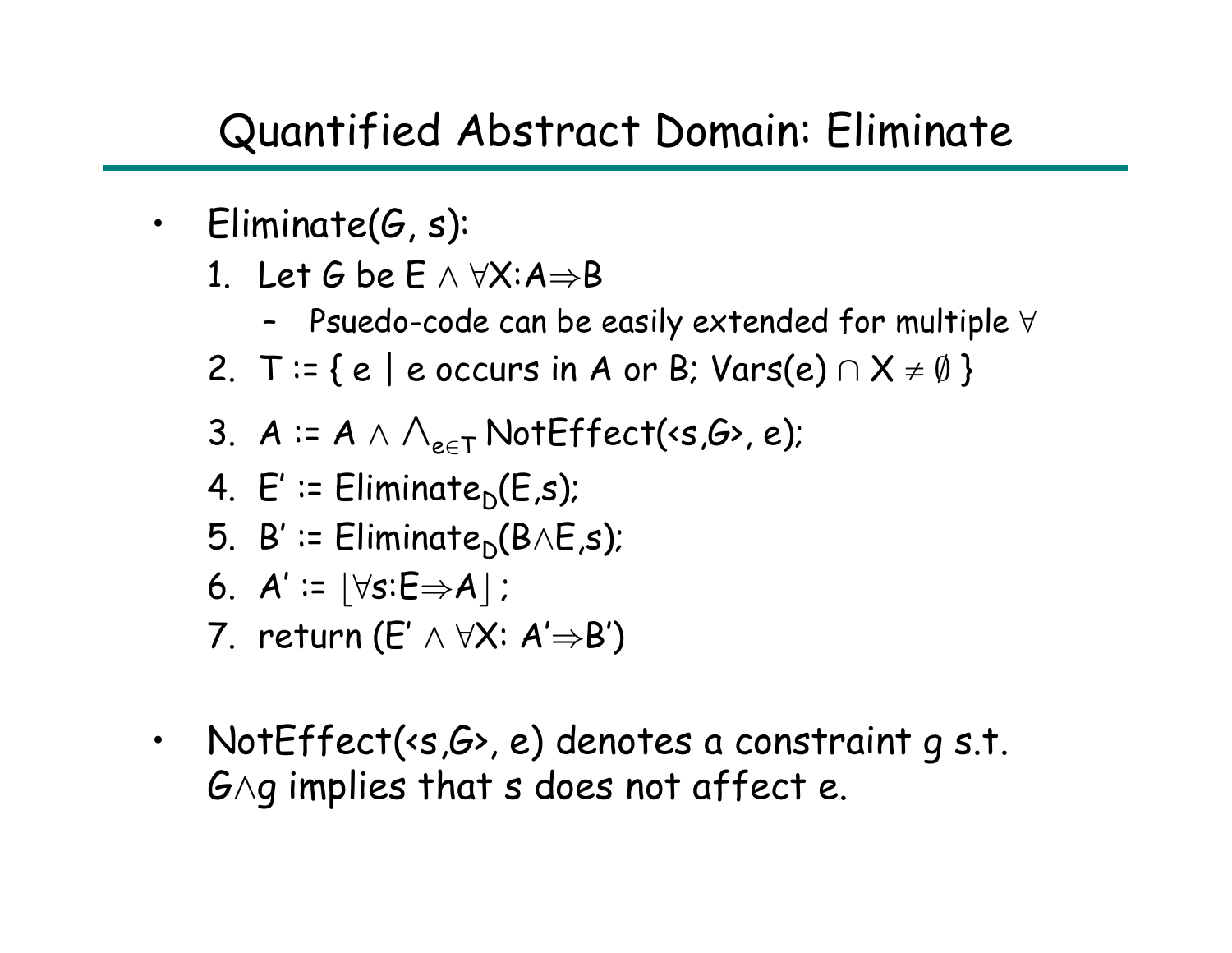### Quantified Abstract Domain: Example of Eliminate

Let G = (F[0]>10 ∧ ∀k: 0≤k<F[0] ⇒ F[k]>F[0] ) Then  $\mathsf{Eliminate}(G,\mathsf{F}[0])$  = true  $\wedge~\forall \mathsf{k}\mathpunct{:}~\mathsf{A}'{\Rightarrow}\mathsf{B}'$  , where  $T = { k, F[k] }$ NotEffect(<F[0],G>, F[k]) = k ≠ 0  $NotEffect( \langle F[0], G \rangle, F[k]) = true$  $A_1 = 0 \leq k \leq F[0] \wedge k \neq 0 \wedge \text{true} = 1 \leq k \leq F[0]$ A' <sup>=</sup> b ∀F[0]: F[0]>10 ⇒ 1 ·k<F[0] c <sup>=</sup> 1 ·k<10 B' = Eliminate(F[k]>F[0] ∧ F[0]>10, F[0]) = F[k]<10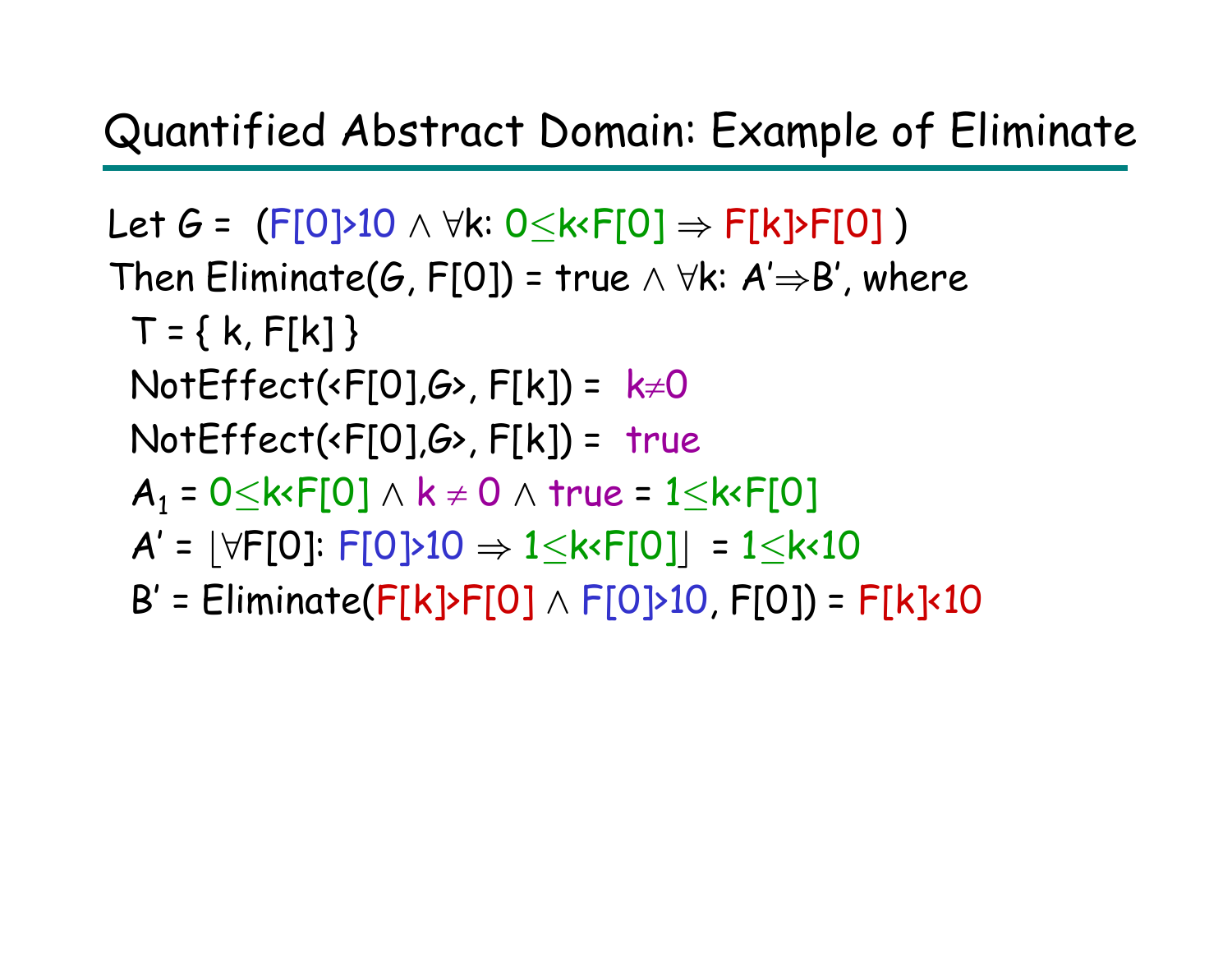## Quantified Abstract Domain : Example

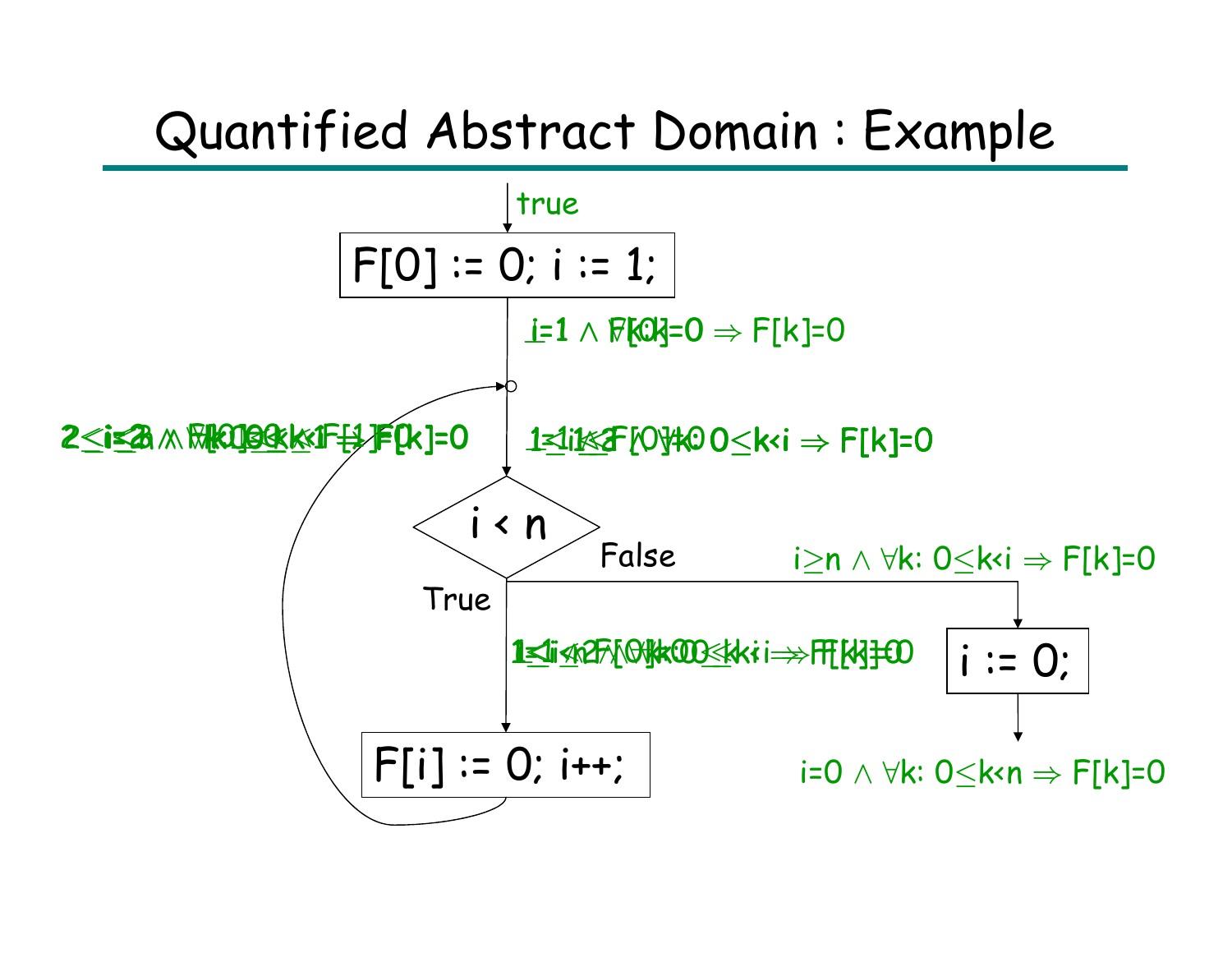- Uninterpreted Functions
	- – "A polynomial time algorithm for global value numbering" SAS 2004, S. Gulwani, G. Necula
	- "Join algorithms for the theory of uninterpreted fns" FSTTCS 2004, S. Gulwani, A. Tiwari, G. Necula
- Combination of Linear Arithmetic and Uninterpreted Fns
	- "Combining Abstract Interpreters" PLDI 2006, S. Gulwani, A. Tiwari
- Universally Quantified Abstract Domain
	- "Lifting Abstract Interpreters to Quantified Logical Domains" POPL 2008, S. Gulwani, B. McCloskey, A. Tiwari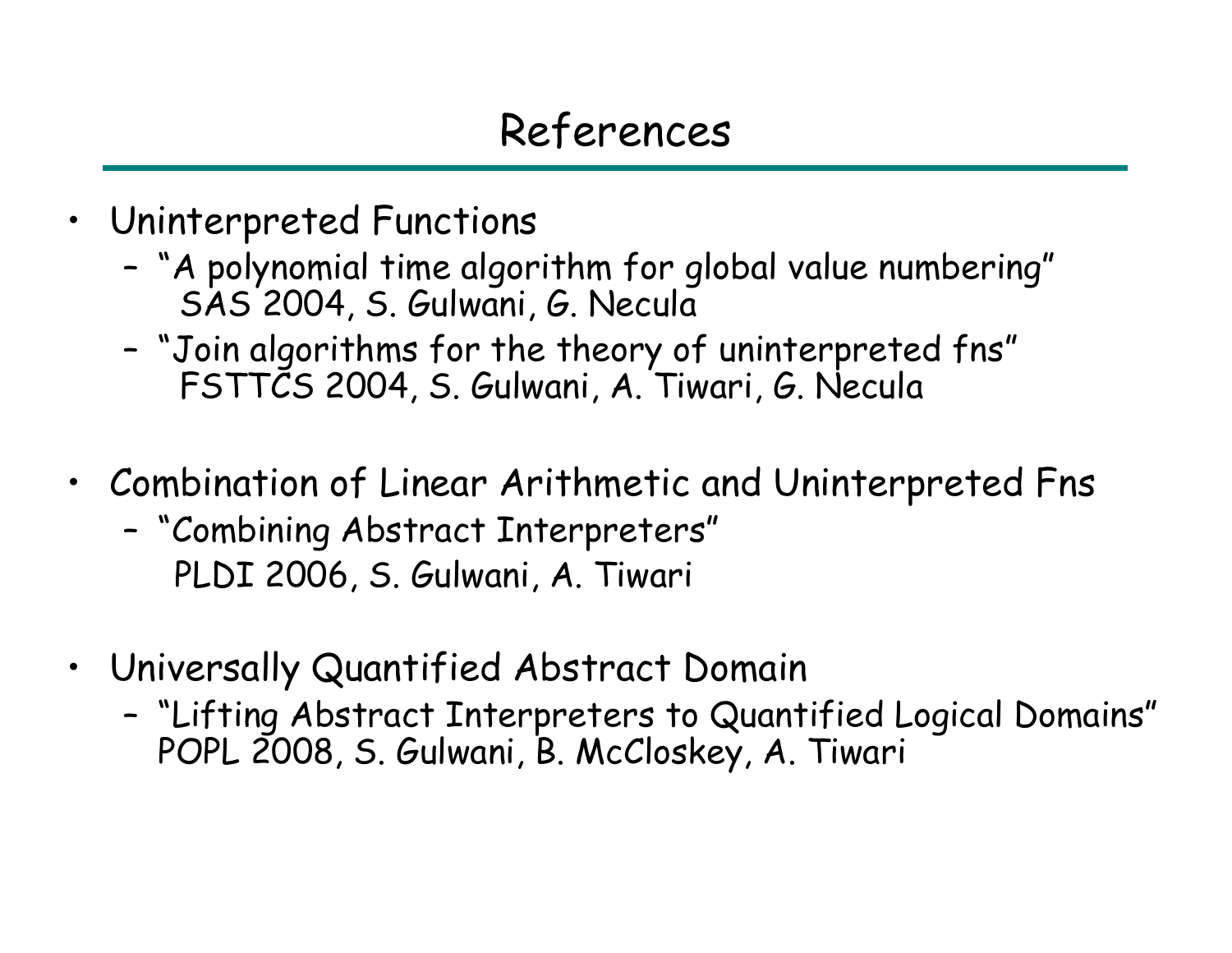- • Decision Procedures
	- Linear Arithmetic
	- –Uninterpreted Functions
	- –Combination of Linear Arithmetic and Uninterpreted Fns
- Logical Abstract Interpretation
	- Linear Arithmetic
	- –Uninterpreted Functions
	- –Combination of Linear Arithmetic and Uninterpreted Fns
	- –Universally Quantified Formulas
- ¾ Hardness of Assertion Checking
	- Linear Arithmetic
	- –Uninterpreted Functions
	- –Combination of Linear Arithmetic and Uninterpreted Fns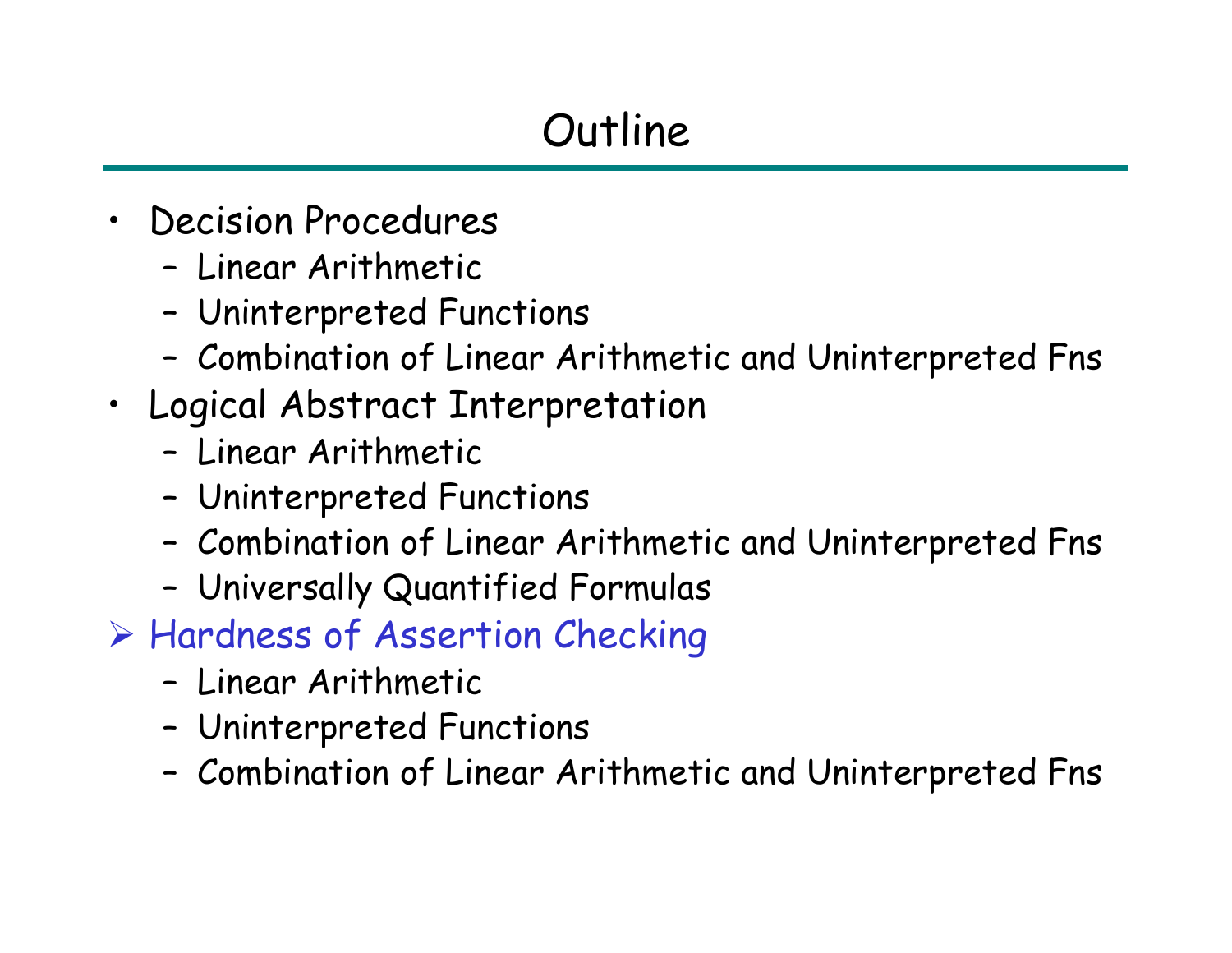#### Abstract Program Model / Problem Statement

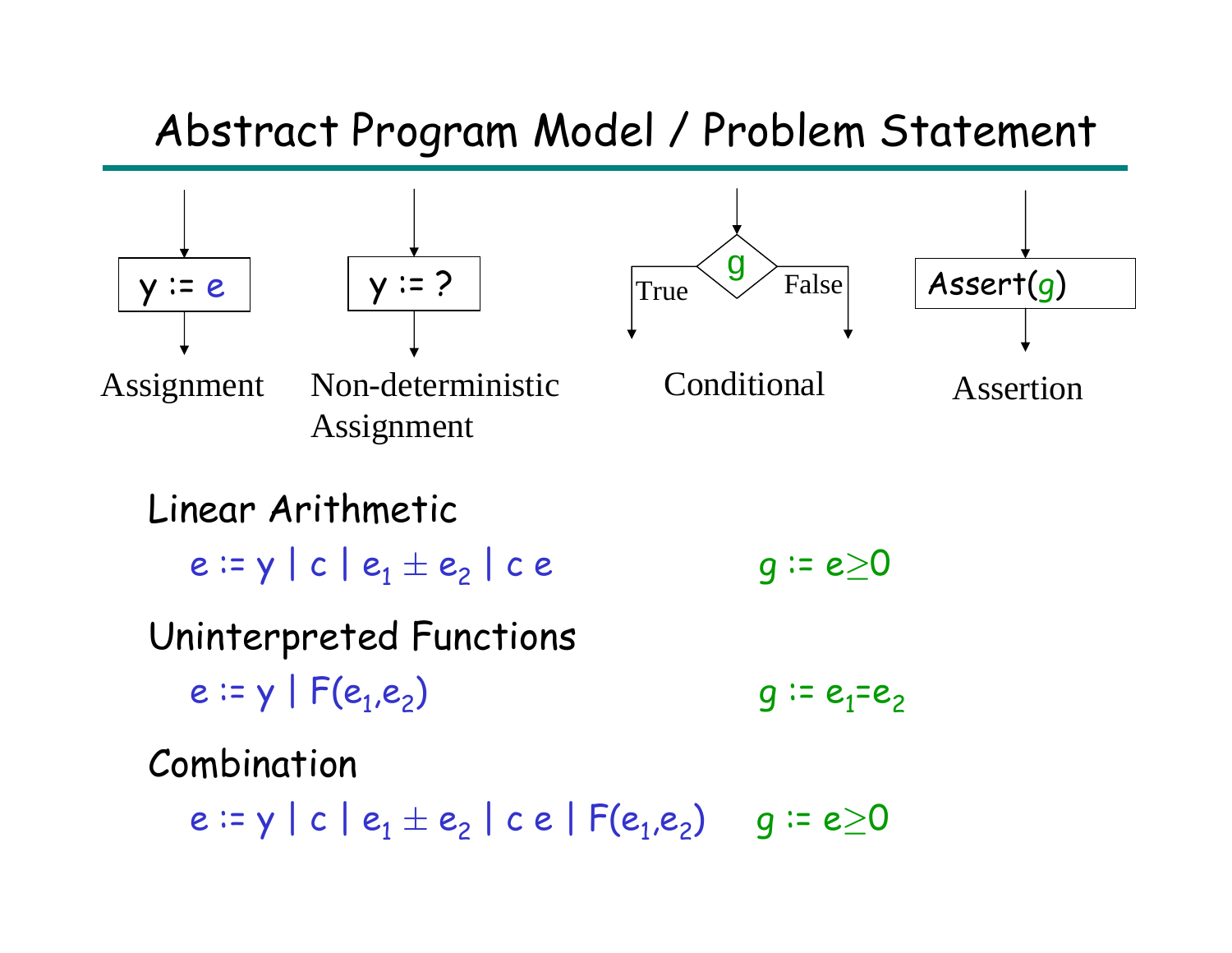- • Decision Procedures
	- Linear Arithmetic
	- –Uninterpreted Functions
	- –Combination of Linear Arithmetic and Uninterpreted Fns
- Logical Abstract Interpretation
	- Linear Arithmetic
	- –Uninterpreted Functions
	- –Combination of Linear Arithmetic and Uninterpreted Fns
	- –Universally Quantified Formulas
- Hardness of Assertion Checking
	- ¾ Linear Arithmetic
	- –Uninterpreted Functions
	- –Combination of Linear Arithmetic and Uninterpreted Fns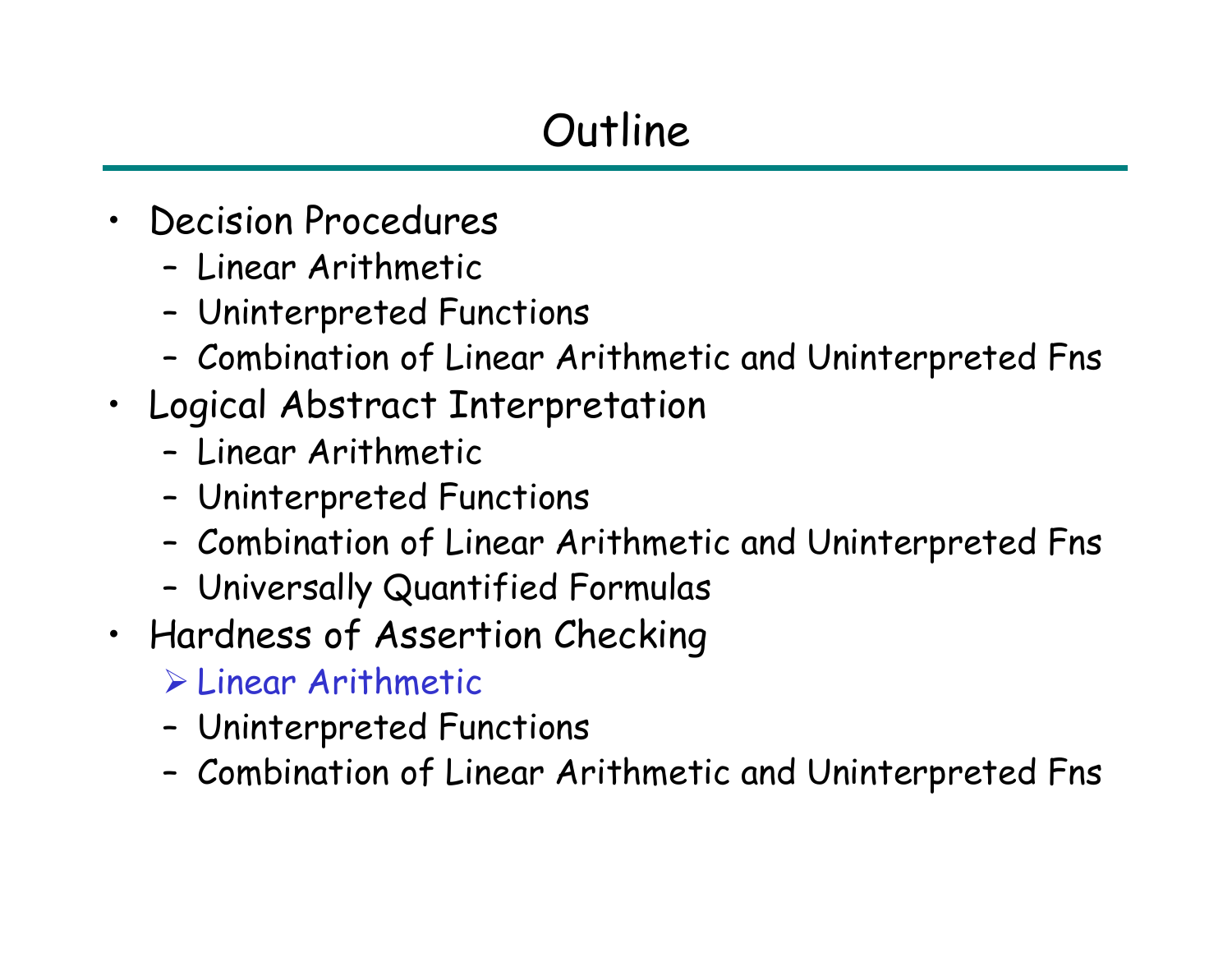### Assertion Checking: Linear Arithmetic

- Non-deterministic Conditionals
	- Equality Assertions: PTIME
		- Perform abstract interpretation over linear equalities.
		- "Affine relationships among variables of a program", Karr 76
	- Inequality assertions: ?
- •Deterministic Conditionals: U ndecidable
	- Even with equality conditionals and equality assertions
	- PCP Problem can be reduced to it.
	- – "A Note on Karr's Algorithm", H. Seidl, M. Muller-Olm, ICALP 2004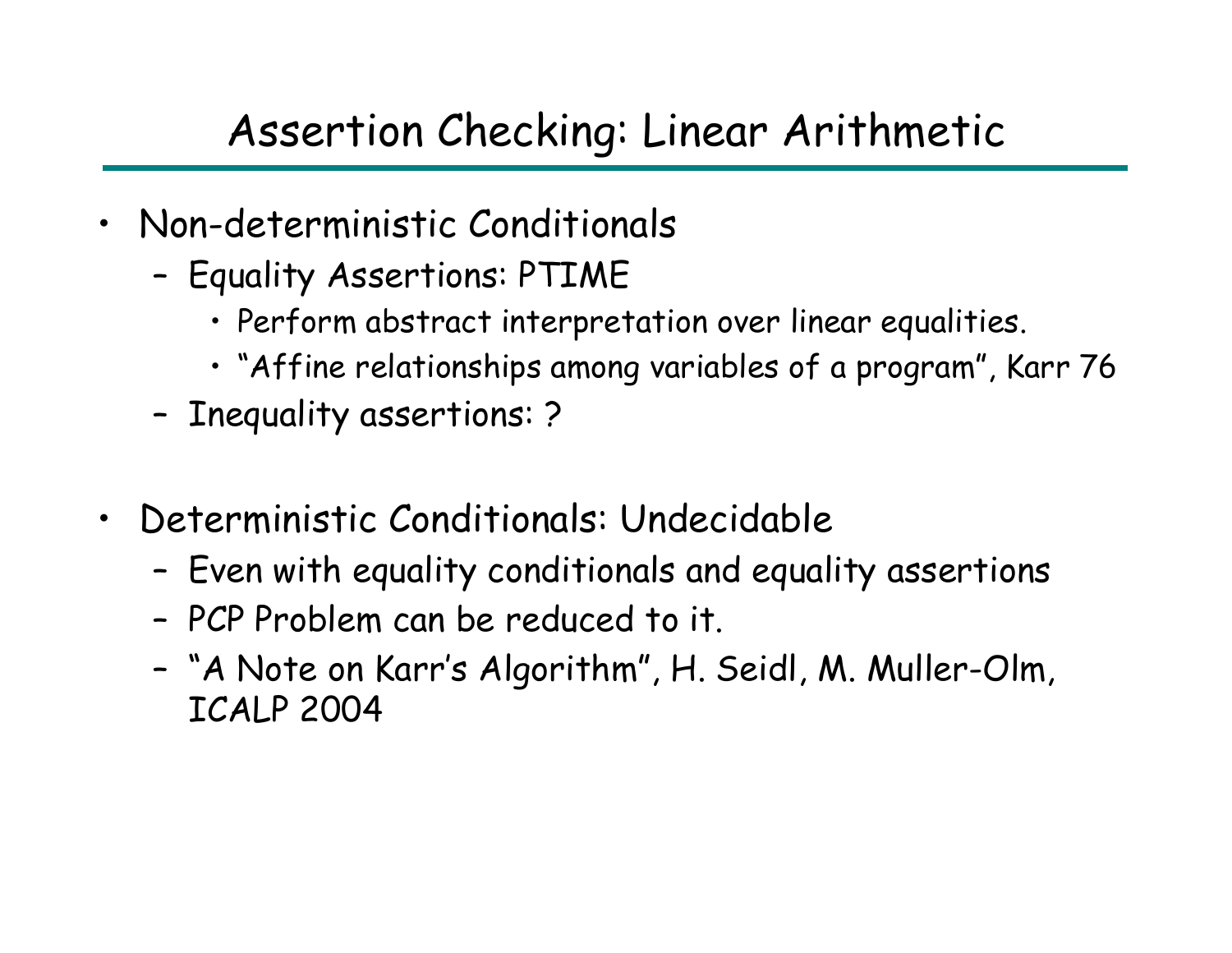## Reducing PCP Problem to Assertion Checking

• The following problem (PCP Problem) is undecidable. Given pairs: (u $_1$ ,v $_1$ ), …, (u $_{\sf m}$ ,v $_{\sf m}$ ), where u $_{\sf i}$ , v $_{\sf i} \in$  {0,1}\* Decide:  $\exists$  a non-empty sequence  $\mathsf{i}_1$ , ...,  $\mathsf{i}_\mathsf{n}$  such that

$$
u_{i_1} ... u_{i_n} = v_{i_1} ... v_{i_n}
$$

• Given a PCP instance, we will construct an assertion checking problem over linear arithmetic such that the assertion holds iff the solution to PCP instance is false.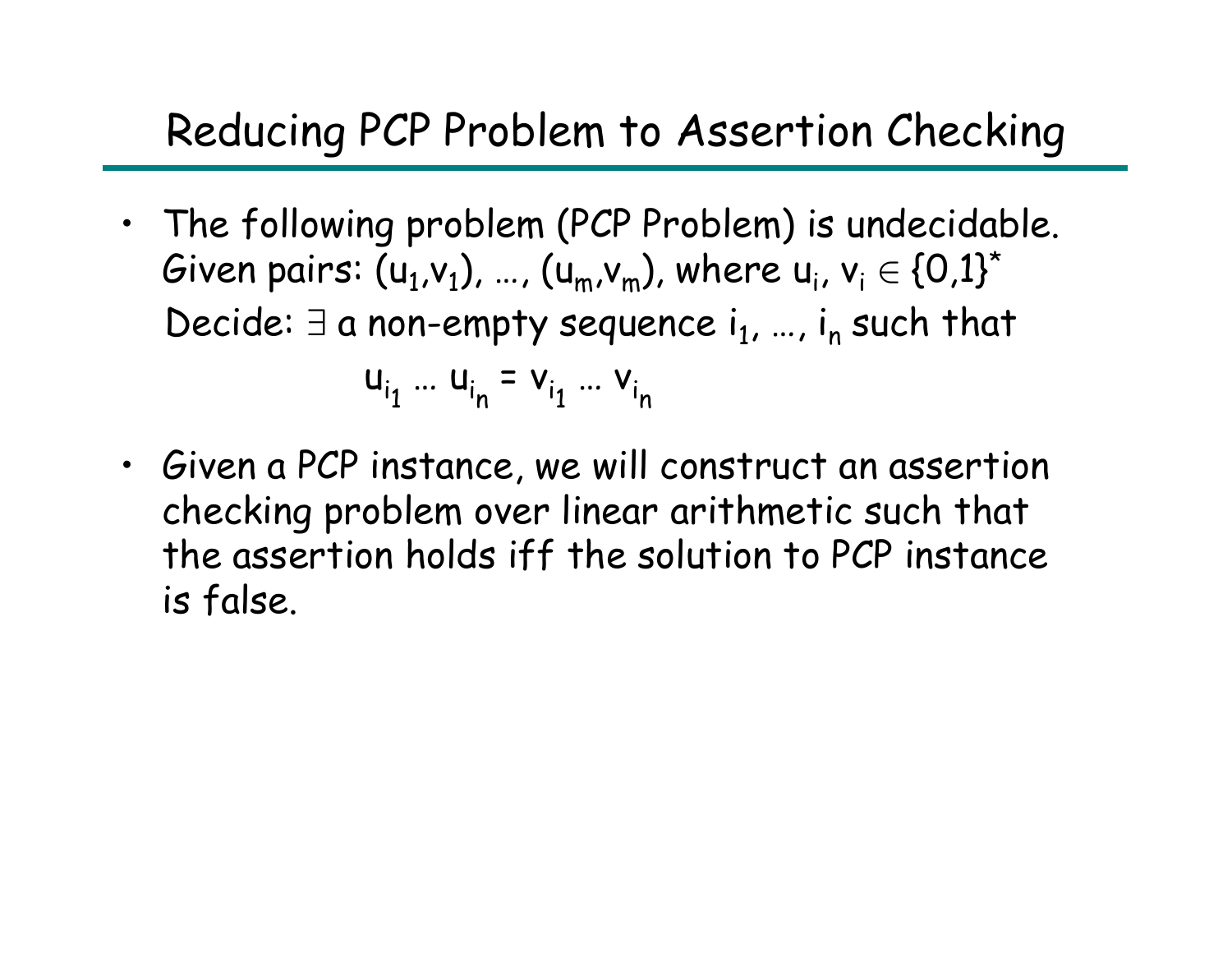#### Reducing PCP Problem to Assertion Checking

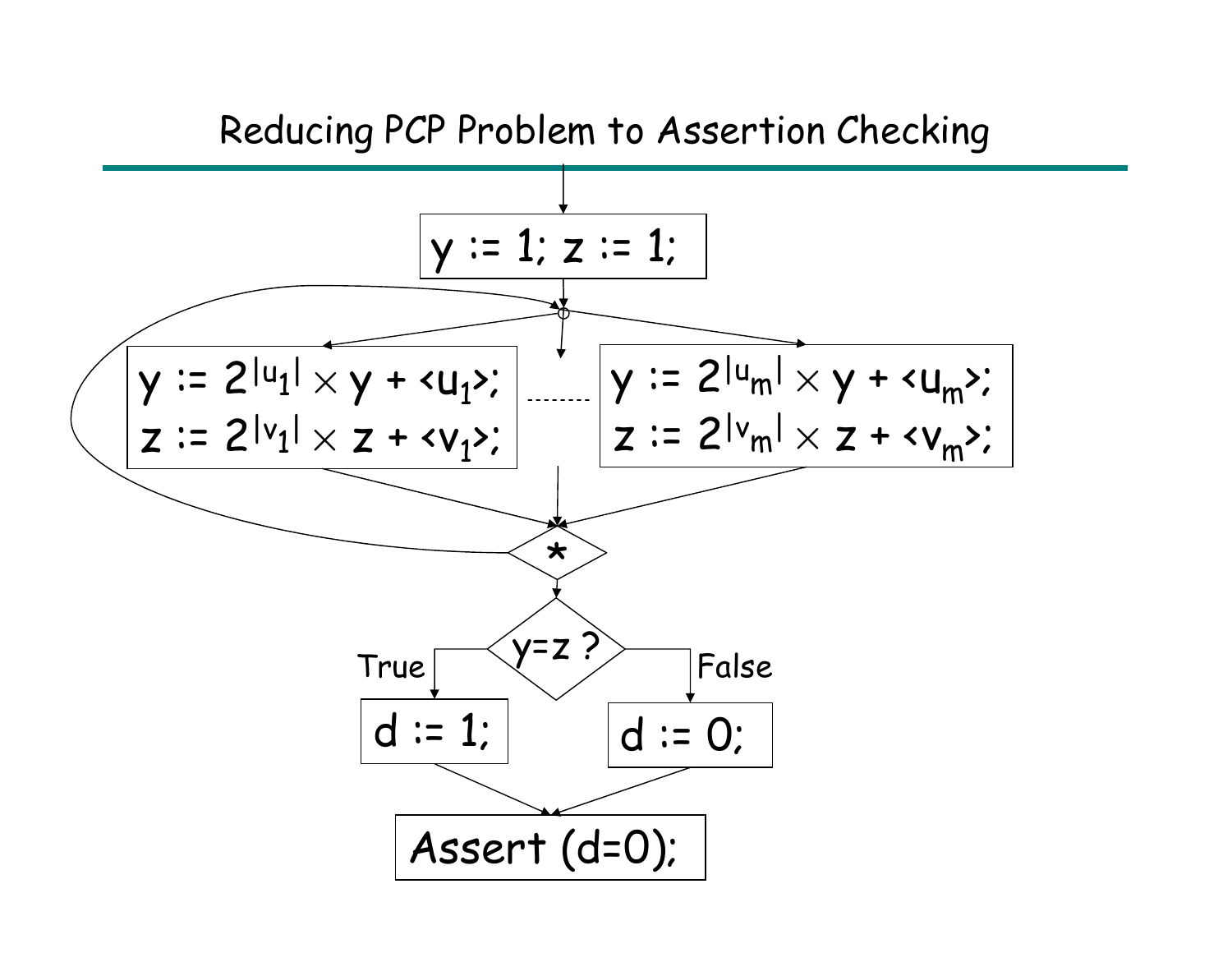- • Decision Procedures
	- Linear Arithmetic
	- –Uninterpreted Functions
	- –Combination of Linear Arithmetic and Uninterpreted Fns
- Logical Abstract Interpretation
	- Linear Arithmetic
	- –Uninterpreted Functions
	- –Combination of Linear Arithmetic and Uninterpreted Fns
	- –Universally Quantified Formulas
- Hardness of Assertion Checking
	- Linear Arithmetic
	- ¾ Uninterpreted Functions
	- –Combination of Linear Arithmetic and Uninterpreted Fns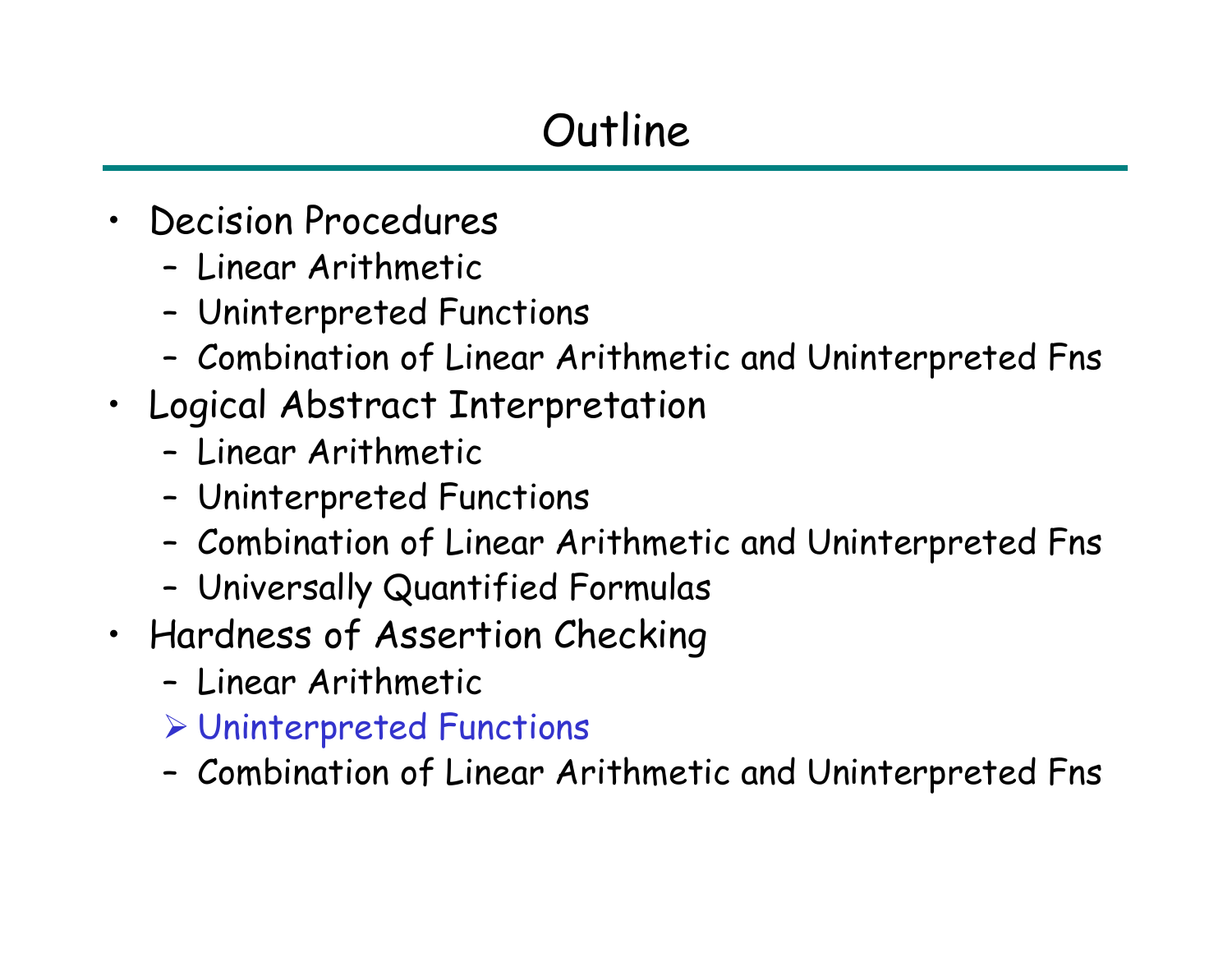### Assertion Checking: Uninterpreted Functions

- Non-deterministic Conditionals: PTIME
	- Abstract interpretation over uninterpreted fns.
- $\bullet$ Deterministic Conditionals: U ndecidable
	- PCP Problem can be reduced to it.
	- "Checking Herbrand Equalities and Beyond", H. Seidl, M. Muller-Olm, VMCAI 2005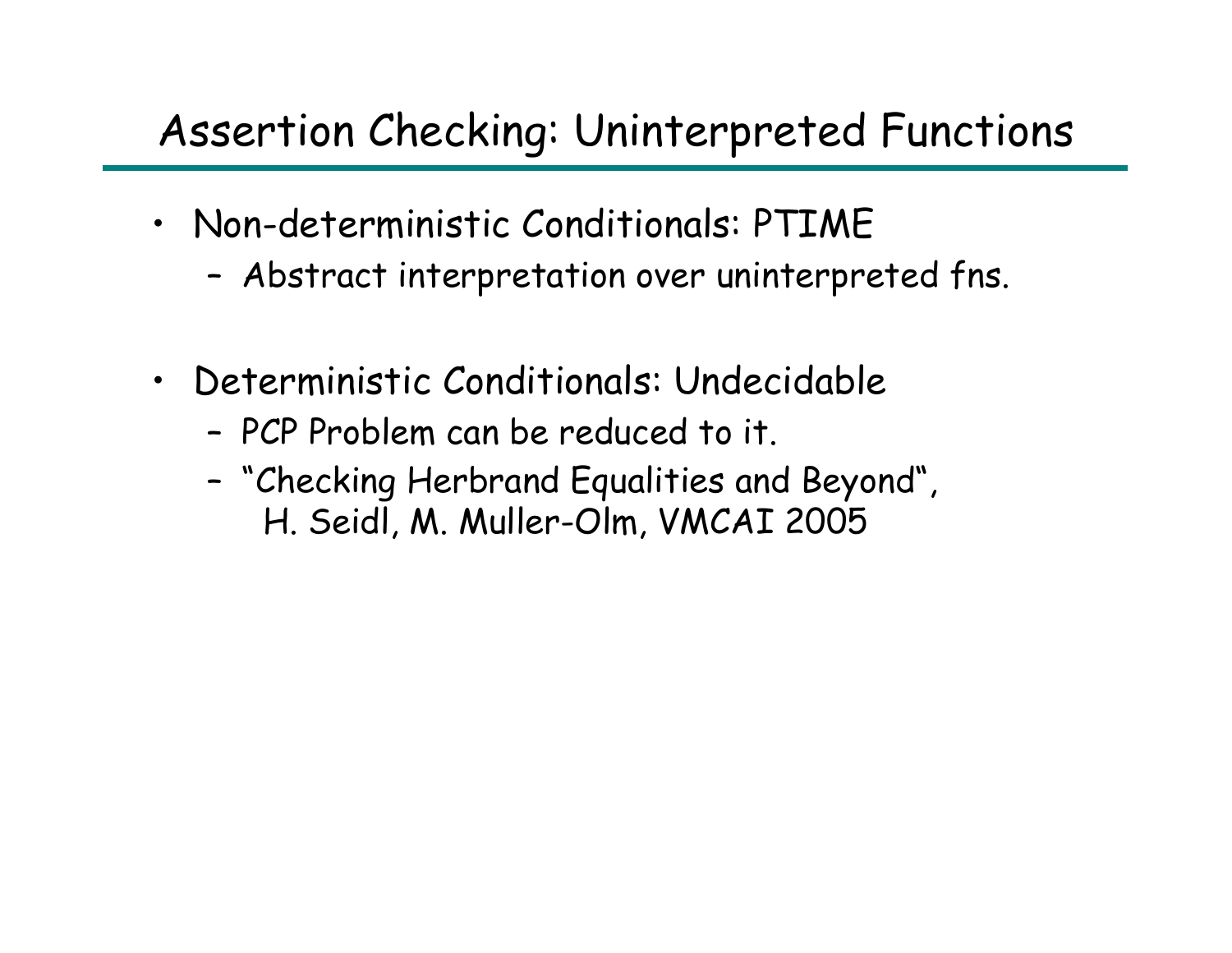#### Reducing PCP Problem to Assertion Checking



Think of  ${\sf u}_{\sf i}$ ,  ${\sf v}_{\sf i}$  as sequences of applications of unary fns, one corresponding to 0 and other corresponding to 1.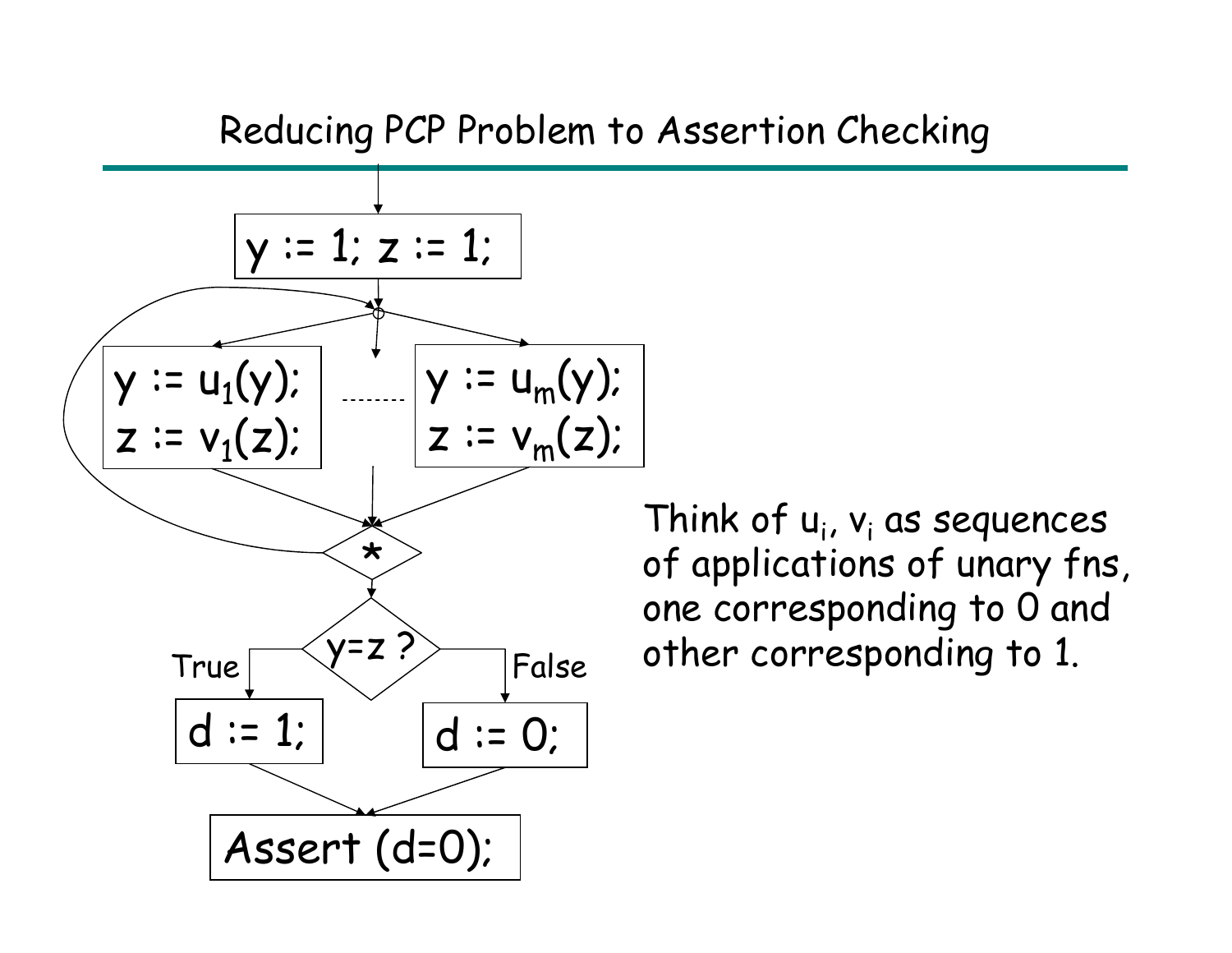- • Decision Procedures
	- Linear Arithmetic
	- –Uninterpreted Functions
	- –Combination of Linear Arithmetic and Uninterpreted Fns
- Logical Abstract Interpretation
	- Linear Arithmetic
	- –Uninterpreted Functions
	- –Combination of Linear Arithmetic and Uninterpreted Fns
	- –Universally Quantified Formulas
- Hardness of Assertion Checking
	- Linear Arithmetic
	- –Uninterpreted Functions

¾ Combination of Linear Arithmetic and Uninterpreted Fns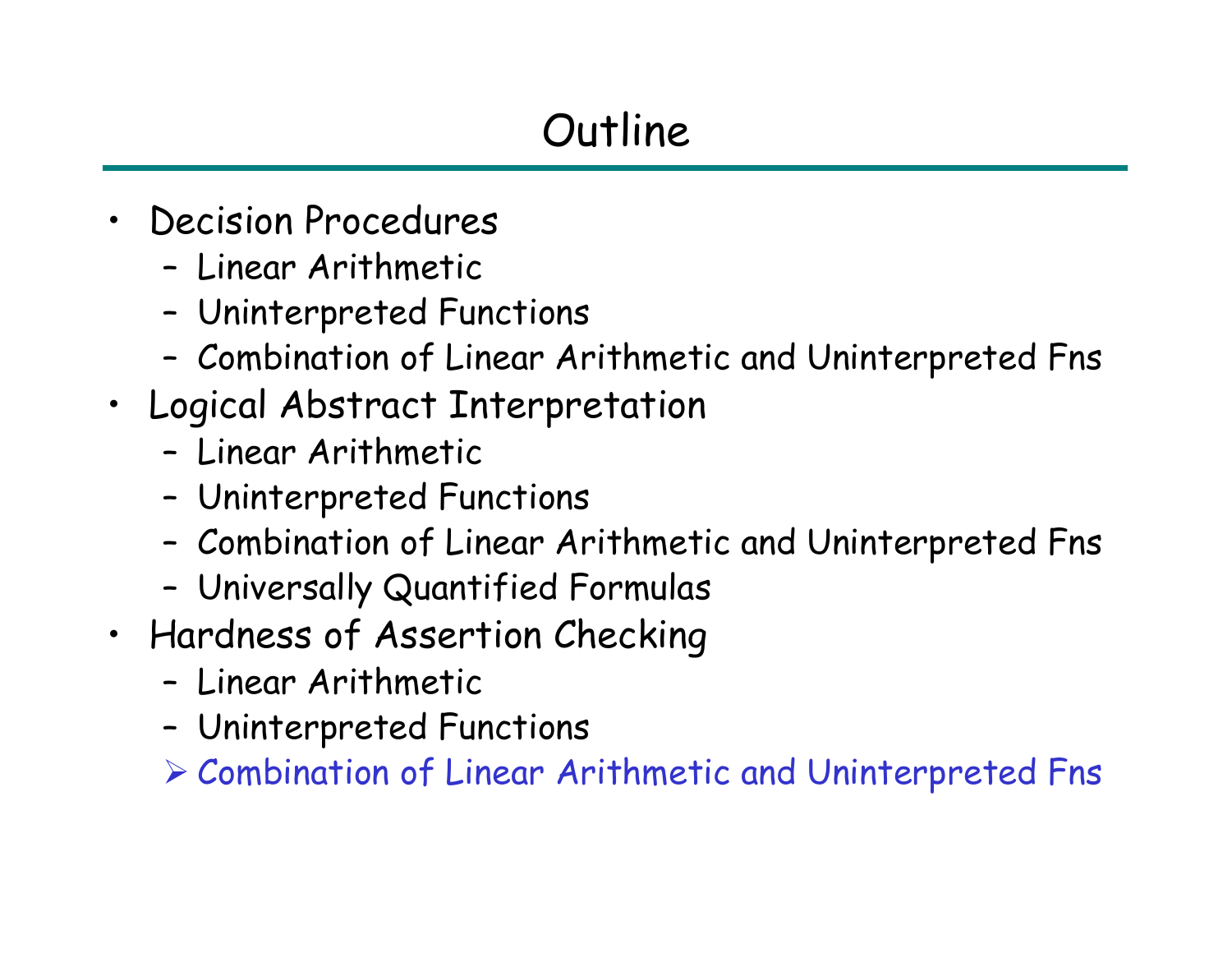#### Assertion Checking: Combination of Linear Arithmetic & Uninterpreted Functions

- • Deterministic Conditionals: Und ecid able
	- No surprise since problem is undecidable for individual cases of linear arithmetic and uninterpreted fns.
- • Non-deterministic Conditionals: ? At least coNP-hard
	- Even for equality conditionals.
	- A surprising result since assertion checking for individual cases of linear arithmetic (equalities) and uninterpreted fns is PTIME, but not for combination.
	- In contrast, decision procedures for linear arithmetic and uninterpreted fns can be combined in PTIME using Nelson-Oppen methodology.
	- "Assertion checking over combination of linear arithmetic and uninterpreted fns", S. Gulwani, A. Tiwari, ESOP 2006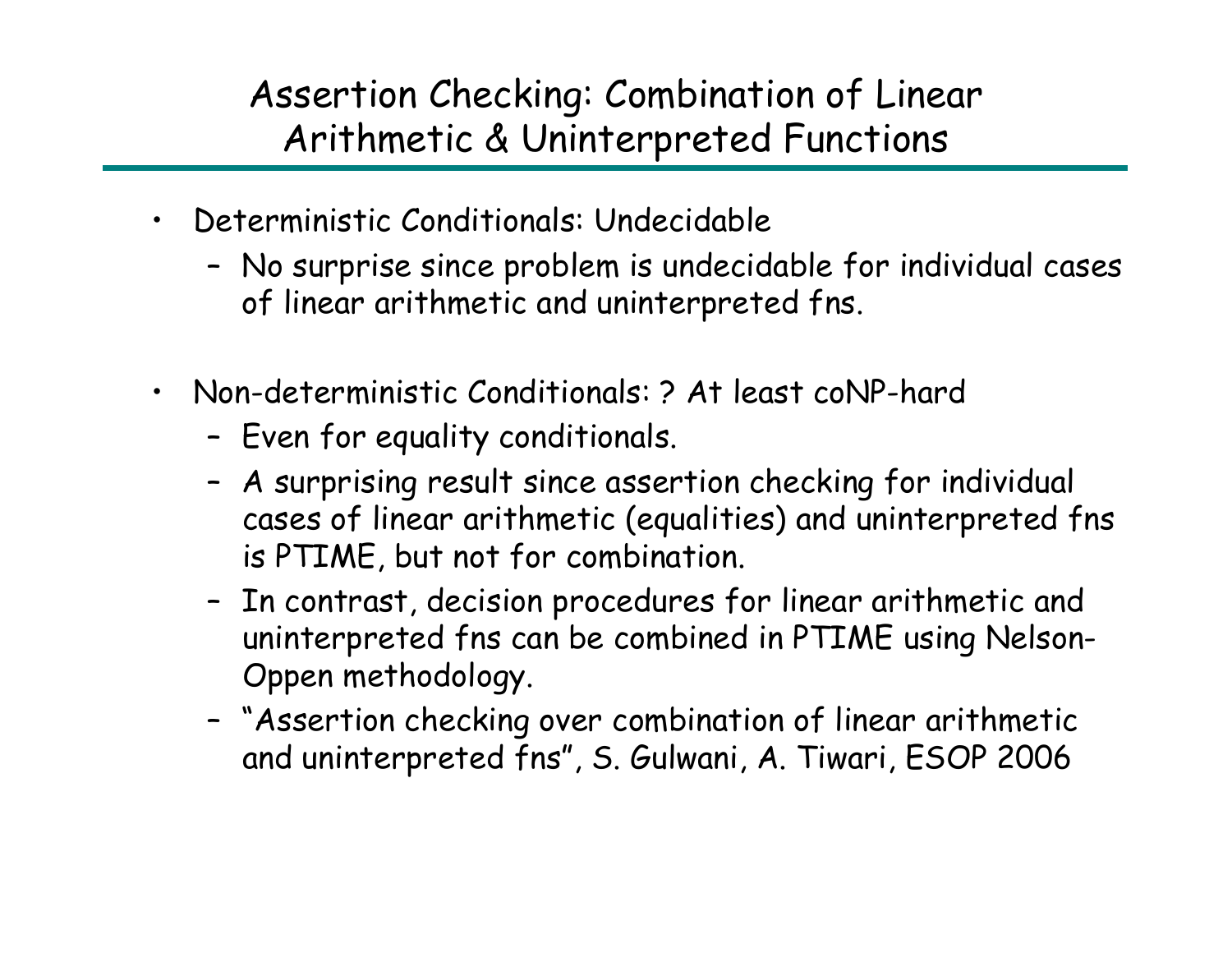Reducing Unsatisfiability to Assertion Checking

ψ: boolean 3-SAT instance with m clauses

```
IsUnsatisfiable(
ψ) {
  for j=1 to m 
        c_j \coloneqq 0;
  for i=1 to k do
       if (*)\forall j s.t. var i occurs positively in clause j, c_{\rm j} := 1;
       else
            \forall j s.t. var i occurs negatively in clause j, c_{\rm j} := 1;
   y = c_1 + c_2 + ... + c_m;Assert (y=0 
∨ y=1 …
∨ y=m-1);
}
```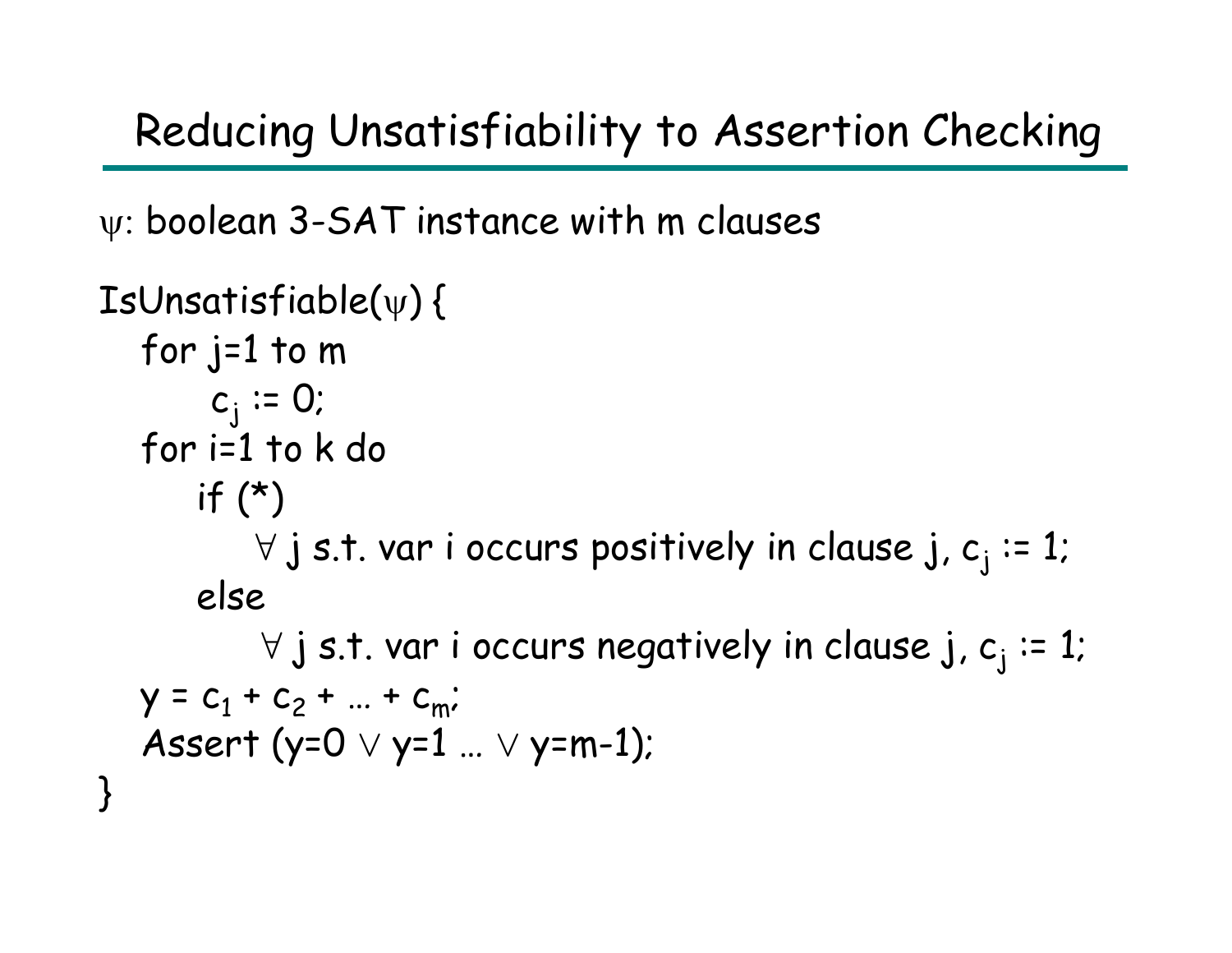- The check y= $1\vee$  y=2 can be encoded by the assertion  $F(y) = F(1) + F(2) - F(3-y)$ ).
- The above trick can be recursively applied to construct an assertion that encodes y=0  $\lor$  y=1  $\lor$  ...  $\lor$  y=m-1
	- Eg., y=0  $\lor$  y=1  $\lor$  y=2 can be encoded by encoding F(y) =F(0) ∨ F(y) =F(1)+F(2)-F(3-y)